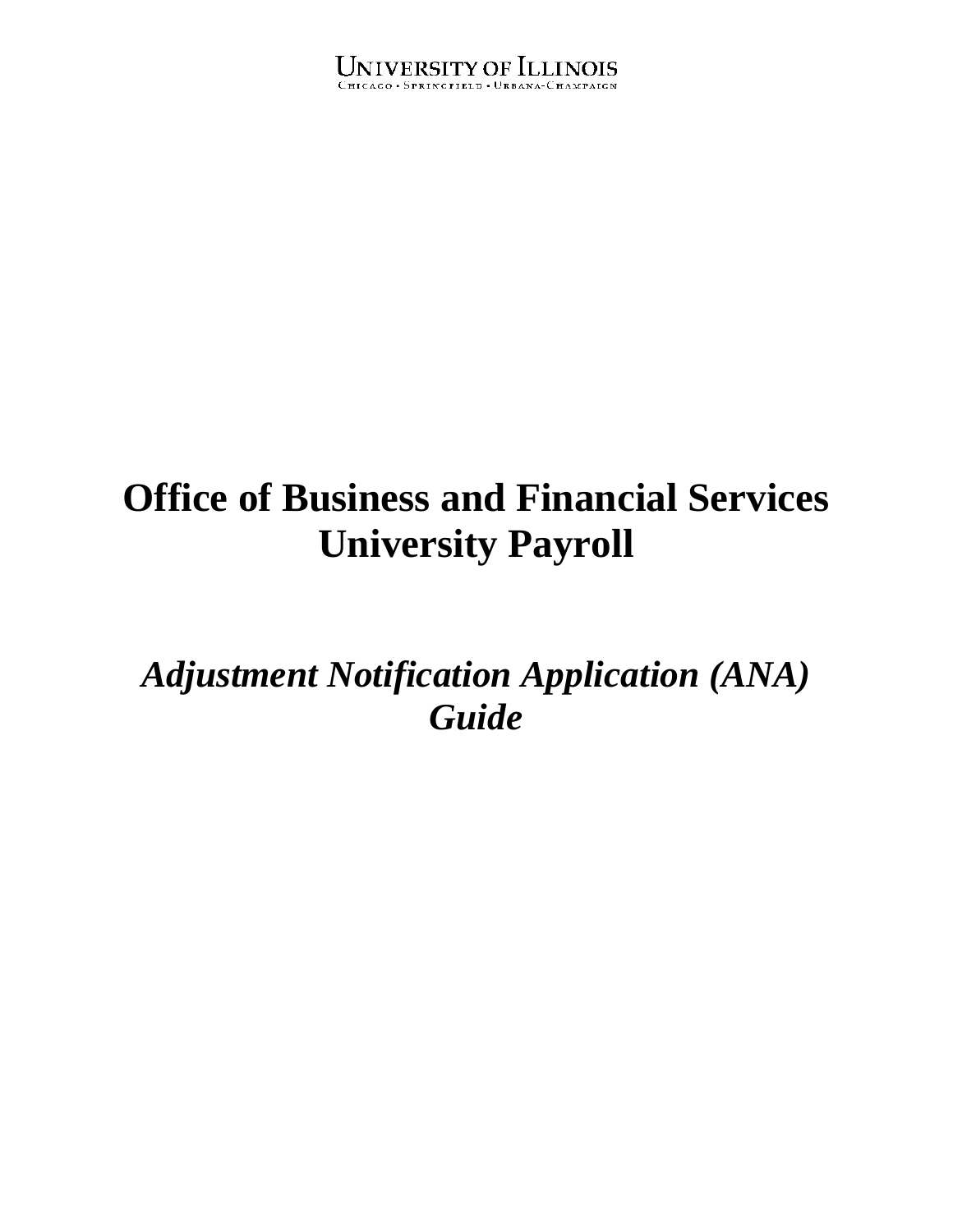## **Table of Contents**

| <b>ABOUT THE ADJUSTMENT NOTIFICATION APPLICATION (ANA) 1</b> |  |
|--------------------------------------------------------------|--|
|                                                              |  |
| <b>GENERAL PROCEDURES FOR INITIATING AN ANA ADJUSTMENT</b>   |  |
| <b>GENERAL PROCEDURES FOR APPROVING AN ANA ADJUSTMENT</b>    |  |
|                                                              |  |
|                                                              |  |
|                                                              |  |
|                                                              |  |
|                                                              |  |
|                                                              |  |
|                                                              |  |
|                                                              |  |
|                                                              |  |
|                                                              |  |
|                                                              |  |
|                                                              |  |
|                                                              |  |
|                                                              |  |
|                                                              |  |
|                                                              |  |
|                                                              |  |
|                                                              |  |
|                                                              |  |
|                                                              |  |
|                                                              |  |
|                                                              |  |
| ADJUSTMENT NOTIFICATION APPLICATION (ANA) CONTACTS 40        |  |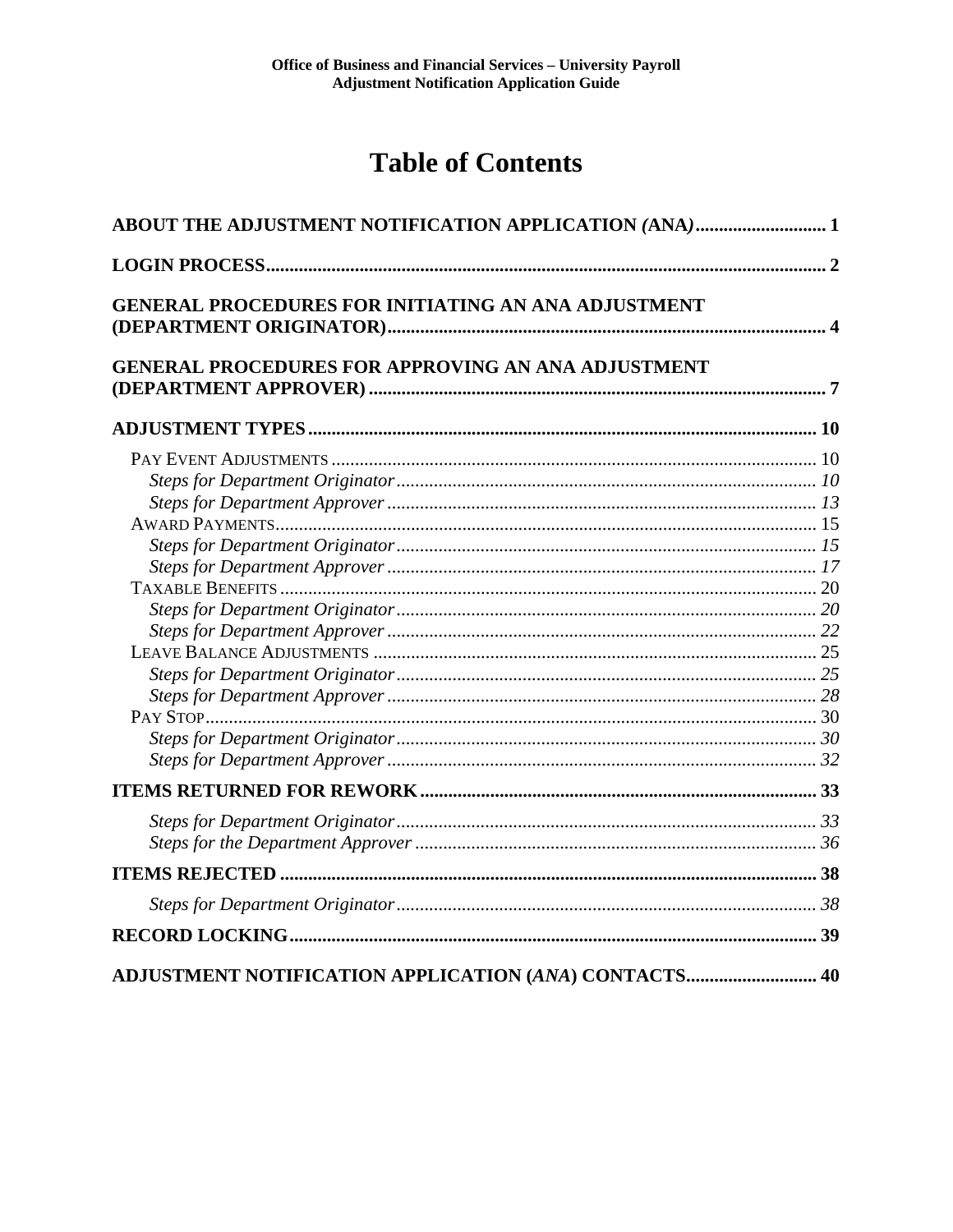## **Topics**

- Login procedures
- General procedures for initiating an *ANA* adjustment (Department Originator)
- General procedures for approving an *ANA* adjustment (Department Approver)
- Detailed procedures for Department Originators and Department Approvers covering the following available adjustment types:
	- Pay event adjustments
	- Awards
	- Taxable benefits
	- Leave balance adjustments
	- Pay stops
- Handling items returned for rework
- Handling rejected items
- Record locking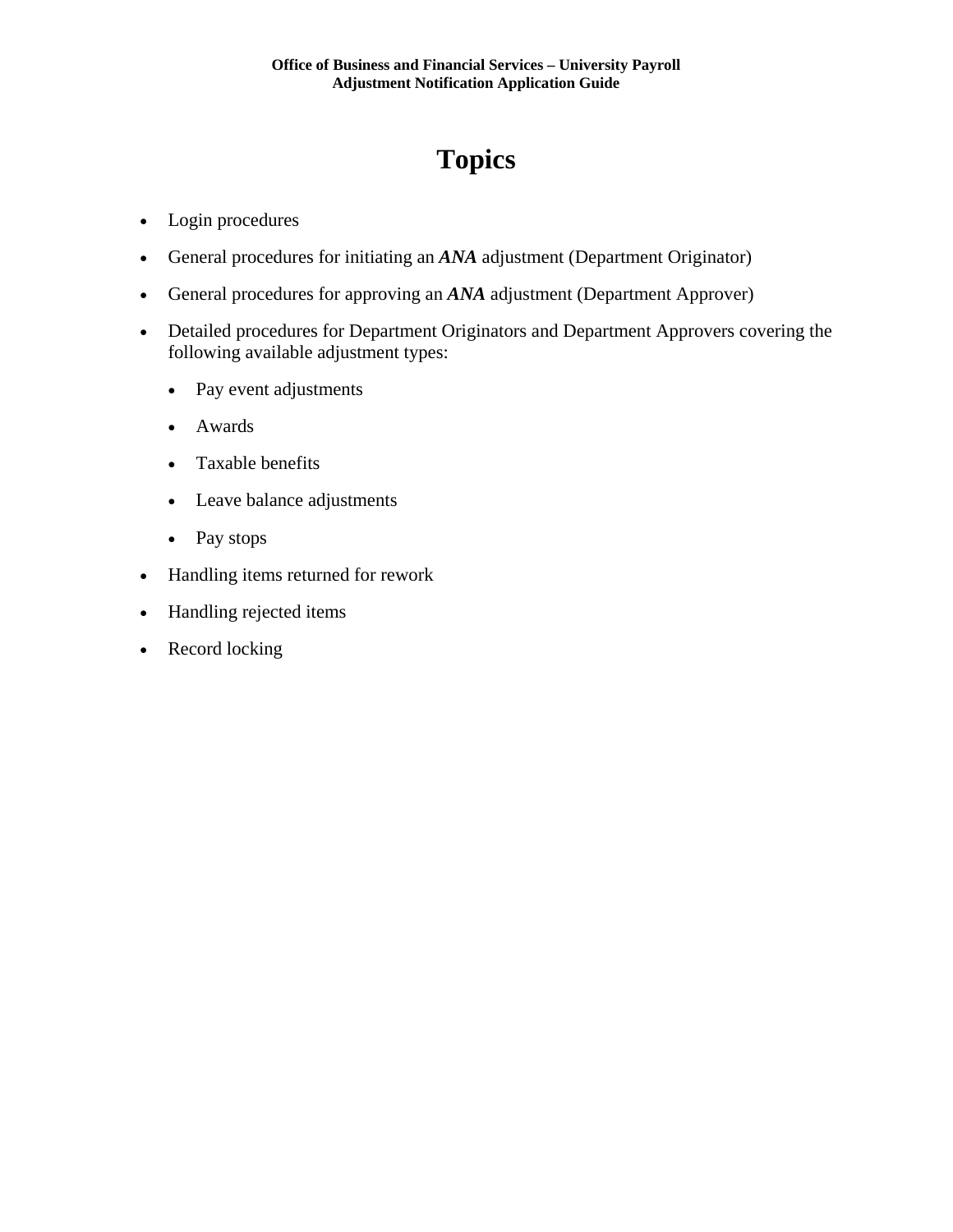## **ABOUT THE ADJUSTMENT NOTIFICATION APPLICATION** *(***ANA***)*

The **Adjustment Notification Application** *(ANA)* is a secure web-based application used by University departments to initiate requests for payroll adjustments that cannot be processed with the *Banner* **Adjustment Processing Form** (*PZAADJT*) or with next pay period adjustments such as those noted below. This guide will detail the procedures for completing available *ANA* transactions. **(Note**: For consistency, the **Adjustment Processing Form** in *ANA* is labeled *PZAADJT* as it is in *Banner***.)**

*ANA* permits departments to:

- Submit and approve requests to University Payroll to correct time entry errors when timesheets are in an approved status but before the final payroll calculation.
- Submit and approve requests to University Payroll to process adjustments for overpayments and to send overpayment letters.
- Submit and approve requests to University Payroll to process award payments for employees.
- Submit and approve requests to University Payroll to process taxable benefits.
- Notify Human Resources to update leave benefits for exempt and non-exempt Civil Service employees.
- Notify University Payroll to stop payment to an employee after payment has been calculated but not yet distributed.

When transactions are processed in *ANA*, information is verified in *Banner*, e.g., the job of an employee. However, information processed in *ANA* does not automatically update *Banner*  payroll or employee records. Once an *ANA* payroll adjustment is approved, a Payroll Processor will enter it into **Banner**. A Human Resources Processor will enter leave adjustments into *Banner*.

The following roles are assigned to *ANA* users:

- Department Originator: Person in the department who initiates an *ANA* adjustment.
- Department Approver: Person in the department who is responsible for approving an *ANA* adjustment.

If you have one or both of these roles in *SCT Workflow*, you will have the same role(s) in *ANA*.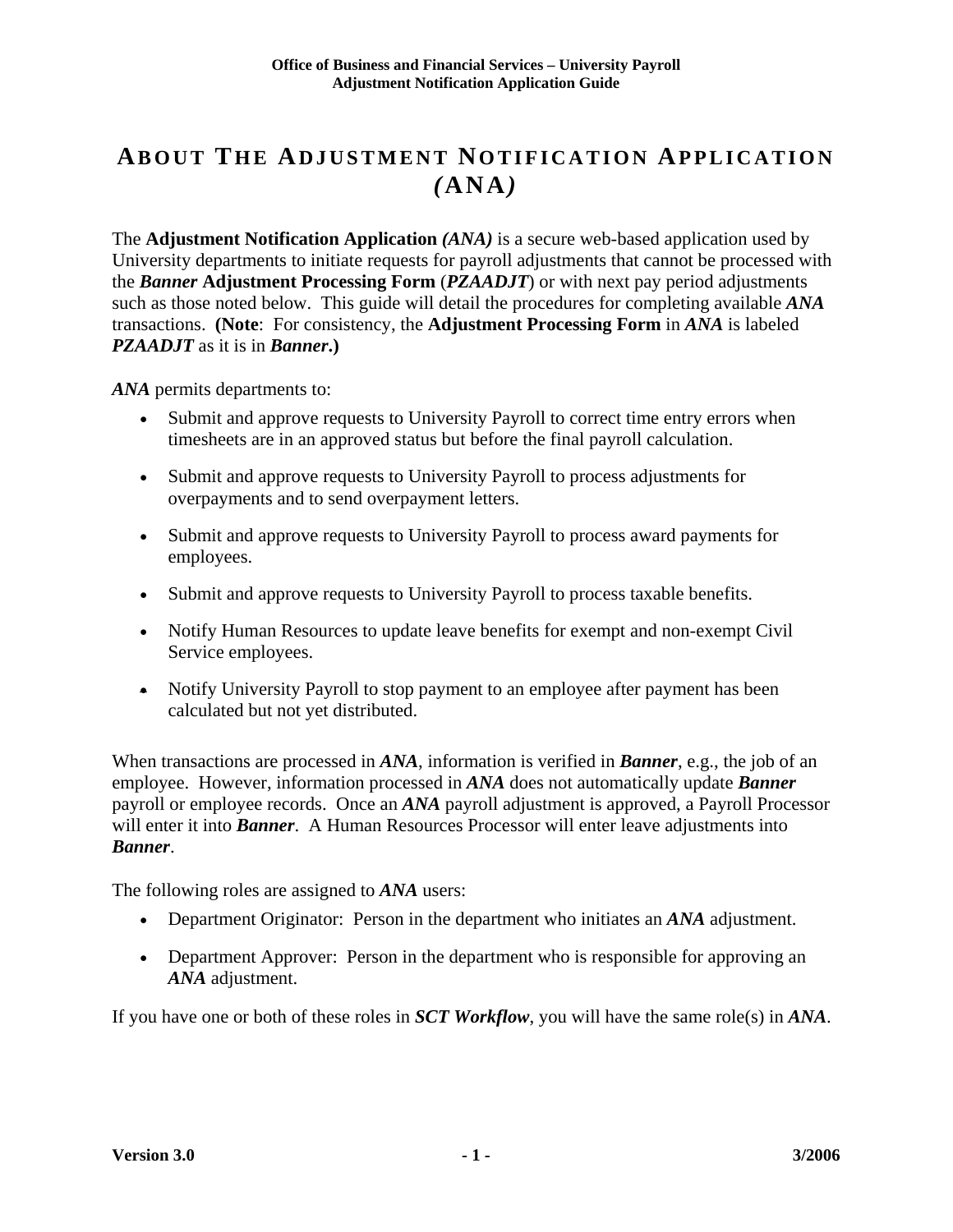### **ADJUSTMENT NOTIFICATION APPLICATION LOGIN P ROCESS**

You will use your enterprise ID and password to log into the **Adjustment Notification Application** (*ANA*).

To log into *ANA* from the OBFS homepage http://www.obfs.uillinois.edu/, select **Payroll & Earnings,** the **Adjustment Notification Application (***ANA***)** link, and then *ANA* **Login** under the **Helpful Links** section of that page. **Result**: You will see the **Adjustment Notification Application** login page.

**Note**: *ANA* also may be accessed from the *Banner* **Alerts and Resources** web page as well as from the **Enterprise Applications** website (under Human Resources).

- 1) Click the **Logon** button.
- 2) Type your enterprise ID and password into the appropriate fields.

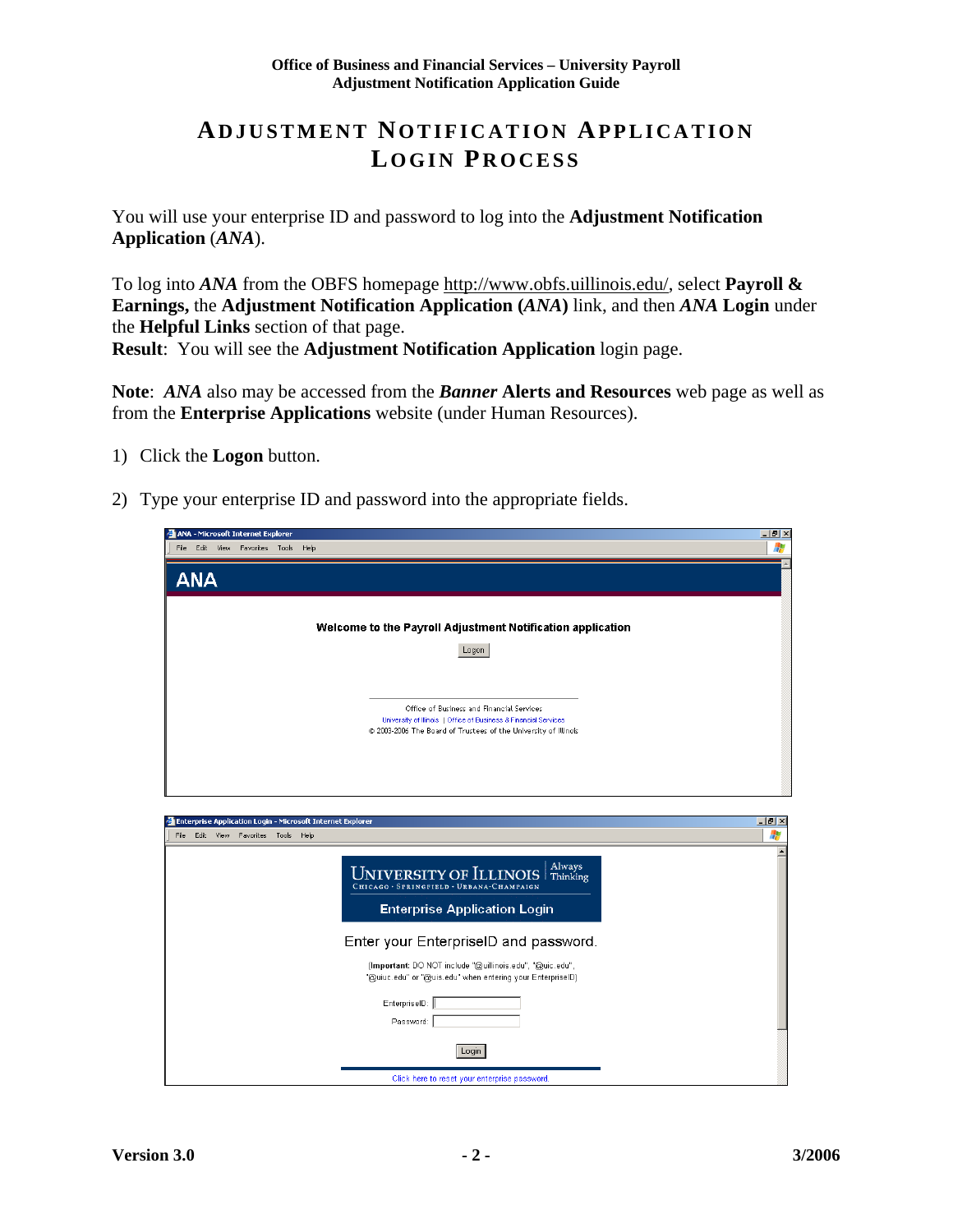#### 3) Click the **Login** button.

**Result**: The **Adjustment Notification Application (***ANA***)** window will display. You will be able to select your transaction from a drop-down list of adjustment types. (If instead you see the message that you have no roles, you must contact your Unit Security Contact to request authorization.) Current transactions will display in the *ANA* Work List. You may search for transactions by using the search fields in the **Find a Payroll Adjustment** section of the *ANA* window.

| <b>ANA</b>                   |                |            |                                         |                      |                     |                      |
|------------------------------|----------------|------------|-----------------------------------------|----------------------|---------------------|----------------------|
|                              |                |            |                                         |                      |                     | <b>Find   Logout</b> |
| Create a payroll adjustment: | $ID$ $(UIN)$ : |            | Select Adjustment Type                  | $\blacktriangledown$ | Create              |                      |
|                              |                |            | <b>Work List</b>                        |                      |                     |                      |
| <b>Employee Name</b>         | UIN            | Chart/Org  | <b>Activity</b>                         | <b>Adj Type</b>      | <b>Date Created</b> | <b>Transaction #</b> |
| Paige060, Janet              | 120112060      | 2-208039   | Dept Approval                           | PayEvent             | 1/25/2005 3:52 PM   | ANA00528             |
| Carey060, William            | 120111060      | 2-208039   | Dept Approval                           | Award                | 1/25/2005 2:29 PM   | ANA00524             |
| MarkillO60, Hank             | 120114060      | 2-208039   | Dept Approval                           | PayEvent             | 1/17/2005 12:05 PM  | ANA00461             |
| Zirconia060, Q               | 120117060      | 2-208039   | Dept Approval                           | Current              | 12/1/2004 2:36 PM   | ANA00293             |
| Zirconia060, Q               | 120117060      | 2-208039   | Dept Approval                           | Benefit              | 12/1/2004 2:33 PM   | ANA00292             |
| Zirconia060, Q               | 120117060      | 2-208039   | Not Approved                            | PayEvent             | 11/15/2004 1:20 PM  | ANA00177             |
|                              |                |            | <b>Find a Payroll Adjustment</b>        |                      |                     |                      |
|                              |                |            |                                         |                      |                     | Top                  |
| ANA Transaction Number:      |                |            |                                         |                      |                     |                      |
| $ID$ (UIN):                  |                | Last Name: |                                         | First Name:          |                     |                      |
| Activity: Any Activity       | $\blacksquare$ |            | Chart/Orgn Code: All Organization Codes |                      |                     |                      |
| Find                         |                |            |                                         |                      |                     |                      |

**Note**: It is strongly advised that you log out of *ANA* when you have finished with your transactions. Closing the browser without logging out may allow unauthorized use of the application with your login. The **Logout** link is displayed in the upper right corner of every *ANA* screen.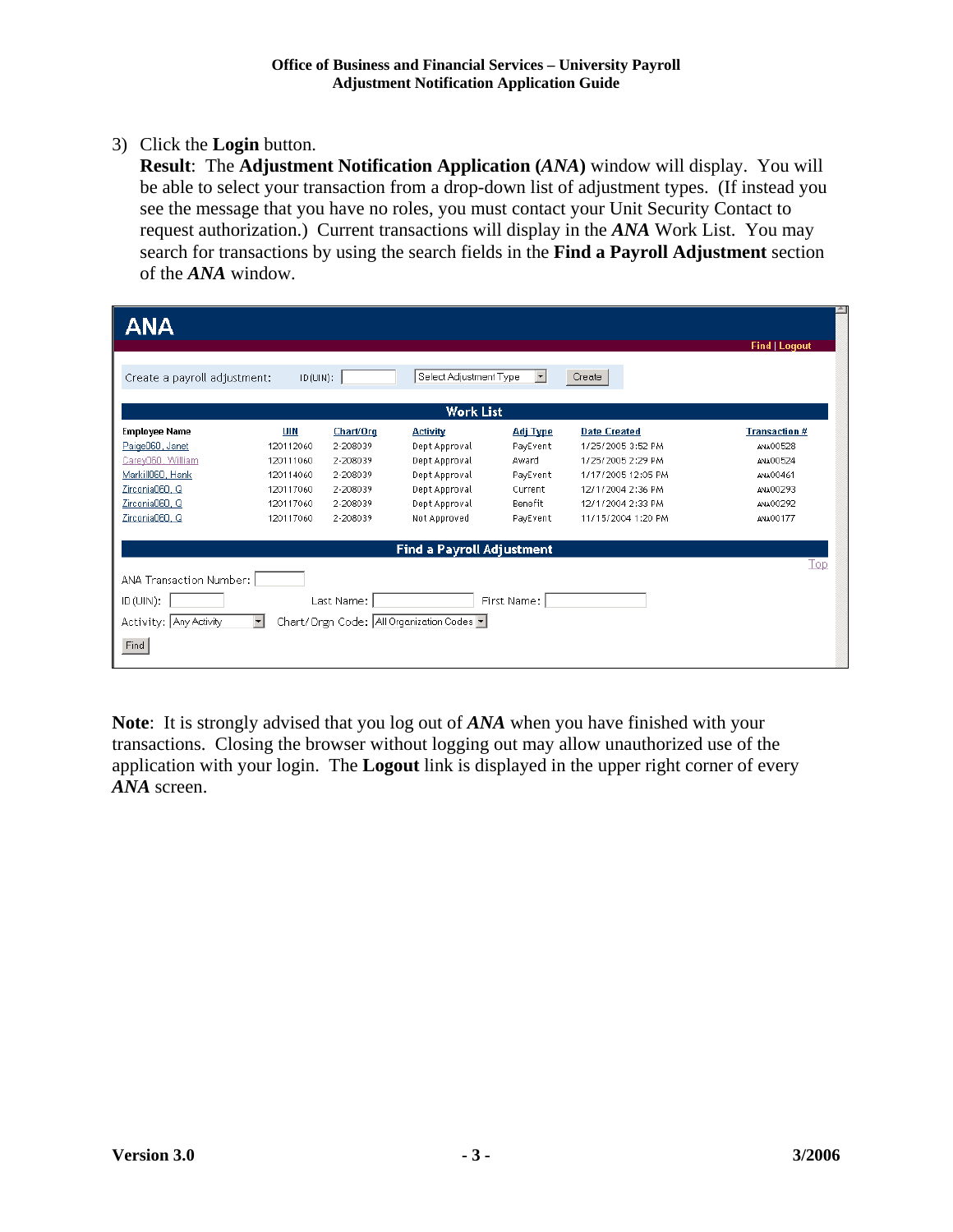## **GENERAL PROCEDURES FOR INITIATING AN ANA ADJUSTMENT (DEPARTMENT ORIGINATOR )**

- 1) Log into *ANA* with your enterprise ID and password.
- 2) Enter the employee's UIN.
- 3) Select an *ANA* adjustment type from the drop-down list.
- 4) Click the **Create** button.

**Result**: You will see the transaction window that corresponds with your selected adjustment type.

| <b>ANA</b>                        |                                         |                                                                                  |                     |                      |
|-----------------------------------|-----------------------------------------|----------------------------------------------------------------------------------|---------------------|----------------------|
|                                   |                                         |                                                                                  |                     | <b>Find   Logout</b> |
| Create a payroll adjustment:      | ID(UIN): 667013971                      | Select Adjustment Type<br>Select Adjustment Type                                 | Create              |                      |
| <b>Employee Name</b>              | Chart/Org<br>UIN                        | <br>Pay Stop<br>Ad <sup>Award</sup> Payment<br>Taxable Benefit<br>Separation Pay | <b>Date Created</b> | <b>Transaction #</b> |
|                                   |                                         | Find Leave Balance Adjustment<br>Pay Event Adjustment                            |                     |                      |
| ANA Transaction Number:           |                                         |                                                                                  |                     | Top                  |
| ID(UIN):                          | Last Name:                              | First Name:                                                                      |                     |                      |
| Activity: Any Activity<br>$\vert$ | Chart/Orgn Code: All Organization Codes |                                                                                  |                     |                      |
| Find                              |                                         |                                                                                  |                     |                      |
|                                   |                                         |                                                                                  |                     |                      |

**Note**: You may need to select a job before you see the transaction screen for the adjustment type. If so, click the appropriate radio button for the appropriate job (based on the effective date) and click the **Continue** button when the appropriate selection has been made.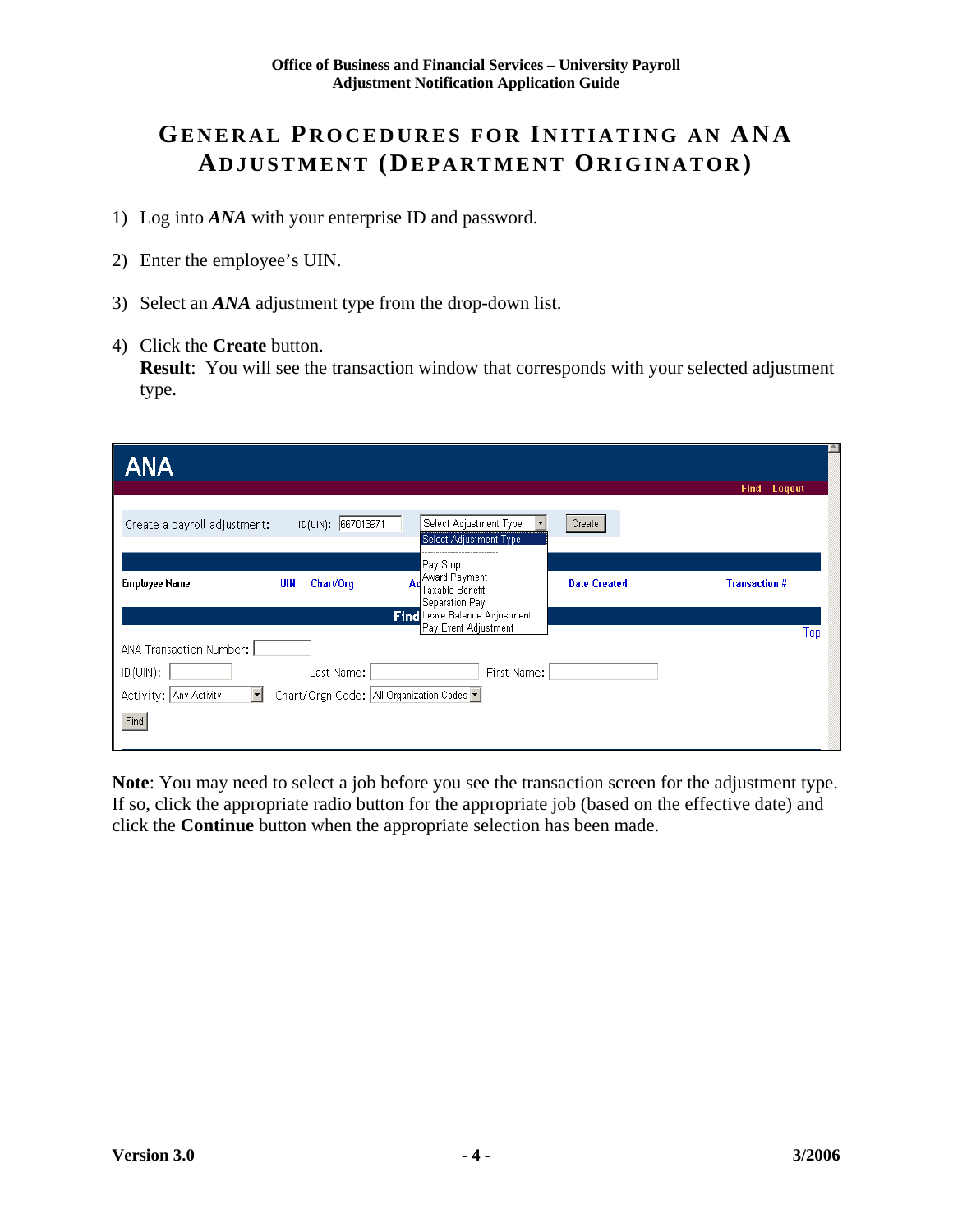5) Click the **Continue** button to advance to each screen of information and enter the appropriate information in the fields for the Pay Event. Required fields are marked with a red asterisk **(\*)**. Use the **Reset Form** button to restore original values.

| <b>ANA</b>                                                                                             |
|--------------------------------------------------------------------------------------------------------|
| Worklist   Find   Logout                                                                               |
| Prior Pay Event Adjustment<br>Non-Exempt                                                               |
| <b>PZAADJT</b>                                                                                         |
| Transaction #: ANA00527                                                                                |
| * = Required Field                                                                                     |
| Thomas Verlaine060<br>ID: 120115060<br>P75060 00<br>LAB ANIM CARE TECHN 2 (LU)<br>effective 7-1-2003   |
| Time Sheet Orgn Code: 2 - 208039                                                                       |
| Pay No<br>Year<br>Pay ID<br>F.<br>26<br><b>BW</b><br>*Pay Event:<br>2004                               |
| Orgn<br>Prog<br>Acty Locn<br>$\%$<br>COA<br>Fund<br>Acct<br>900309 208039 215980 662002<br>100.00<br>2 |
| Continue                                                                                               |

| <b>ANA</b><br><b>Worklist   Find   Logout</b>                                                                                                                                                                                                        |
|------------------------------------------------------------------------------------------------------------------------------------------------------------------------------------------------------------------------------------------------------|
| Prior Pay Event Adjustment<br>Non-exempt                                                                                                                                                                                                             |
| <b>PHAHOUR</b><br><b>PZAADJT</b>                                                                                                                                                                                                                     |
| Transaction #: ANA00527<br>* = Required Field                                                                                                                                                                                                        |
| ID: 120115060<br>Thomas Verlaine060                                                                                                                                                                                                                  |
| *This adjustment corrects an: O Over payment © Under payment                                                                                                                                                                                         |
| Hours paid for Pay Event 2004 BW 26                                                                                                                                                                                                                  |
| Total Hours: 0                                                                                                                                                                                                                                       |
| Hours that SHOULD have been paid:                                                                                                                                                                                                                    |
| Total Hours: 60.0                                                                                                                                                                                                                                    |
| *Earn<br>Thu<br>*Total<br>Mon.<br>Med<br>Thu<br>Fri<br>Sat<br>Sun<br>Mon<br>Med<br>Fri<br>Sat<br>Sun.<br>Tue<br>Tue.<br>Total<br>Dec 5 Dec 6 Dec 7 Dec 8 Dec 9 Dec 10 Dec 11 Dec 12 Dec 13 Dec 14 Dec 15 Dec 16 Dec 17 Dec 18<br>Code<br>e.<br>Hours |
| $\mathcal{T}_+$<br><b>REG</b><br>60.0<br>7.5<br>7.5<br>7.5<br>7.5<br>60.00<br>7.5<br>7.5<br>7.5<br>7.5                                                                                                                                               |
| $\overline{\mathbf{L}}$<br>0.00                                                                                                                                                                                                                      |
| <b>Add Another Row</b>                                                                                                                                                                                                                               |
| TOTAL 60.00                                                                                                                                                                                                                                          |
| Continue                                                                                                                                                                                                                                             |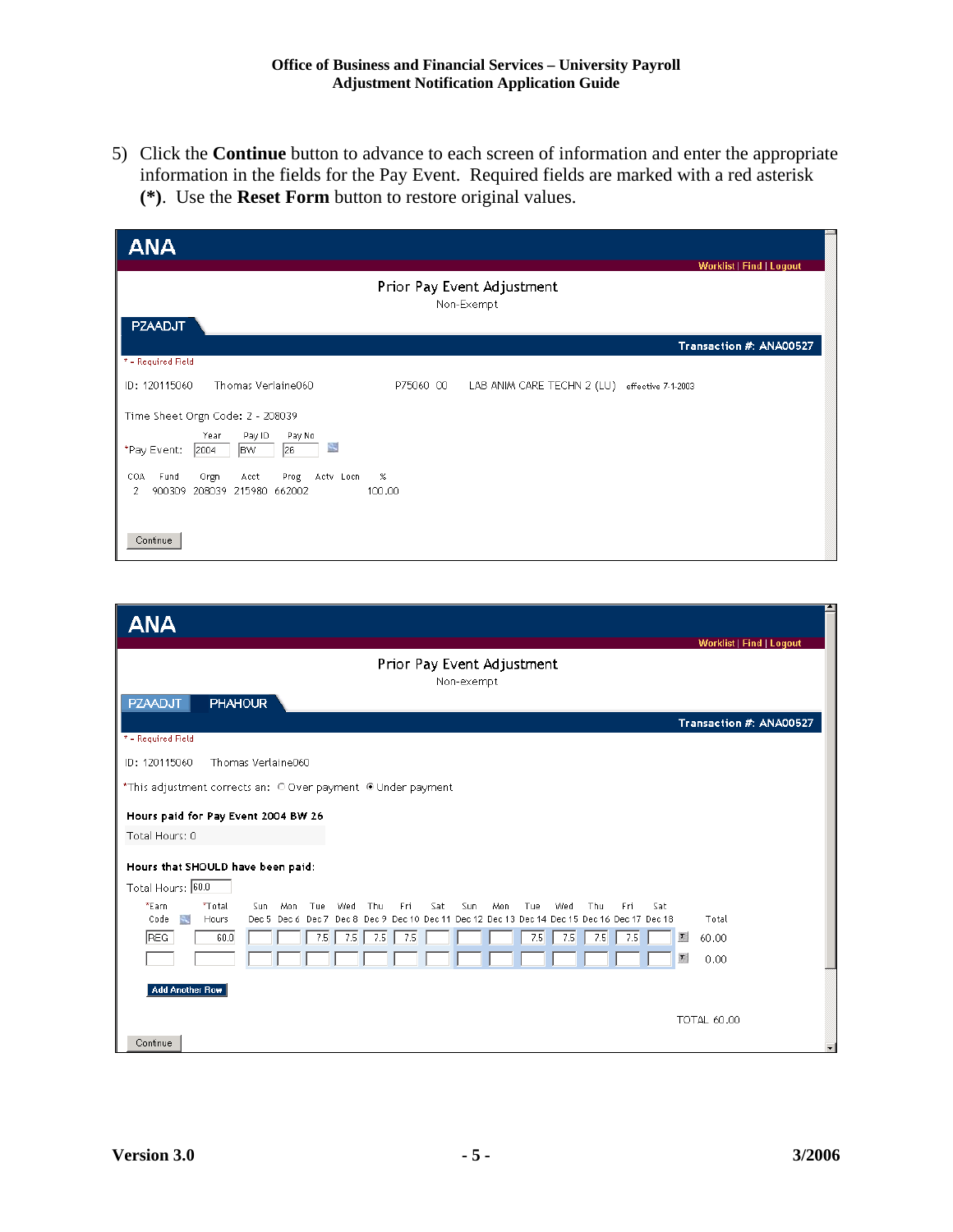**Note**: *PHAHOUR* fields will differ depending on the employee type:

- For bi-weekly employees, enter the **Total Hours** that should have been paid. For monthly employees, enter the **Total Amount** that should have been paid.
- Enter the **Earn Code(s**).
- For bi-weekly employees, enter the hours that should have been paid. For monthly employees, enter the amount for each specified earn code.
- 6) Enter any information into the **Comments** field of the **Submit** screen needed by the Department Approver, Human Resources Approver or Payroll Approver to process the transaction.
- 7) Change any contact information (if necessary).

| <b>ANA</b>                                                                                        | <b>Worklist   Find   Logout</b> |
|---------------------------------------------------------------------------------------------------|---------------------------------|
| Prior Pay Event Adjustment<br>Non-exempt                                                          |                                 |
| <b>PZAADJT</b><br><b>PHAHOUR</b><br>Submit                                                        |                                 |
| * = Required Field                                                                                | Transaction #: ANA00527         |
| Thomas Verlaine060<br>ID: 120115060                                                               |                                 |
| *Contact Person: Terri Sutton                                                                     |                                 |
| *Phone: (312   ) 413   - 9966                                                                     |                                 |
| *E-mail:  tss@uic.edu                                                                             |                                 |
| *Comments: 1/25/2005 Training TRAINING30<br>Hours worked by Thomas were not approved on schedule. |                                 |
| Delete Transaction<br>Submit                                                                      |                                 |

8) Click the **Submit** button.

**Result**: The item is routed to the Department Approver's Work List. *ANA* sends an e-mail to the Department Approver stating that there is an *ANA* item in his/her Work List.

9) Start another adjustment item or click the **Logout** button to exit *ANA*.

#### **Notes:**

- If the work item is approved and entered into *Banner* by University Payroll or Human Resources, it will reappear in your Work List with an **Activity** status of **Completed**. At this point, you may delete the transaction or leave it in the Work List indefinitely.
- Check your Work List periodically for items with **Correction** or **Not Approved** statuses. If the Department Approver, Human Resources Approver or Payroll Approver rejects your transaction, *ANA* will send you an e-mail notification.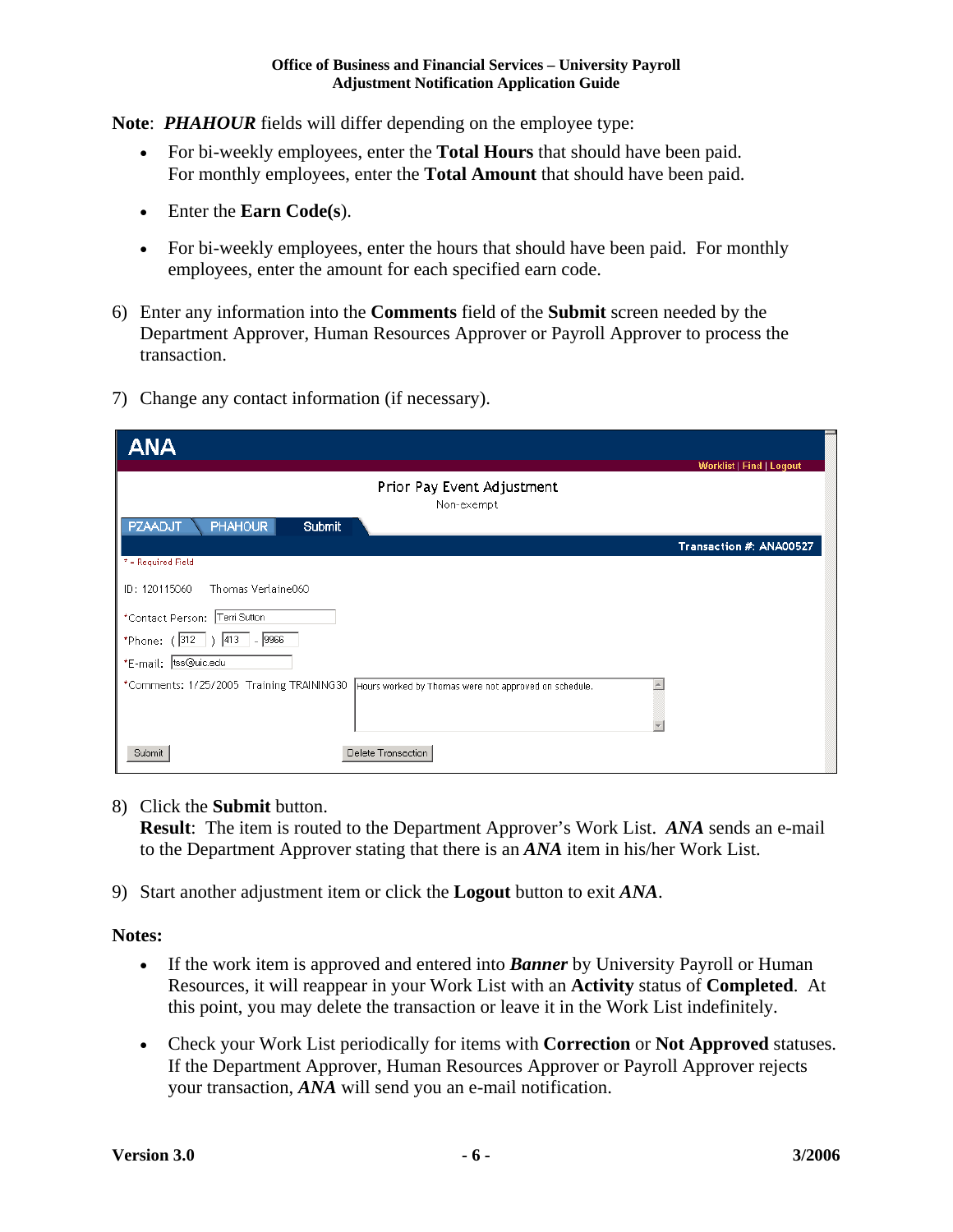## **GENERAL PROCEDURES FOR APPROVING AN ANA ADJUSTMENT (DEPARTMENT APPROVER)**

You will receive an e-mail notification that there is an *ANA* Work List item for your review.

- 1) Log into *ANA* with your enterprise ID and password.
- 2) Locate the adjustment item with an **Activity** status of **Dept Approval** either by scanning your Work List items or by using the search criteria in the **Find a Payroll Adjustment** section of the *ANA* window.

| <b>ANA</b>                                     |                |            |                                         |                     |                     |                      |
|------------------------------------------------|----------------|------------|-----------------------------------------|---------------------|---------------------|----------------------|
|                                                |                |            |                                         |                     |                     | <b>Find   Logout</b> |
| Create a payroll adjustment:                   | $ID$ $[UIN]$ : |            | Select Adjustment Type                  | $\vert \cdot \vert$ | Create              |                      |
|                                                |                |            |                                         |                     |                     |                      |
|                                                |                |            | <b>Work List</b>                        |                     |                     |                      |
| <b>Employee Name</b>                           | UIN            | Chart/Org  | <b>Activity</b>                         | <b>Adj Type</b>     | <b>Date Created</b> | <b>Transaction #</b> |
| Verlaine060, Thomas                            | 120115060      | 2-208039   | Dept Approval                           | PayEvent            | 1/25/2005 3:26 PM   | ANA00527             |
| Carey060, William                              | 120111060      | 2-208039   | Dept Approval                           | Award               | 1/25/2005 2:29 PM   | ANA00524             |
| Markill060, Hank                               | 120114060      | 2-208039   | Dept Approval                           | PayEvent            | 1/17/2005 12:05 PM  | ANA00461             |
| Zirconia060, Q                                 | 120117060      | 2-208039   | Dept Approval                           | Current             | 12/1/2004 2:36 PM   | ANA00293             |
| Zirconia060, Q                                 | 120117060      | 2-208039   | Dept Approval                           | Benefit             | 12/1/2004 2:33 PM   | ANA00292             |
| Zirconia060, Q                                 | 120117060      | 2-208039   | Not Approved                            | PayEvent            | 11/15/2004 1:20 PM  | ANA00177             |
|                                                |                |            | <b>Find a Payroll Adjustment</b>        |                     |                     |                      |
|                                                |                |            |                                         |                     |                     | Top                  |
| ANA Transaction Number:                        |                |            |                                         |                     |                     |                      |
| $ID$ (UIN):                                    |                | Last Name: |                                         | First Name:         |                     |                      |
| $\blacktriangledown$<br>Activity: Any Activity |                |            | Chart/Orgn Code: All Organization Codes |                     |                     |                      |
| Find                                           |                |            |                                         |                     |                     |                      |

- 3) Click the name of the employee. **Result:** The item opens for your review and edits.
- 4) Click the **Continue** button to advance to the next screen of information.

| <b>ANA</b>                                |              |                |                                     |      |                     |                                                                                                            |            |     |                    |                     |     | <b>Worklist   Find   Logout</b> |
|-------------------------------------------|--------------|----------------|-------------------------------------|------|---------------------|------------------------------------------------------------------------------------------------------------|------------|-----|--------------------|---------------------|-----|---------------------------------|
|                                           |              |                |                                     |      |                     | Prior Pay Event Adjustment                                                                                 | Non-exempt |     |                    |                     |     |                                 |
|                                           |              |                |                                     |      |                     |                                                                                                            |            |     |                    |                     |     | Transaction #: ANA00527         |
| ID: 120115060                             |              |                | Thomas Verlaine060 P75060 00        |      |                     | LAB ANIM CARE TECHN 2 (LU)                                                                                 |            |     | effective 7-1-2003 |                     |     |                                 |
| This adjustment corrects an under payment |              |                |                                     |      |                     |                                                                                                            |            |     |                    |                     |     |                                 |
| Time Sheet Orgn Code: 2 - 208039          |              |                |                                     |      |                     |                                                                                                            |            |     |                    |                     |     |                                 |
| Pay Event: 2004 BW 26                     |              |                |                                     |      |                     |                                                                                                            |            |     |                    |                     |     |                                 |
| Fund<br>COA<br>2                          | Orgn         | Acct           | Prog<br>900309 208039 215980 662002 |      | Acty Locn %<br>100  |                                                                                                            |            |     |                    |                     |     |                                 |
| Total Hours: 60                           |              |                |                                     |      |                     |                                                                                                            |            |     |                    |                     |     |                                 |
|                                           | Earn<br>Code | Total<br>Hours | Sun.                                |      | Mon Tue Wed Thu     | Fri<br>Sat<br>Dec 5 Dec 6 Dec 7 Dec 8 Dec 9 Dec 10 Dec 11 Dec 12 Dec 13 Dec 14 Dec 15 Dec 16 Dec 17 Dec 18 | Sun<br>Mon | Tue | Wed                | Thu<br>Fri          | Sat | Total                           |
|                                           | <b>REG</b>   | 60             |                                     |      | 7.50 7.50 7.50 7.50 |                                                                                                            |            |     |                    | 7.50 7.50 7.50 7.50 |     | 60.00                           |
| Continue                                  |              |                |                                     | Edit |                     |                                                                                                            |            |     |                    |                     |     |                                 |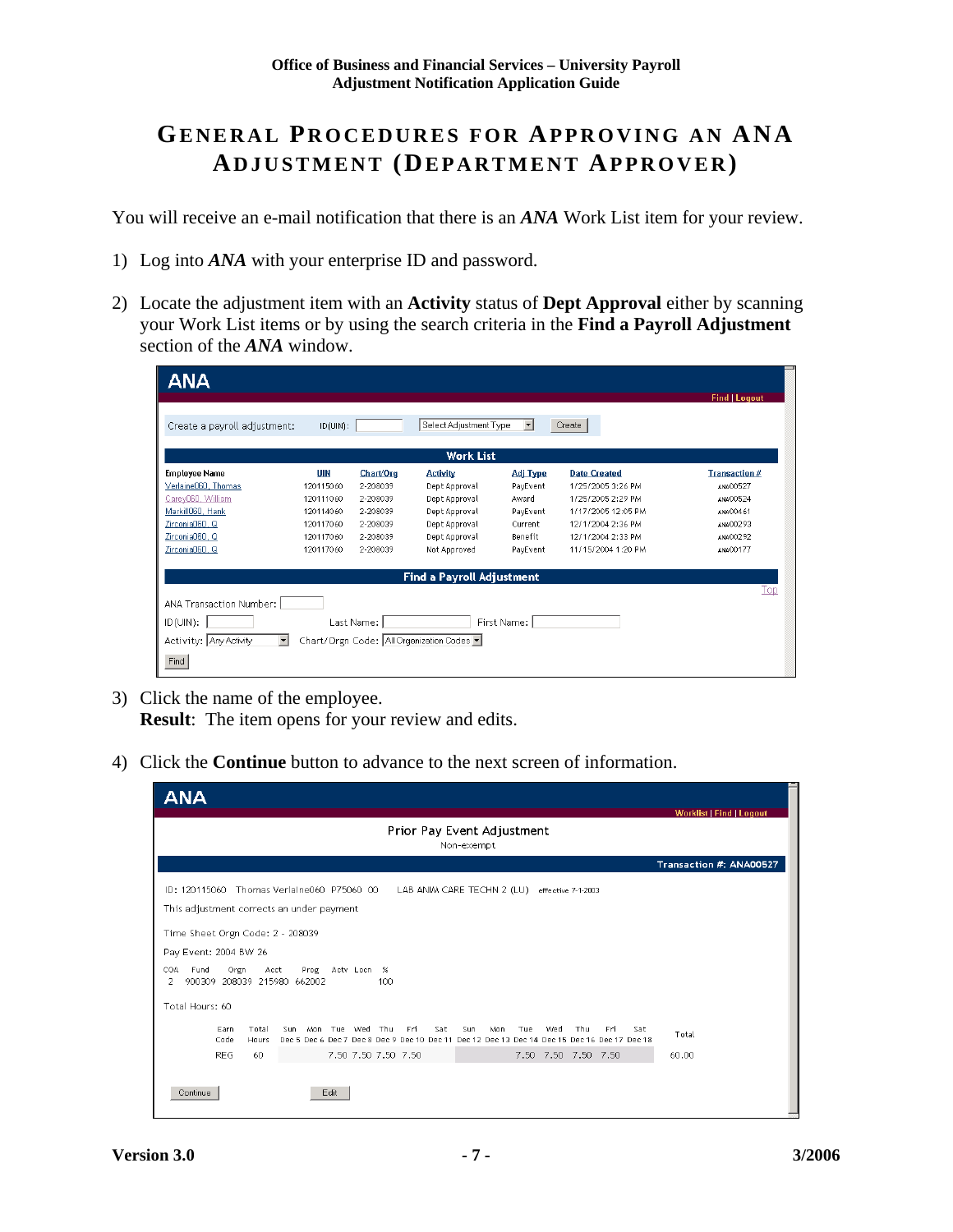#### **Office of Business and Financial Services – University Payroll Adjustment Notification Application Guide**

- 5) Click the **Edit** button to add information or make changes (if necessary). Required fields are marked with a red asterisk (\*).
- 6) Review the Department Originator's comments on the **Submit** screen.

| <b>ANA</b>                                                                                  |                                 |
|---------------------------------------------------------------------------------------------|---------------------------------|
|                                                                                             | <b>Worklist   Find   Logout</b> |
| Prior Pay Event Adjustment<br>Non-exempt                                                    |                                 |
| <b>PHAHOUR</b><br><b>PZAADJT</b><br><b>Submit</b>                                           |                                 |
|                                                                                             | Transaction #: ANA00527         |
| * = Required Field                                                                          |                                 |
| Thomas Verlaine060<br>ID: 120115060                                                         |                                 |
| *Contact Person: Dana Lee                                                                   |                                 |
| *Phone: $( 312 )$ 413 - 9968                                                                |                                 |
| *E-mail: dslee@uic.edu                                                                      |                                 |
| Comments: 1/25/2005 FAB TRAINING30<br>Hours worked by Thomas were not approved on schedule. |                                 |
| *1/25/2005 Training TRAINING30<br>Approved                                                  |                                 |
| Reject<br>Return for Rework<br>Delete Transaction<br>Save<br>Approve                        |                                 |

- 7) Enter any needed information in the **Comments** field. (See the following steps.)
- 8) Use the appropriate buttons on the **Submit** screen to approve the transaction, return it to the Department Originator for rework or to reject the transaction.

#### **Approve**

- 1) Enter any information in the **Comments** field needed by the Human Resources Approver and/or the Payroll Approver to process the transaction.
- 2) Click the **Approve** button.

**Result:** The item is removed from the Department Approver's Work List and is forwarded to the Human Resources Approver or to the Payroll Approver. History on the item is started once the Department Approver approves the item.

#### **Reject**

- 1) State why the transaction cannot be approved in the **Comments** field.
- 2) Click the **Reject** button.

**Result:** The item is removed from the Department Approver's Work List. *ANA* will notify the Department Originator by e-mail that the transaction has been disapproved. The Department Originator must log into *ANA*, locate the item in his/her Work List, open it and click the **Delete** button. The item is then removed from the Department Originator's Work List.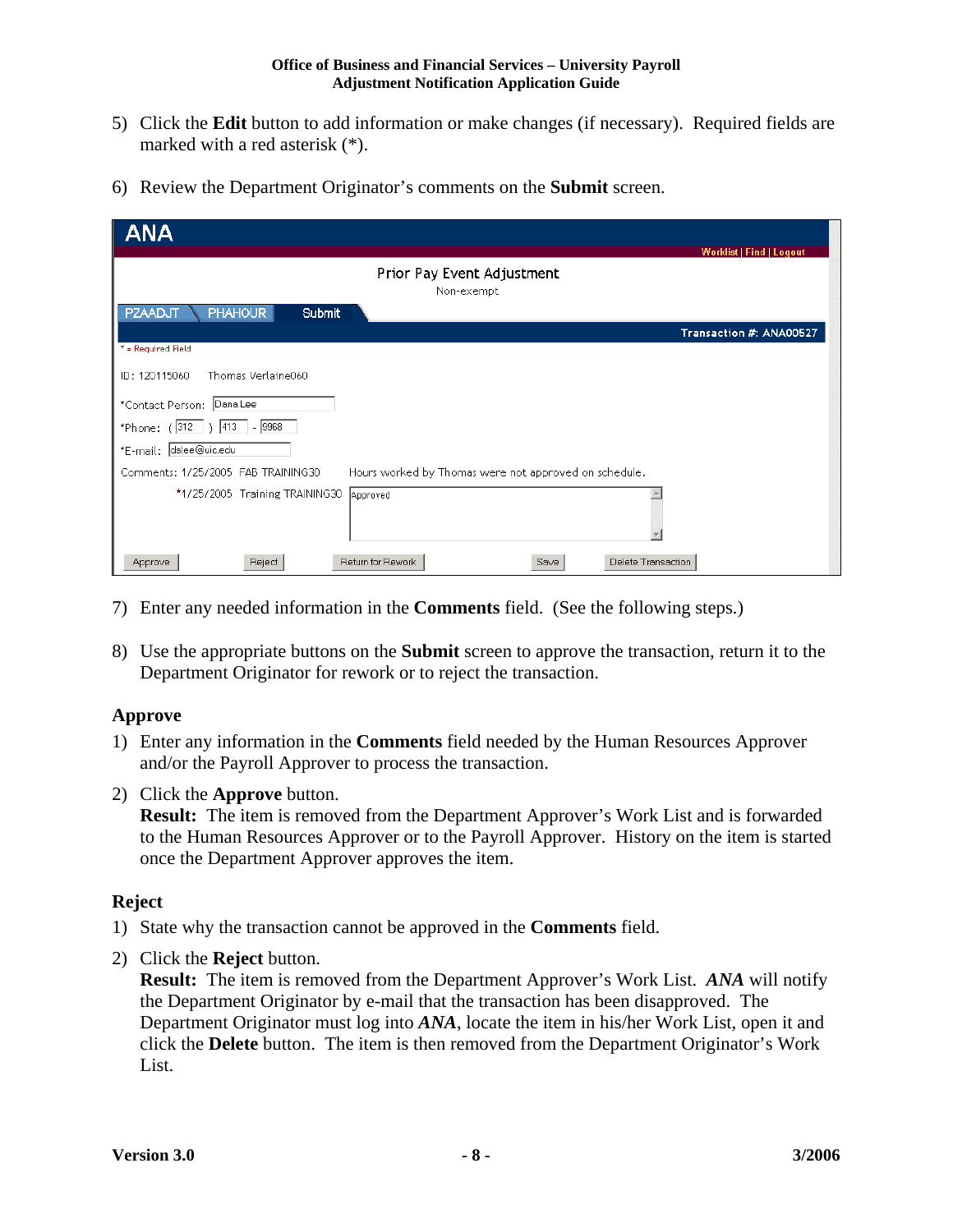#### **Return for Rework**

- 1) State what the Department Originator needs to revise in the **Comments** text field.
- 2) Click the **Return for Rework** button.

**Result**: The item is removed from the Department Approver's Work List. *ANA* will notify the Department Originator by e-mail that the transaction must be reworked. The Department Originator must log into *ANA* and locate the item in his/her Work List. It will have an **Activity** status of **Correction**. After making the necessary changes, the Department Originator re-submits the item to the Department Approver.

#### **Delete**

Click the **Delete** button. **Result:** The item is deleted from the Department Approver's Work List.

**Note**: Use the **Save** button if you plan to finish working with the item later but want to save your work.

**Warning:** If you open an *ANA* transaction and decide not to finish the tasks associated with your role, you should click the **Save** button. The **Save** function removes any reservations on the *ANA* record. If you exit the *ANA* record without saving or without completing the tasks for your role, the record will be "locked." A locked record cannot be accessed by another user. For instructions on how to "unlock" an *ANA* transaction, see the **Record Locking** section in this guide.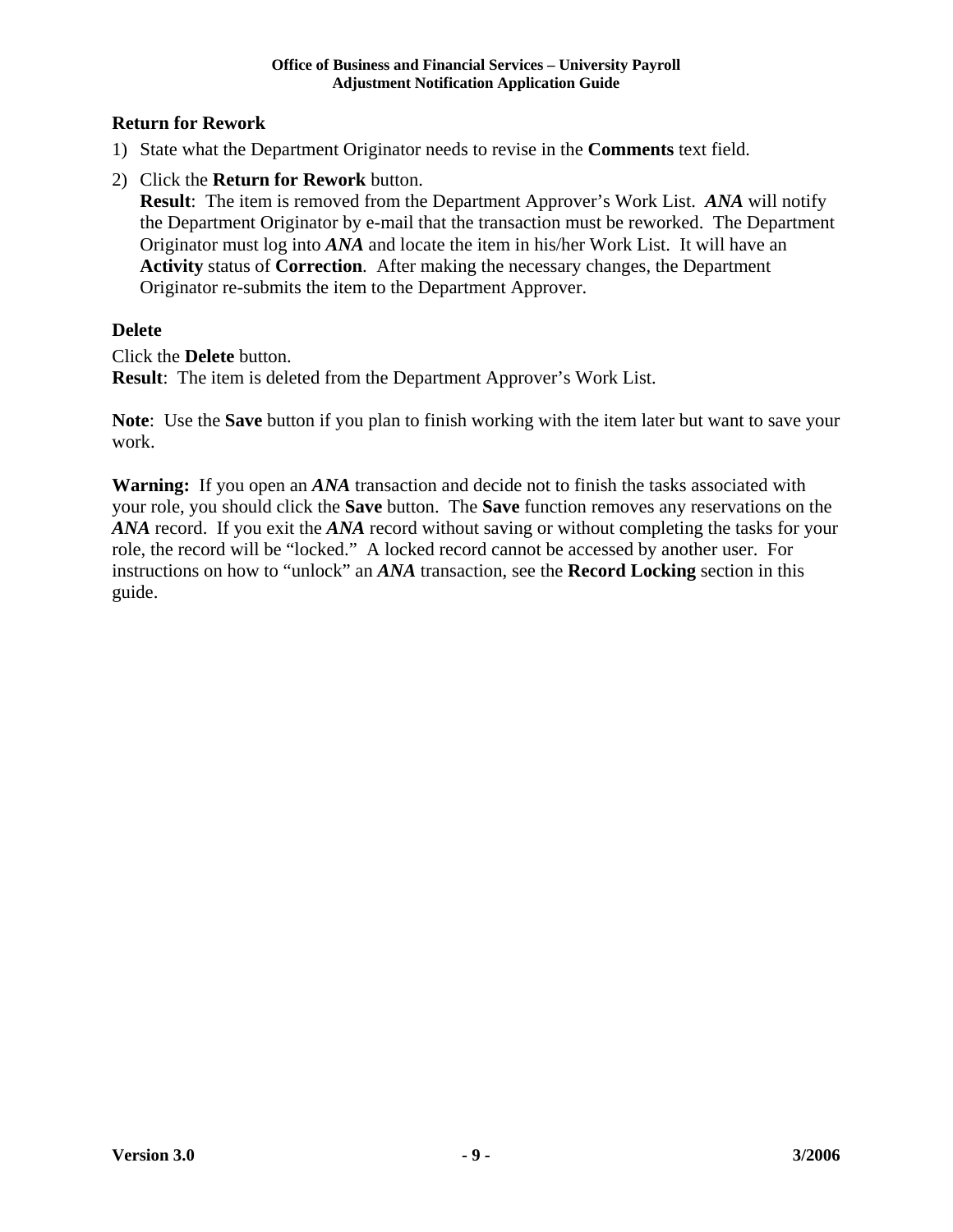## **ADJUSTMENT TYPES**

#### **Pay Event Adjustments**

Pay Event adjustments fall into two categories:

- When University Payroll is requested to correct time entry errors for timesheets that are in an approved status but the final payroll calculation has not yet occurred.
- When University Payroll is requested to process an adjustment for an overpayment to the employee.

#### **Scenario**

An employee did not turn in their paper timesheet to their supervisor and overtime was worked during the pay period. The timesheet was approved in *PHATIME* with only regular hours worked. University Payroll has not run its final calculation.

#### **Procedure**

- The Department Originator will initiate an *ANA* adjustment to amend the timesheet hours to include the overtime hours.
- The Department Approver will approve the adjustment request. The request is then routed to the Payroll Approver.

#### *Steps for Department Originator*

- 1) Log into *ANA* with your enterprise ID and password.
- 2) Enter the employee's UIN.
- 3) Select **Pay Event Adjustment** from the drop-down list of adjustment types.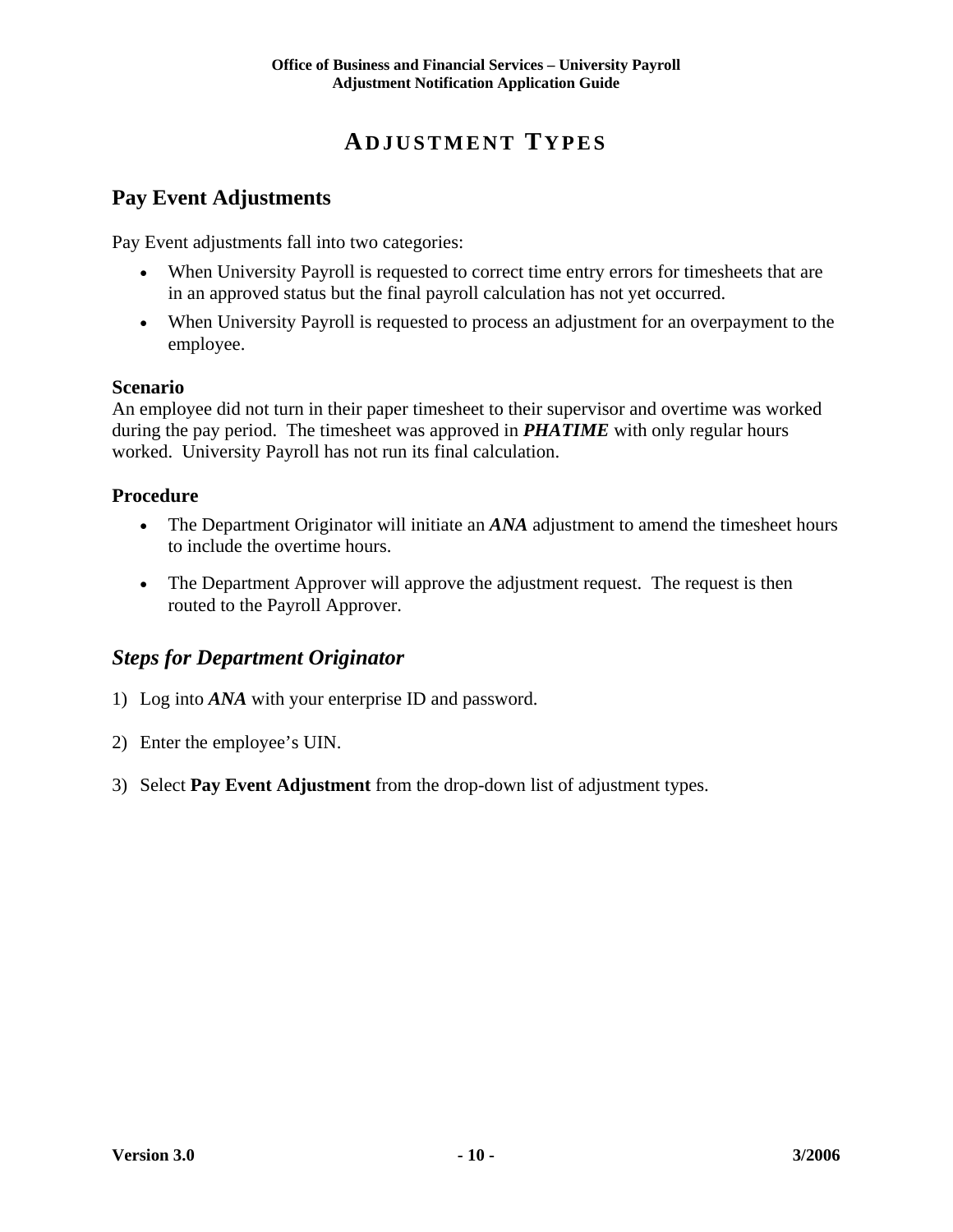#### **Office of Business and Financial Services – University Payroll Adjustment Notification Application Guide**

| <b>ANA</b>                                                                                                          |                                                                             |                                                                       |                                                                                                                                                     |                     |                                                                                                                                |                                                                                  |
|---------------------------------------------------------------------------------------------------------------------|-----------------------------------------------------------------------------|-----------------------------------------------------------------------|-----------------------------------------------------------------------------------------------------------------------------------------------------|---------------------|--------------------------------------------------------------------------------------------------------------------------------|----------------------------------------------------------------------------------|
| Create a payroll adjustment:                                                                                        |                                                                             | ID(UIN): 120112060                                                    | Select Adjustment Type<br>Select Adjustment Type                                                                                                    |                     | Create                                                                                                                         | <b>Find   Logout</b>                                                             |
| <b>Employee Name</b><br>Carey060, William<br>Markill060, Hank<br>Zirconia060, Q<br>Zirconia060, Q<br>Zirconia060, Q | <b>UIN</b><br>120111060<br>120114060<br>120117060<br>120117060<br>120117060 | Chart/Org<br>2-208039<br>2-208039<br>2-208039<br>2-208039<br>2-208039 | Pay Event Adjustment<br>Award Payment<br>Pay Stop<br>Taxable Benefit<br>Leave Balance Adjustment<br>Separation Pay<br>Dept Approval<br>Not Approved | Benefit<br>PayEvent | <b>Date Created</b><br>1/25/2005 2:29 PM<br>1/17/2005 12:05 PM<br>12/1/2004 2:36 PM<br>12/1/2004 2:33 PM<br>11/15/2004 1:20 PM | <b>Transaction #</b><br>ANA00524<br>ANA00461<br>ANA00293<br>ANA00292<br>ANA00177 |
|                                                                                                                     |                                                                             |                                                                       | <b>Find a Payroll Adjustment</b>                                                                                                                    |                     |                                                                                                                                |                                                                                  |
| ANA Transaction Number:<br>ID(UIN):<br>Activity: Any Activity<br>Find                                               | $\overline{\phantom{a}}$                                                    | Last Name:                                                            | Chart/Orgn Code: All Organization Codes                                                                                                             | First Name:         |                                                                                                                                | Top                                                                              |

4) Click the **Create** button.

**Result**: The **Payroll Adjustment (***PZAADJT***)** screen of the *ANA* window displays. (You may need to select the employee's position before this window displays. If so, select the position from those available and click the **Continue** button.)

| <b>ANA</b>                                                                           |             |                                          |                    |                                 |
|--------------------------------------------------------------------------------------|-------------|------------------------------------------|--------------------|---------------------------------|
|                                                                                      |             | Prior Pay Event Adjustment<br>Non-Exempt |                    | <b>Worklist   Find   Logout</b> |
| PZAADJT                                                                              |             |                                          |                    | Transaction #: ANA00528         |
| * = Required Field                                                                   |             |                                          |                    |                                 |
| ID: 120112060<br>Janet Paige060                                                      | P72060 00   | C NWS SUPPLY ATTENDANT                   | effective 7-1-2003 |                                 |
| Time Sheet Orgn Code: 2 - 208039                                                     |             |                                          |                    |                                 |
| Year<br>Pay ID<br>Pay No<br>S<br>26<br>*Pay Event:<br>2004<br><b>BW</b>              |             |                                          |                    |                                 |
| COA<br>Fund<br>Orgn<br>Actv Locn<br>Acct<br>Prog<br>900309 208039 215980 662002<br>2 | %<br>100.00 |                                          |                    |                                 |
| Continue                                                                             |             |                                          |                    |                                 |

- 5) Enter the **Pay Event** information (year, pay ID, pay number). Use the blue search button to view available **Pay Events**.
- 6) Click the **Continue** button. **Result**: The **On-Line Time Entry (***PHAHOUR***)** screen of the *ANA* window displays.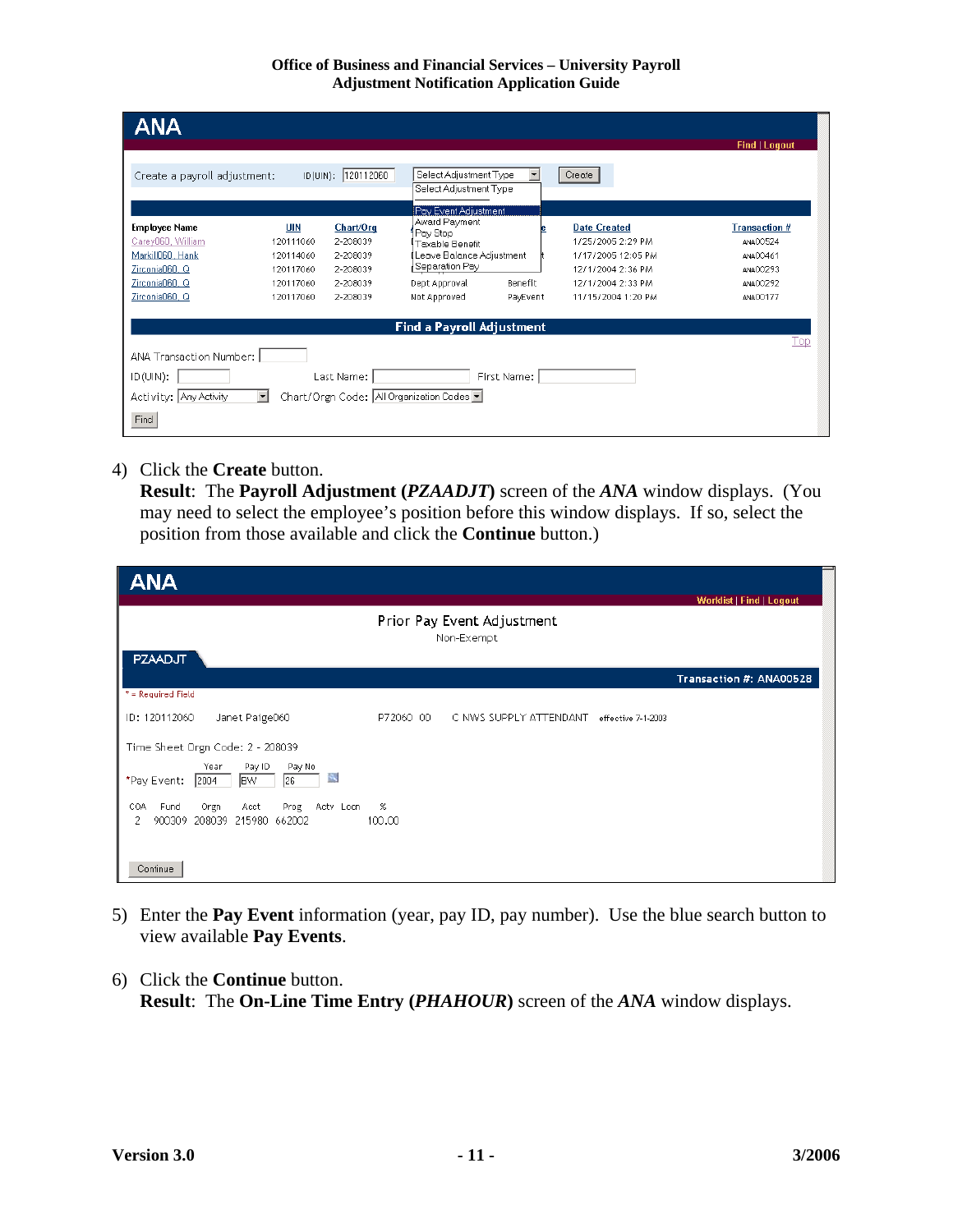7) Enter information into the appropriate fields including whether the adjustment corrects an underpayment or overpayment and the associated hours.

| <b>ANA</b>                                                                                     | Worklist   Find   Logout                                                                                                                                           |
|------------------------------------------------------------------------------------------------|--------------------------------------------------------------------------------------------------------------------------------------------------------------------|
| <b>PHAHOUR</b><br>PZAADJT                                                                      | Current Pay Period (Disposition Less Than 40)<br>Non-exempt                                                                                                        |
| * - Required Field                                                                             | Transaction #: ANA00528                                                                                                                                            |
| ID: 120112060                                                                                  |                                                                                                                                                                    |
| Janet Paige060                                                                                 |                                                                                                                                                                    |
| *This adjustment corrects an: C Over payment @ Under payment                                   |                                                                                                                                                                    |
| Hours paid for Pay Event 2004 BW 26                                                            |                                                                                                                                                                    |
| Total Hours: 0                                                                                 |                                                                                                                                                                    |
| Hours that SHOULD have been paid:                                                              |                                                                                                                                                                    |
| Total Hours: 81.00                                                                             |                                                                                                                                                                    |
| *Earn<br>*Total<br>Sun.<br>AAn n<br>Tue<br>Hours<br>Code<br>瞑<br>Dec 5 Dec 6 Dec 7 Dec 8 Dec 9 | Word.<br>Fri<br>Sat<br>Sun<br><b>Mon</b><br>Thu<br>Fri<br>Sat<br>Thu<br>Tue<br>Word.<br>Total<br>Dec 12 Dec 13 Dec 14 Dec 15 Dec 16 Dec 17 Dec 18<br>Dec 10 Dec 11 |
| REG<br>75.0<br>7.5                                                                             | 7.5<br>因<br>75.00<br>7.5<br>7.5<br>7.5<br>7.5<br>7.5<br>7.5<br>7.5<br>7.5                                                                                          |
| OVR.<br>6.0                                                                                    | 图<br>9 O<br>6,00<br>40                                                                                                                                             |
| <b>Add Another Row</b>                                                                         |                                                                                                                                                                    |
|                                                                                                |                                                                                                                                                                    |
|                                                                                                | <b>TOTAL 81.00</b>                                                                                                                                                 |
| Continue                                                                                       |                                                                                                                                                                    |

- 8) Click the **Continue** button. **Result**: The **Submit** screen appears.
- 9) Change any contact information (if necessary).
- 10) Enter any information into the **Comments** field needed by the Department Approver, Human Resources Approver or Payroll Approver to approve the transaction.

| <b>ANA</b>                                                                                                                     |                          |
|--------------------------------------------------------------------------------------------------------------------------------|--------------------------|
|                                                                                                                                | Worklist   Find   Logout |
| Current Pay Period (Disposition Less Than 40)<br>Non-exempt                                                                    |                          |
| <b>PZAADJT</b><br><b>PHAHOUR</b><br>Submit                                                                                     |                          |
|                                                                                                                                | Transaction #: ANA00528  |
| 7 - Required Field                                                                                                             |                          |
| ID: 120112060<br>Janet Paige060                                                                                                |                          |
| *Contact Person: Terri Sutton                                                                                                  |                          |
| *Phone: (312) 413 - 9966                                                                                                       |                          |
| *E-mail: Iss@uic.edu                                                                                                           |                          |
| *Comments: 1/25/2005 Training TRAINING30<br>Janet's overtime hours were not represented on her original timesheet. $\boxtimes$ |                          |
| Delete Transaction<br>Submit                                                                                                   |                          |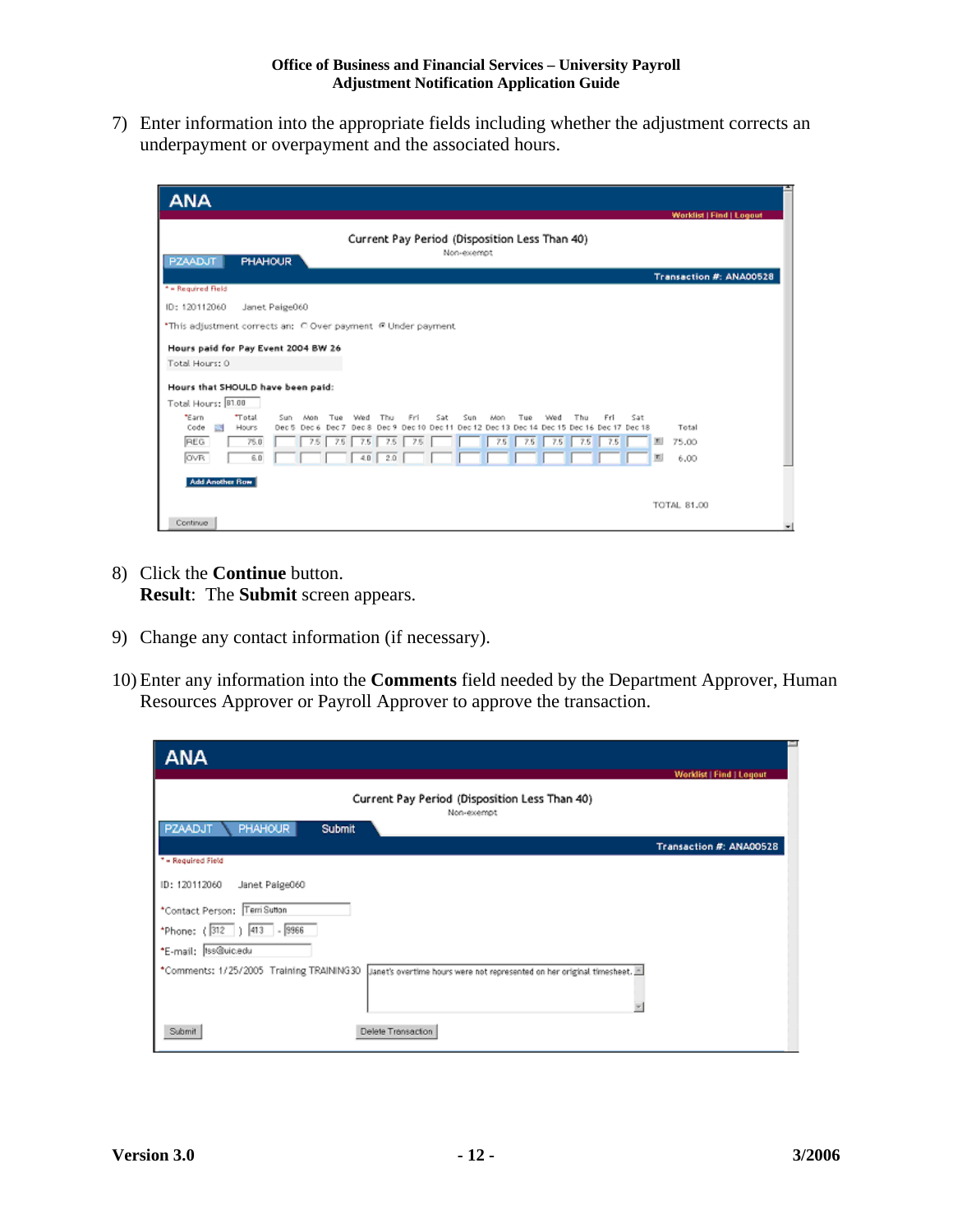11) Click the **Submit** button.

**Result**: The item is routed to the Department Approver's Work List. *ANA* sends an e-mail to the Department Approver stating that there is an item in their *ANA* Work List.

12) Start another adjustment item or click the **Logout** button to exit *ANA*.

#### *Steps for Department Approver*

You will receive an e-mail notification that there is an *ANA* Work List item for your review.

- 1) Log into *ANA* with your enterprise ID and password.
- 2) Locate the adjustment item with an **Activity** status of **Dept Approval** either by scanning your Work List items or by using the search criteria in the **Find a Payroll Adjustment** section of the *ANA* window.

| <b>ANA</b>                   |                |            |                                         |                 |                     |                      |
|------------------------------|----------------|------------|-----------------------------------------|-----------------|---------------------|----------------------|
|                              |                |            |                                         |                 |                     | <b>Find   Logout</b> |
|                              |                |            |                                         |                 |                     |                      |
| Create a payroll adjustment: | $ID$ $(UIN)$ : |            | Select Adjustment Type                  | ▼               | Create              |                      |
|                              |                |            | <b>Work List</b>                        |                 |                     |                      |
| <b>Employee Name</b>         | UIN            | Chart/Org  | <b>Activity</b>                         | <b>Adj Type</b> | <b>Date Created</b> | <b>Transaction #</b> |
| Paige060, Janet              | 120112060      | 2-208039   | Dept Approval                           | PayEvent        | 1/25/2005 3:52 PM   | ANA00528             |
| Carey060, William            | 120111060      | 2-208039   | Dept Approval                           | Award           | 1/25/2005 2:29 PM   | ANA00524             |
| MarkillO60, Hank             | 120114060      | 2-208039   | Dept Approval                           | PayEvent        | 1/17/2005 12:05 PM  | ANA00461             |
| Zirconia060, Q               | 120117060      | 2-208039   | Dept Approval                           | Current         | 12/1/2004 2:36 PM   | ANA00293             |
| Zirconia060, Q               | 120117060      | 2-208039   | Dept Approval                           | Benefit         | 12/1/2004 2:33 PM   | ANA00292             |
| Zirconia060, Q               | 120117060      | 2-208039   | Not Approved                            | PayEvent        | 11/15/2004 1:20 PM  | ANA00177             |
|                              |                |            |                                         |                 |                     |                      |
|                              |                |            | <b>Find a Payroll Adjustment</b>        |                 |                     |                      |
|                              |                |            |                                         |                 |                     | Top                  |
| ANA Transaction Number:      |                |            |                                         |                 |                     |                      |
| $ID$ ( $UN$ ):               |                | Last Name: |                                         | First Name:     |                     |                      |
| Activity: Any Activity       | $\vert$        |            | Chart/Orgn Code: All Organization Codes |                 |                     |                      |
|                              |                |            |                                         |                 |                     |                      |
| Find                         |                |            |                                         |                 |                     |                      |

3) Click the name of the employee.

**Result:** The item opens for your review and edits.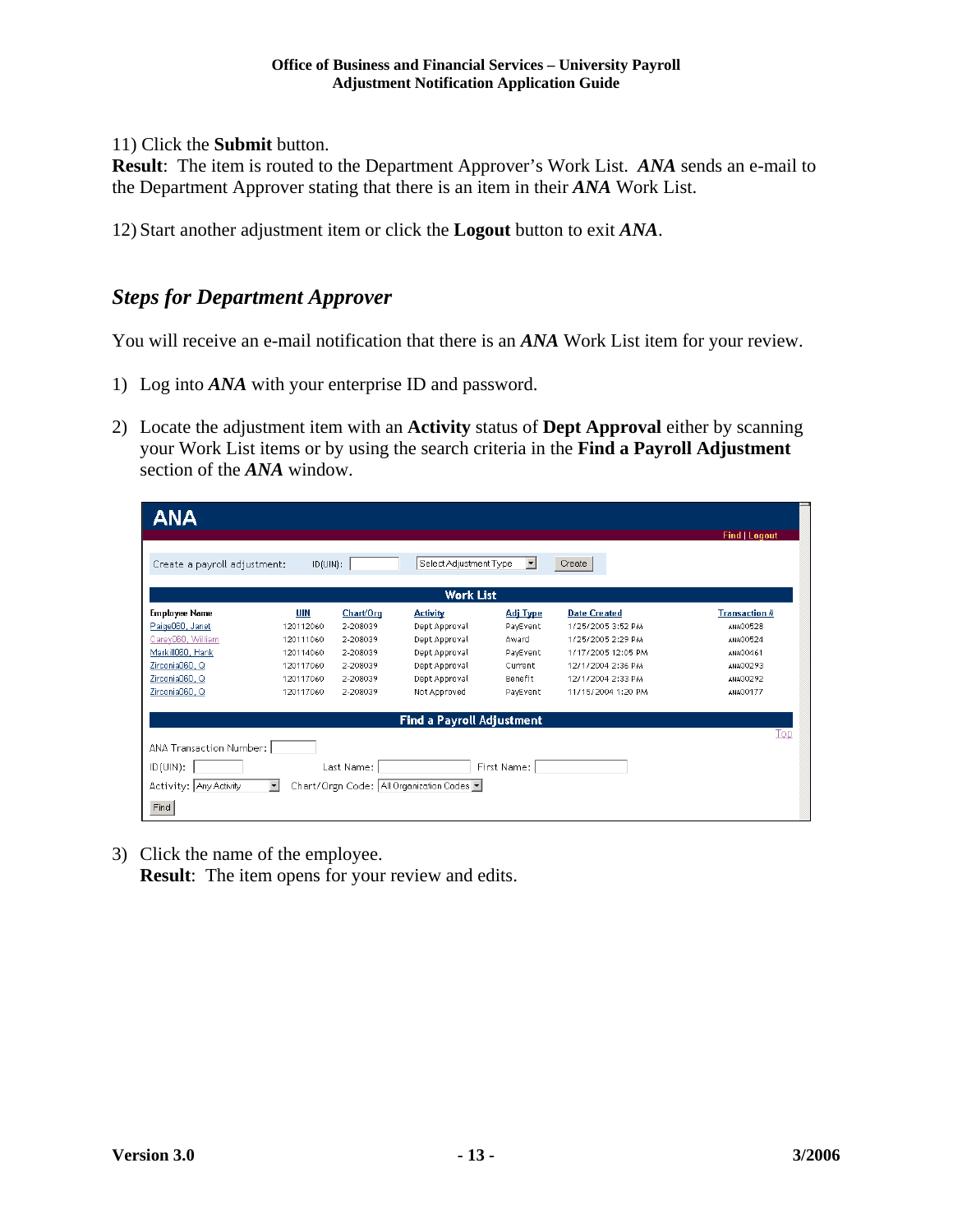#### **Office of Business and Financial Services – University Payroll Adjustment Notification Application Guide**

| ANA                                                                                                                                                                                                                                       |  |  |  |  |  |  |  |
|-------------------------------------------------------------------------------------------------------------------------------------------------------------------------------------------------------------------------------------------|--|--|--|--|--|--|--|
| <b>Worklist   Find   Logout</b>                                                                                                                                                                                                           |  |  |  |  |  |  |  |
| Current Pay Period (Disposition Less Than 40)                                                                                                                                                                                             |  |  |  |  |  |  |  |
| Non-exempt                                                                                                                                                                                                                                |  |  |  |  |  |  |  |
| Transaction #: ANA00528                                                                                                                                                                                                                   |  |  |  |  |  |  |  |
| ID: 120112060 Janet Palge060 P72060 00 C NWS SUPPLY ATTENDANT effective 7-1-2003                                                                                                                                                          |  |  |  |  |  |  |  |
| This adjustment corrects an under payment                                                                                                                                                                                                 |  |  |  |  |  |  |  |
|                                                                                                                                                                                                                                           |  |  |  |  |  |  |  |
| Time Sheet Orgn Code: 2 - 208039                                                                                                                                                                                                          |  |  |  |  |  |  |  |
| Pay Event: 2004 BW 26                                                                                                                                                                                                                     |  |  |  |  |  |  |  |
| Fund<br>Prog<br>COA<br>Oran<br>Acct<br>Acty Locn %<br>900309 208039 215980 662002<br>2<br>100                                                                                                                                             |  |  |  |  |  |  |  |
|                                                                                                                                                                                                                                           |  |  |  |  |  |  |  |
| Total Hours: 81                                                                                                                                                                                                                           |  |  |  |  |  |  |  |
| Earn<br>Total<br>Fri<br>Sat<br>Tue<br>Wed<br>Thu<br>Sun<br>Tue<br>Fri<br>Sat<br>Sun<br>Mon<br>Mon<br>Wed<br>Thu<br>Total<br>Code<br>Dec 5 Dec 6 Dec 7 Dec 8 Dec 9 Dec 10 Dec 11 Dec 12 Dec 13 Dec 14 Dec 15 Dec 16 Dec 17 Dec 18<br>Hours |  |  |  |  |  |  |  |
| 4,00 2,00<br><b>OVR</b><br>6.00.<br>6.                                                                                                                                                                                                    |  |  |  |  |  |  |  |
| 7.50 7.50 7.50 7.50 7.50<br>75<br>7.50 7.50 7.50 7.50 7.50<br>75.00<br>REG                                                                                                                                                                |  |  |  |  |  |  |  |
|                                                                                                                                                                                                                                           |  |  |  |  |  |  |  |
| Continue<br>Edit                                                                                                                                                                                                                          |  |  |  |  |  |  |  |

- 4) Observe the employee's hours shown.
- 5) Click the **Continue** button to advance to the **Submit** screen and read the Department Originator's comments. (You may use your browser's **Back** button to return to the screen detailing the employee's hours. If necessary, use the **Edit** button or click the *PHAHOUR* tab to make corrections to the hours shown.)
- 6) Enter any needed information in the **Comments** field.

| <b>ANA</b>                                 |                                                                        |
|--------------------------------------------|------------------------------------------------------------------------|
|                                            | <b>Worklist   Find   Logout</b>                                        |
|                                            | Current Pay Period (Disposition Less Than 40)<br>Non-exempt            |
| <b>PZAADJT</b><br><b>PHAHOUR</b><br>Submit |                                                                        |
|                                            | Transaction #: ANA00528                                                |
| * = Required Field                         |                                                                        |
| ID: 120112060<br>Janet Paige060            |                                                                        |
| *Contact Person: Dena Lee                  |                                                                        |
| *Phone: (312 ) 413 - 9968                  |                                                                        |
| *E-mail: Itss@uic.edu                      |                                                                        |
| Comments: 1/25/2005 FAB TRAINING30         | Janet's overtime hours were not represented on her original timesheet. |
| *1/25/2005 Training TRAINING30             | Approved                                                               |
| Reject<br>Approve                          | Return for Rework<br>Delete Transaction<br>Save                        |

7) Click the **Approve** button.

**Result**: The item is removed from the Work List and is forwarded to the Payroll Approver.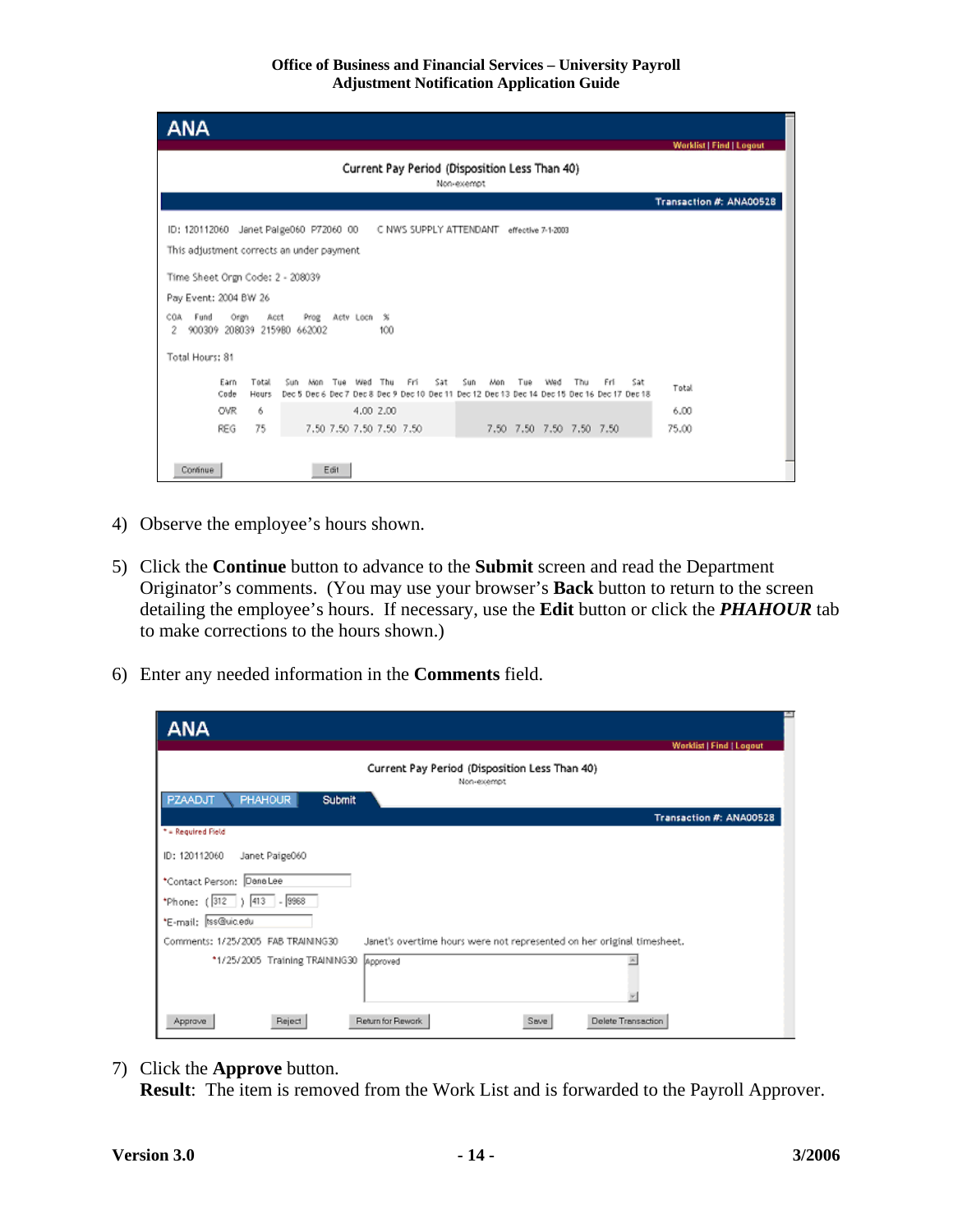#### **Award Payments**

Employment-related prizes and awards must be treated as compensation and processed through University Payroll.

#### **Scenario**

An employee is to be recognized for superior performance in her duties through an employee award. University Payroll will process the award as an adjustment and a check will be created for presentation at the awards ceremony.

#### **Procedure**

- The Department Originator will initiate an *ANA* request to process the award.
- The Department Approver will approve the award request. The request is then routed to the Payroll Approver.

#### *Steps for Department Originator*

- 1) Log into *ANA* with your enterprise ID and password.
- 2) Enter the employee's UIN.
- 3) Select **Award Payment** from the drop-down list of adjustment types.

| ANA                                                |            |                    |                                                  |             |                     |                      |
|----------------------------------------------------|------------|--------------------|--------------------------------------------------|-------------|---------------------|----------------------|
|                                                    |            |                    |                                                  |             |                     | <b>Find   Logout</b> |
| Create a payroll adjustment:                       |            | ID(UIN): 120111060 | Select Adjustment Type<br>Select Adjustment Type |             | Create              |                      |
|                                                    |            |                    | Pay Event Adjustment                             |             |                     |                      |
| <b>Employee Name</b>                               | <b>UIN</b> | Chart/Org          | Award Payment<br>Pay Stop                        | 'nе         | <b>Date Created</b> | <b>Transaction #</b> |
| Paige060, Janet                                    | 120112060  | 2-208039           | Taxable Benefit                                  | ent.        | 1/25/2005 11:23 AM  | ANA00523             |
| Verlaine060, Thomas                                | 120115060  | 2-208039           | Leave Balance Adjustment                         | ent.        | 1/25/2005 10:41 AM  | ANA00522             |
| Markill060, Hank                                   | 120114060  | 2-208039           | Separation Pay                                   | ent.        | 1/17/2005 12:05 PM  | ANA00461             |
| Zirconia060, Q                                     | 120117060  | 2-208039           | Dept Approval                                    | Current     | 12/1/2004 2:36 PM   | ANA00293             |
| Zirconia060, Q                                     | 120117060  | 2-208039           | Dept Approval                                    | Benefit     | 12/1/2004 2:33 PM   | ANA00292             |
| Zirconia060, Q                                     | 120117060  | 2-208039           | Not Approved                                     | PayEvent    | 11/15/2004 1:20 PM  | ANA00177             |
|                                                    |            |                    | <b>Find a Payroll Adjustment</b>                 |             |                     |                      |
|                                                    |            |                    |                                                  |             |                     | Top                  |
| ANA Transaction Number:                            |            |                    |                                                  |             |                     |                      |
| ID(UIN):                                           |            | Last Name:         |                                                  | First Name: |                     |                      |
| $\overline{\phantom{a}}$<br>Activity: Any Activity |            |                    | Chart/Orgn Code: All Organization Codes          |             |                     |                      |
| Find                                               |            |                    |                                                  |             |                     |                      |

4) Click the **Create** button.

**Result**: The **Award Payment** screen of the *ANA* window displays with a *PZAADJT* tab. (You may need to select the employee's position before this window displays. If so, select the position from those available and click the **Continue** button.)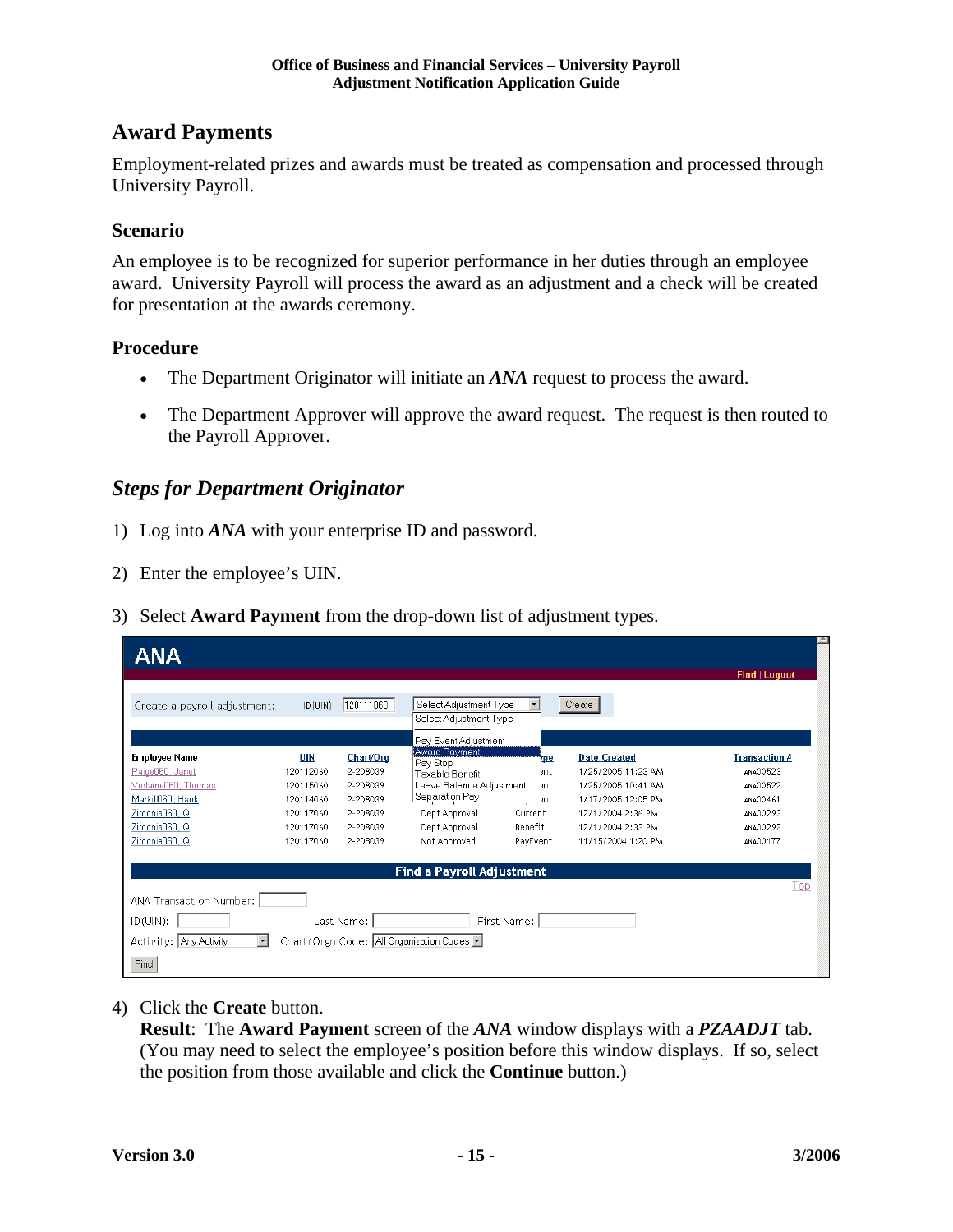| <b>ANA</b>                                                                                                                      |                          |
|---------------------------------------------------------------------------------------------------------------------------------|--------------------------|
|                                                                                                                                 | Worklist   Find   Logout |
| Award Payment                                                                                                                   |                          |
| <b>PZAADJT</b>                                                                                                                  |                          |
|                                                                                                                                 | Transaction #: ANA00524  |
| * = Required Field                                                                                                              |                          |
| ID: 120111060<br>William Carey060                                                                                               |                          |
| $\%$<br>Fund<br>COA<br>Orgn<br>Acct<br>Prog<br>Actv<br>Locn<br>208039<br>215980<br>662002<br>$\overline{c}$<br>900309<br>100.00 |                          |
| Add Another Row                                                                                                                 |                          |
| Continue                                                                                                                        |                          |

- 5) Enter the codes associated with each C-FOAPAL segment.
- 6) Enter the percent of award amount distribution for each C-FOAPAL (if necessary).
- 7) Click the **Continue** button. **Result**: The **Award Payment** window displays with a *PHAHOUR* tab.
- 8) Enter the total amount of the award.
- 9) Select the choice of whether to withhold deductions from the amount or to award the employee the net amount shown.

| <b>ANA</b>                                                                                                                                                                                                                                                                                                                                         |
|----------------------------------------------------------------------------------------------------------------------------------------------------------------------------------------------------------------------------------------------------------------------------------------------------------------------------------------------------|
| Worklist   Find   Logout                                                                                                                                                                                                                                                                                                                           |
| Award Payment                                                                                                                                                                                                                                                                                                                                      |
| <b>PZAADJT</b><br><b>PHAHOUR</b>                                                                                                                                                                                                                                                                                                                   |
| Transaction #: ANA00524                                                                                                                                                                                                                                                                                                                            |
| * = Required Field                                                                                                                                                                                                                                                                                                                                 |
| ID: 120111060<br>William Carey060                                                                                                                                                                                                                                                                                                                  |
| Earn Code: AWD - Award                                                                                                                                                                                                                                                                                                                             |
| O Withhold applicable statutory deductions from this amount.<br>*Amount: \$ 250.00<br><sup>6</sup> Gross up so employee will receive this net amount.                                                                                                                                                                                              |
| The University of Illinois allows awards to be paid to employees as supplemental wages. As such, awards are subject to Federal and State<br>tax withholding, as well as Medicare and State Universities Retirement System (SURS) withholding. For more information, see the<br>Business and Financial Policies and Procedures manual, Section 4.3. |
| Continue                                                                                                                                                                                                                                                                                                                                           |

10) Click the **Continue** button.

**Result**: The **Submit** screen appears.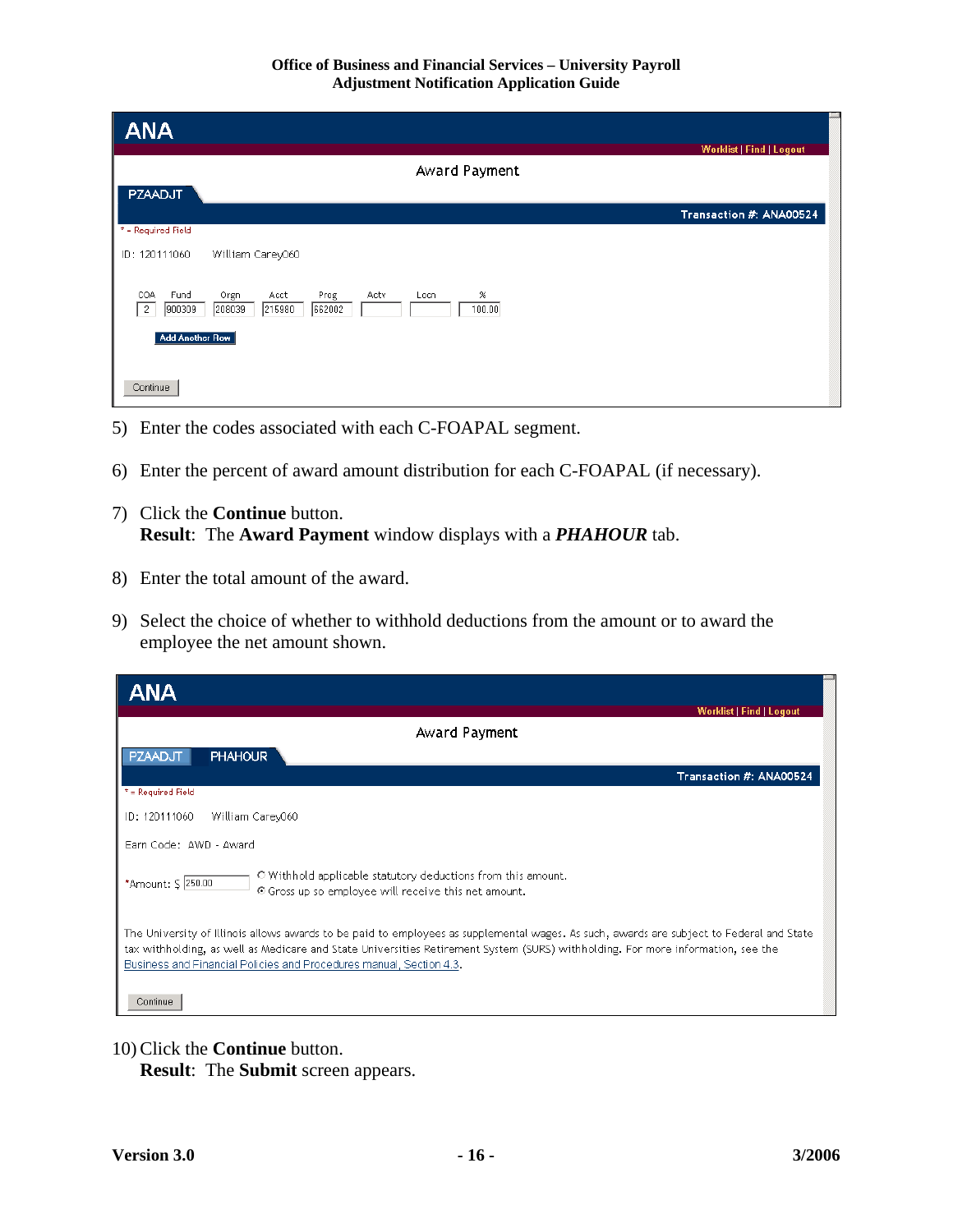- 11) Enter the Department Approver's Chart and six-digit Organization code (if necessary).
- 12) Change any contact information (if necessary).
- 13) Enter any information into the **Comments** field needed by the Department Approver, Human Resources Approver or Payroll Approver to approve the transaction.

| <b>ANA</b>                                 |                                                    |  |
|--------------------------------------------|----------------------------------------------------|--|
|                                            | <b>Worklist   Find   Logout</b>                    |  |
|                                            | Award Payment                                      |  |
| <b>PHAHOUR</b><br><b>PZAADJT</b><br>Submit |                                                    |  |
|                                            | Transaction #: ANA00524                            |  |
| * = Required Field                         |                                                    |  |
| ID: 120111060<br>William Carey060          |                                                    |  |
| *Approver's Chart/Orgn Code: 2<br>208039   |                                                    |  |
| *Contact Person: Terri Sutton              |                                                    |  |
| *Phone: $(312   )$ 413 - 9966              |                                                    |  |
| *E-mail:  tss@uic.edu                      |                                                    |  |
|                                            | Enter dates.                                       |  |
| *Comments: 1/25/2005 Training TRAINING30   | Date check needed: 2/05/05                         |  |
|                                            | Date check will be presented to recipient: 2/07/05 |  |
|                                            |                                                    |  |
| Submit                                     | Delete Transaction                                 |  |

#### 14) Click the **Submit** button

**Result**: The item is routed to the Department Approver's Work List. *ANA* send an e-mail to the Department Approver stating that there is an item in their *ANA* Work List.

15) Start another adjustment item or click the **Logout** button to exit *ANA*.

#### *Steps for Department Approver*

You will receive an e-mail notification that there is an **ANA** Work List item for your review.

- 1) Log into *ANA* with your enterprise ID and password.
- 2) Locate the adjustment item with an **Activity** status of **Dept Approval** either by scanning your Work List items or by using the search criteria in the **Find a Payroll Adjustment** section of the *ANA* window.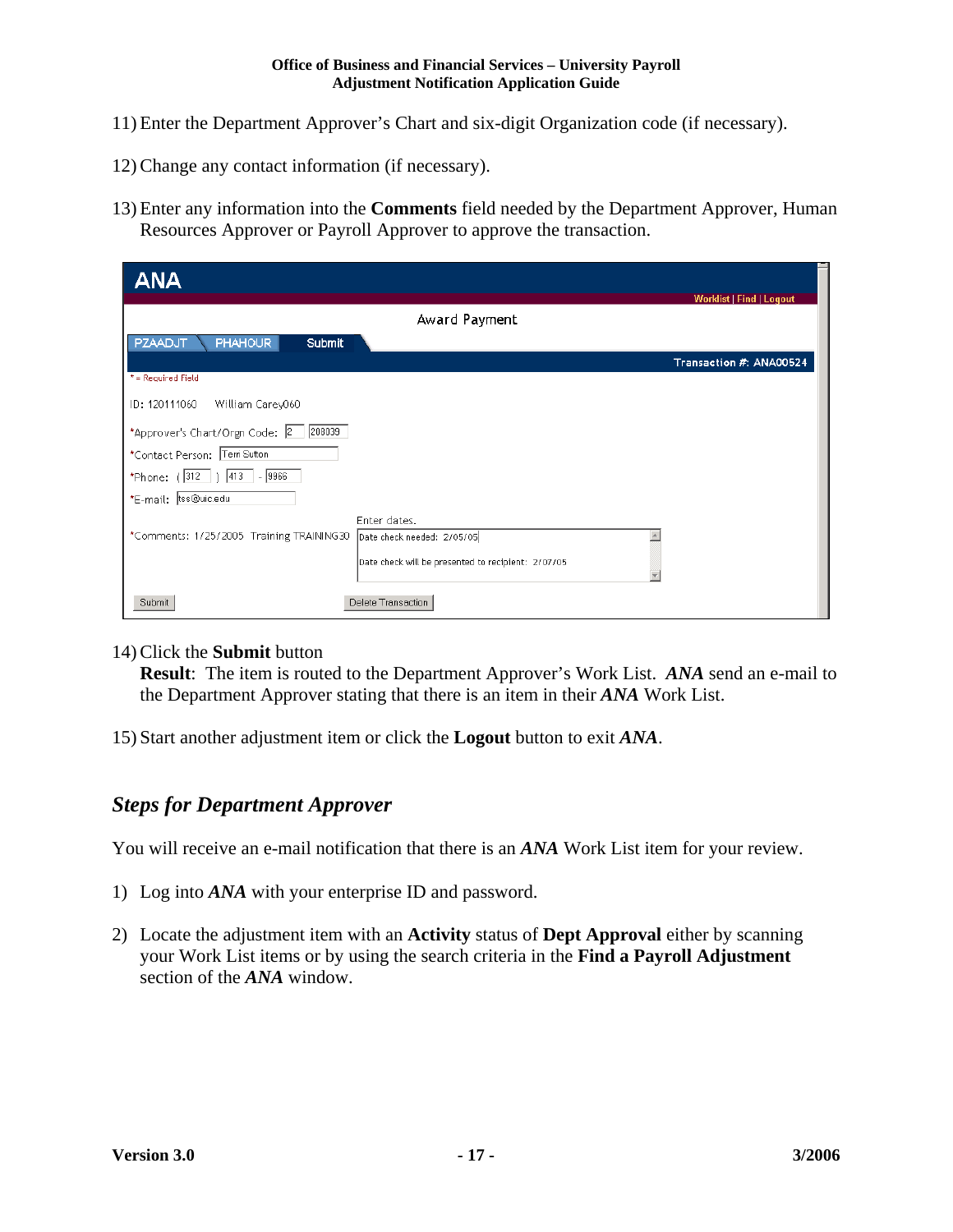| <b>ANA</b>                                    |             |            |                                         |                     |                     |                      |
|-----------------------------------------------|-------------|------------|-----------------------------------------|---------------------|---------------------|----------------------|
|                                               |             |            |                                         |                     |                     | <b>Find   Logout</b> |
|                                               |             |            |                                         |                     |                     |                      |
| Create a payroll adjustment:                  | $ID$ (UIN): |            | Select Adjustment Type                  | $\vert \cdot \vert$ | Create              |                      |
|                                               |             |            |                                         |                     |                     |                      |
|                                               |             |            | <b>Work List</b>                        |                     |                     |                      |
| <b>Employee Name</b>                          | <b>UIN</b>  | Chart/Org  | <b>Activity</b>                         | <b>Adj Type</b>     | <b>Date Created</b> | <b>Transaction #</b> |
| Carey060, William                             | 120111060   | 2-208039   | Dept Approval                           | Award               | 1/25/2005 2:29 PM   | ANA00524             |
| Paige060, Janet                               | 120112060   | 2-208039   | Dept Approval                           | PayEvent            | 1/25/2005 11:23 AM  | ANA00523             |
| Verlaine060, Thomas                           | 120115060   | 2-208039   | Dept Approval                           | PayEvent            | 1/25/2005 10:41 AM  | ANA00522             |
| Markill060, Hank                              | 120114060   | 2-208039   | Dept Approval                           | PayEvent            | 1/17/2005 12:05 PM  | ANA00461             |
| Zirconia060, Q                                | 120117060   | 2-208039   | Dept Approval                           | Current             | 12/1/2004 2:36 PM   | ANA00293             |
| Zirconia060, Q                                | 120117060   | 2-208039   | Dept Approval                           | Benefit             | 12/1/2004 2:33 PM   | ANA00292             |
| Zirconia060, Q                                | 120117060   | 2-208039   | Not Approved                            | PayEvent            | 11/15/2004 1:20 PM  | ANA00177             |
|                                               |             |            |                                         |                     |                     |                      |
|                                               |             |            | <b>Find a Payroll Adjustment</b>        |                     |                     |                      |
|                                               |             |            |                                         |                     |                     | Top                  |
| ANA Transaction Number:                       |             |            |                                         |                     |                     |                      |
| $ID$ (UIN):                                   |             | Last Name: |                                         | First Name:         |                     |                      |
| $\vert \cdot \vert$<br>Activity: Any Activity |             |            | Chart/Orgn Code: All Organization Codes |                     |                     |                      |
| Find                                          |             |            |                                         |                     |                     |                      |

3) Click the name of the employee. **Result**: The item opens for your review and edits.

| <b>ANA</b>                                                                                                                                                                                                                                            |                                 |
|-------------------------------------------------------------------------------------------------------------------------------------------------------------------------------------------------------------------------------------------------------|---------------------------------|
| Award Payment                                                                                                                                                                                                                                         | <b>Worklist   Find   Logout</b> |
|                                                                                                                                                                                                                                                       |                                 |
|                                                                                                                                                                                                                                                       | Transaction #: ANA00524         |
| William Carey060<br>ID: 120111060<br>Earn Code:<br>AWD - Award<br>COA<br>Fund<br>Acct<br>Prog<br>Acty Locn<br>$\%$<br>Orgn<br>900309 208039 215980 662002<br>2<br>100.00<br>Gross up so employee will receive this net amount.<br>\$250.00<br>Amount: |                                 |
| Continue<br>Edit                                                                                                                                                                                                                                      |                                 |

- 4) Observe the information shown concerning the requested award payment.
- 5) Click the **Continue** button to advance to the **Submit** screen and read the Department Originator's comments. (You may use your browser's **Back** button to return to the screen detailing the award details. If necessary, use the **Edit** button to make necessary corrections.)
- 6) Enter any needed information in the **Comments** field.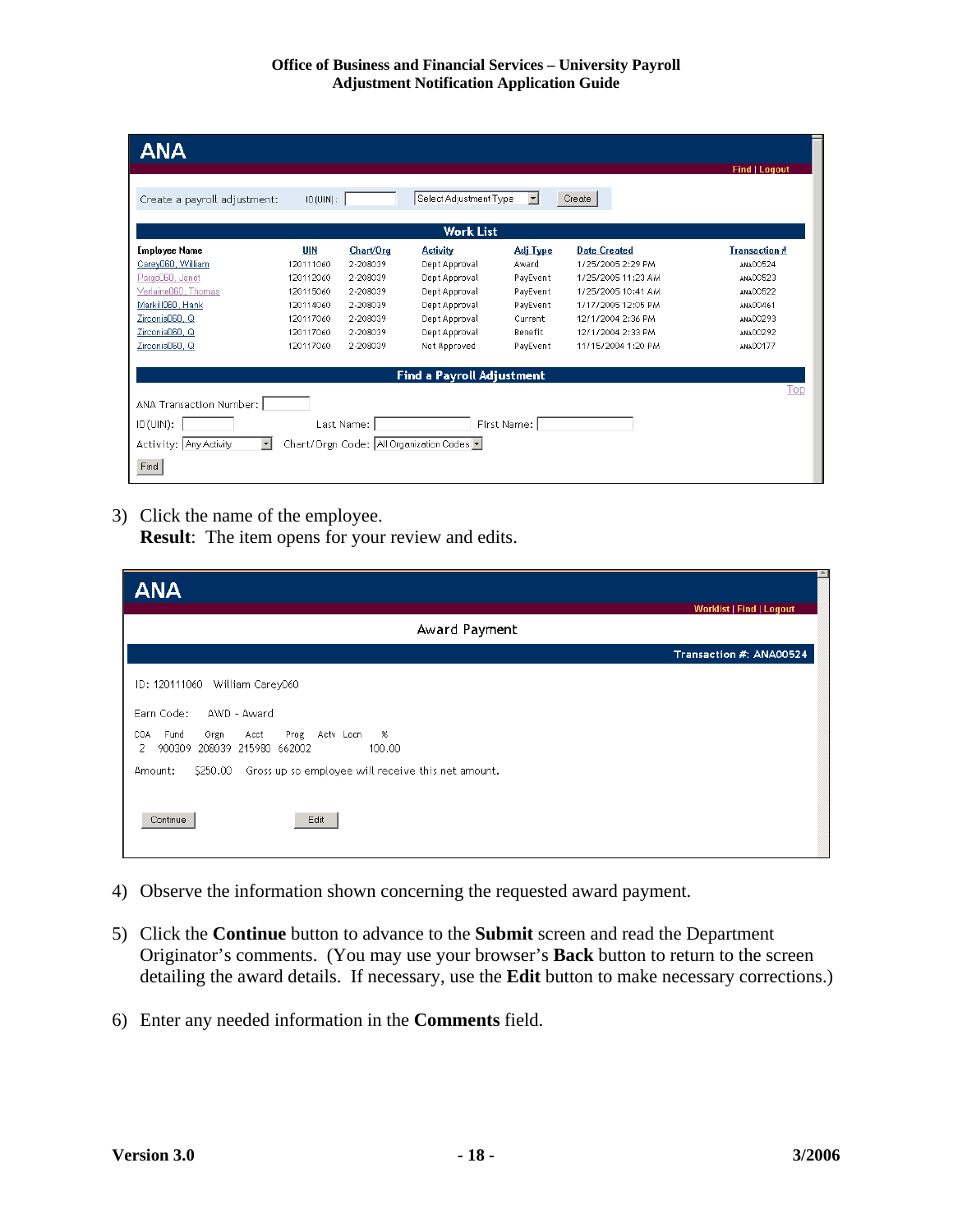| <b>ANA</b>                                                                                                          |
|---------------------------------------------------------------------------------------------------------------------|
| Worklist   Find   Logout                                                                                            |
| Award Payment                                                                                                       |
| <b>PZAADJT</b><br><b>PHAHOUR</b><br>Submit                                                                          |
| Transaction #: ANA00524                                                                                             |
| * = Required Field                                                                                                  |
| ID: 120111060<br>William Carey060                                                                                   |
| *Approver's Chart/Orgn Code: 2<br>208039                                                                            |
| *Contact Person: Dana Lee                                                                                           |
| *Phone: $(312)$  413  -9968                                                                                         |
| *E-mail: dslee@uic.edu                                                                                              |
| Date check needed: 2/05/05 Date check will be presented to recipient: 2/07/05<br>Comments: 1/25/2005 FAB TRAINING30 |
| *1/25/2005 Training TRAINING30<br>Approved                                                                          |
| Reject<br>Return for Rework<br>Save<br>Delete Transaction<br>Approve                                                |

7) Click the **Approve** button.

**Result**: The item is removed from the Work List and is forwarded to the Payroll Approver.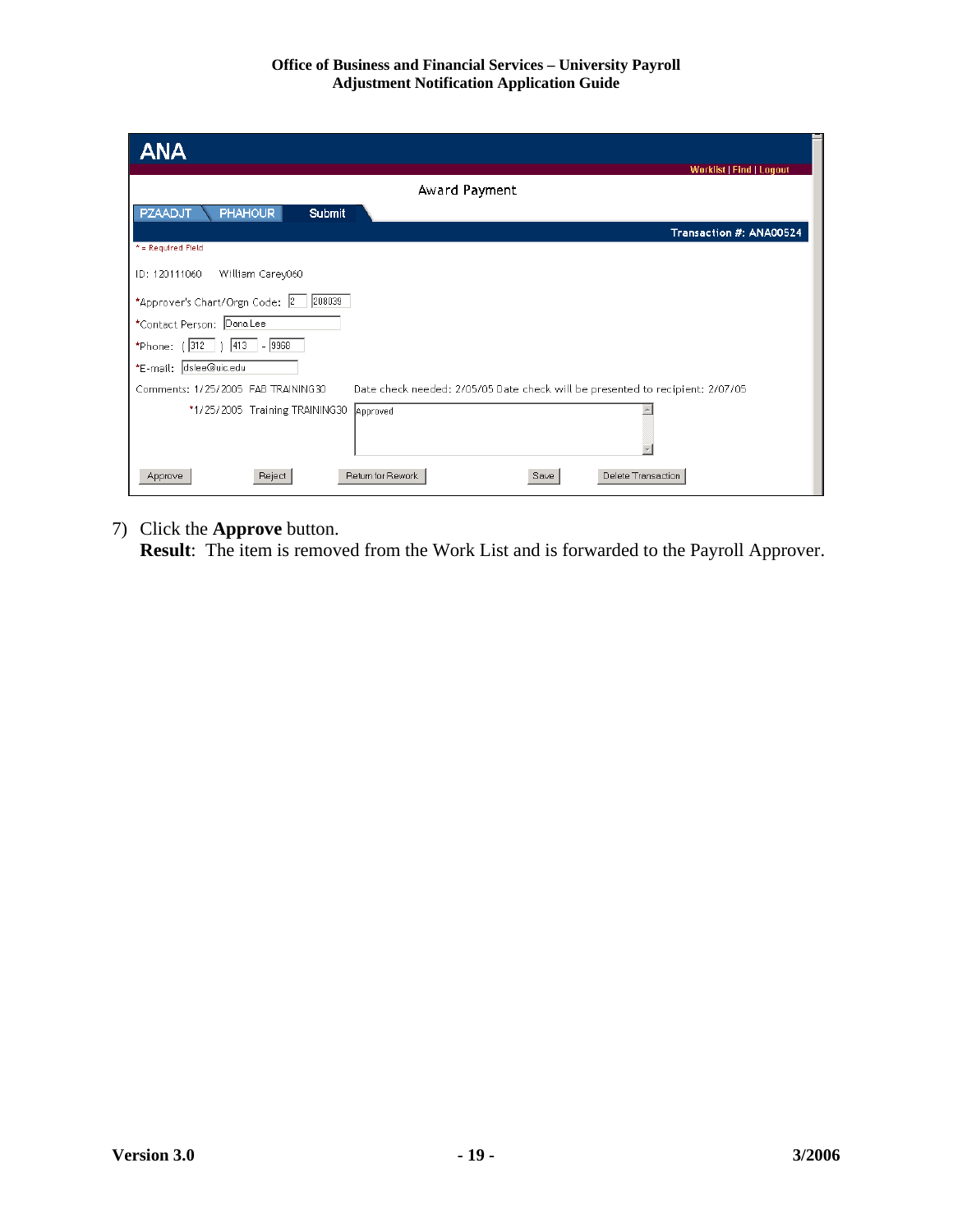#### **Taxable Benefits**

All taxable benefits must be treated as compensation and processed through University Payroll.

#### **Scenario**

In addition to the agreed upon salary, an employee will be receiving a uniform allowance. However, this uniform allowance is taxable. You must notify University Payroll to process this as a taxable benefit.

#### **Procedure**

- The Department Originator will initiate an *ANA* request to process the taxable benefit.
- The Department Approver will approve the request. The request is then routed to the Payroll Approver.

#### *Steps for Department Originator*

- 1) Log into *ANA* with your enterprise ID and password.
- 2) Enter the employee's UIN.
- 3) Select **Taxable Benefit** from the drop-down list of adjustment types.

| ANA                                                                                             |                                                                                                                      |                                                                                                                                                        |                                                                                                          |                                                                      |
|-------------------------------------------------------------------------------------------------|----------------------------------------------------------------------------------------------------------------------|--------------------------------------------------------------------------------------------------------------------------------------------------------|----------------------------------------------------------------------------------------------------------|----------------------------------------------------------------------|
| Create a payroll adjustment:                                                                    | ID(UIN): 120114060                                                                                                   | Select Adjustment Type<br>Select Adjustment Type                                                                                                       | Create                                                                                                   | <b>Find   Logout</b>                                                 |
| <b>Employee Name</b><br>Carey060, William<br>Zirconia060, Q<br>Zirconia060, Q<br>Zirconia060, Q | UIN<br>Chart/Org<br>2-208039<br>120111060<br>120117060<br>2-208039<br>120117060<br>2-208039<br>2-208039<br>120117060 | Pay Event Adjustment<br>Award Payment<br>Pay Stop<br><b>Taxable Benefit</b><br>Leave Balance Adjustment<br> Separation Pay<br>PayEvent<br>Not Approved | <b>Date Created</b><br>1/25/2005 2:29 PM<br>12/1/2004 2:36 PM<br>12/1/2004 2:33 PM<br>11/15/2004 1:20 PM | <b>Transaction #</b><br>ANA00524<br>ANA00293<br>ANA00292<br>ANA00177 |
|                                                                                                 |                                                                                                                      | <b>Find a Payroll Adjustment</b>                                                                                                                       |                                                                                                          |                                                                      |
| ANA Transaction Number:<br>ID (UIN):<br>Activity: Any Activity<br>Find                          | Last Name:<br>Chart/Orgn Code: All Organization Codes<br>$\mathbf{r}$                                                | First Name:                                                                                                                                            |                                                                                                          | Top                                                                  |

4) Click the **Create** button.

**Result**: The **Taxable Benefit** screen of the *ANA* window displays with a *PZAADJT* tab. (You may need to select the employee's position before this window displays. If so, select the position from those available and click the **Continue** button.)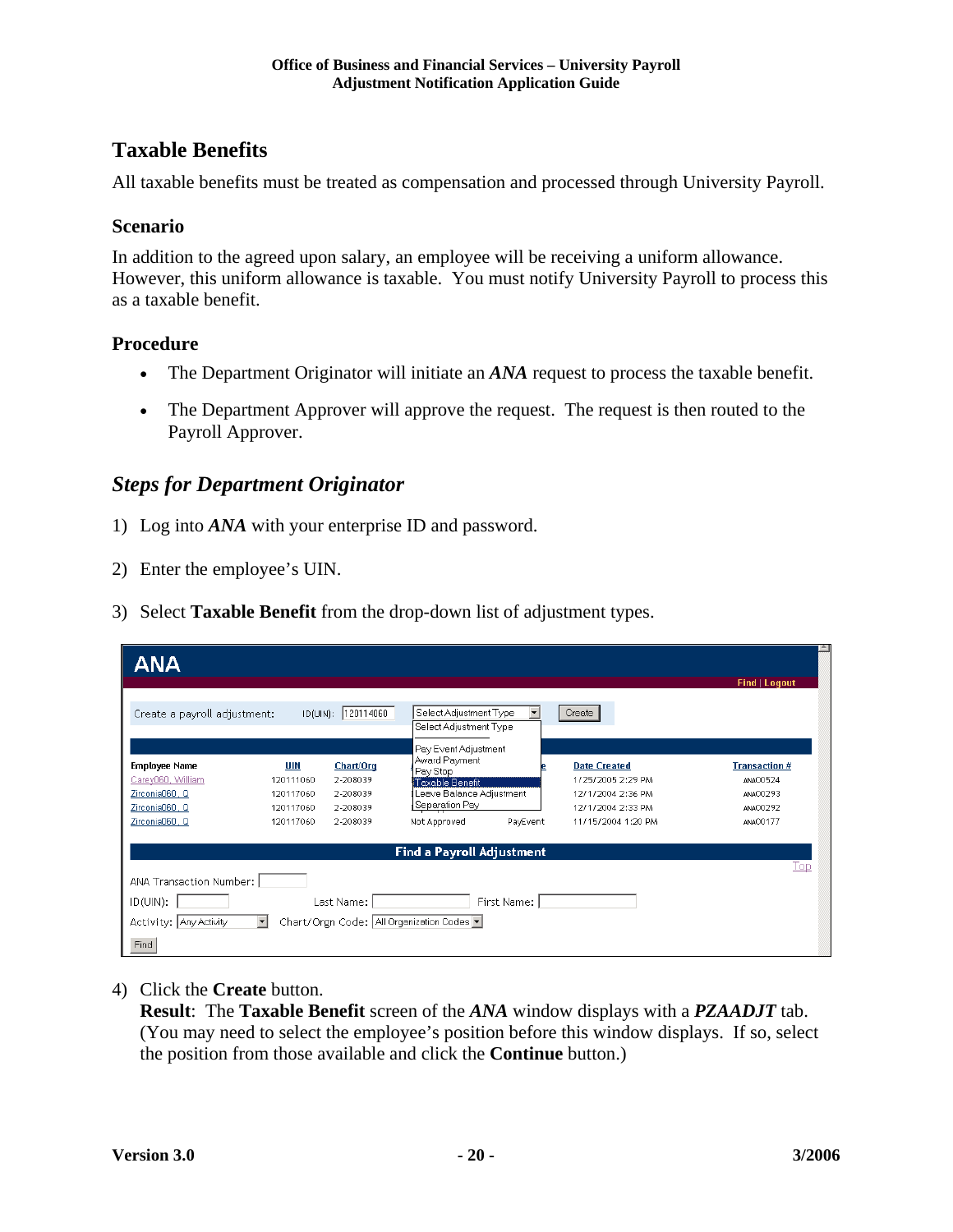| <b>ANA</b>                                                                              |             |                           |                    |                                 |
|-----------------------------------------------------------------------------------------|-------------|---------------------------|--------------------|---------------------------------|
|                                                                                         |             | Taxable Benefit           |                    | <b>Worklist   Find   Logout</b> |
| <b>PZAADJT</b>                                                                          |             |                           |                    | Transaction #: ANA00529         |
| * = Required Field                                                                      |             |                           |                    |                                 |
| Hank Markill060<br>ID: 120114060                                                        | P74060 00   | XH LICEN PRCTCL NRS (LCH) | effective 7-1-2003 |                                 |
| Time Sheet Orgn Code: 2 - 208039                                                        |             |                           |                    |                                 |
| Pay No<br>Year<br>Pay ID<br>S.<br>26<br><b>BW</b><br>*Pay Event:<br>2004                |             |                           |                    |                                 |
| Fund<br>COA<br>Orgn<br>Prog<br>Acty Locn<br>Acct<br>900309<br>208039 215980 662002<br>2 | %<br>100.00 |                           |                    |                                 |
|                                                                                         |             |                           |                    |                                 |
| Continue                                                                                |             |                           |                    |                                 |

- 5) Enter the **Pay Event** information (year, pay ID, pay number). Use the blue search button to view available **Pay Events**.
- 6) Click the **Continue** button. **Result**: The **Taxable Benefit** window displays with a *PHAHOUR* tab.
- 7) Enter the appropriate **Earn Code** and the total amount of the taxable benefit. Use the blue search button to view available **Earn Codes**.

| <b>ANA</b>                                    |                          |
|-----------------------------------------------|--------------------------|
|                                               | Worklist   Find   Logout |
| Taxable Benefit                               |                          |
| <b>PHAHOUR</b><br>PZAADJT                     |                          |
|                                               | Transaction #: ANA00529  |
| * = Required Field                            |                          |
| Hank Markill060<br>  ID: 120114060            |                          |
| *Earn Code: TX9   *Total Amount: \$<br>185.00 |                          |
| Continue                                      |                          |

8) Click the **Continue** button. **Result**: The **Submit** screen appears.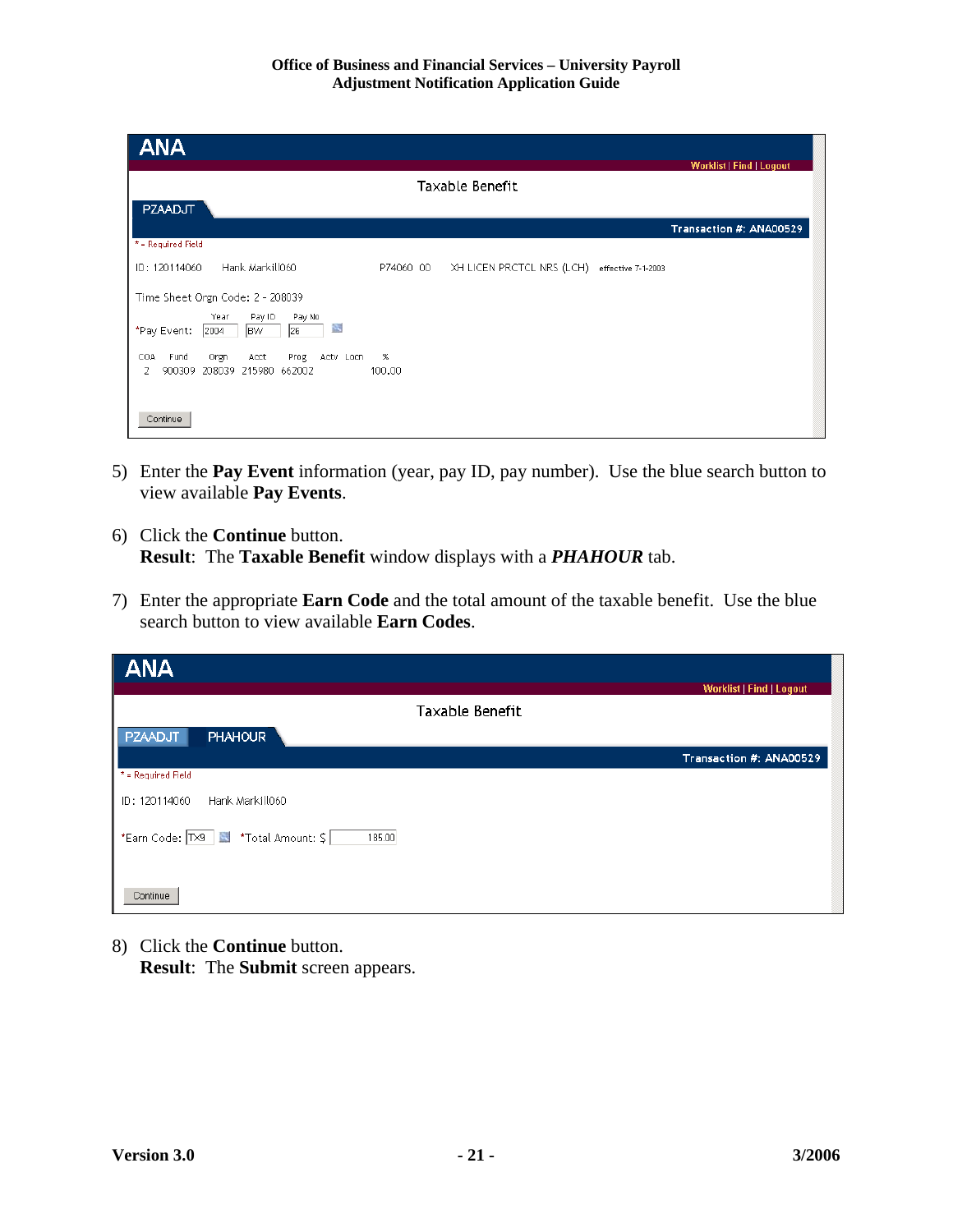| <b>ANA</b>                                                                                |                          |
|-------------------------------------------------------------------------------------------|--------------------------|
| <b>Taxable Benefit</b>                                                                    | Worklist   Find   Logout |
| <b>PHAHOUR</b><br><b>PZAADJT</b><br>Submit                                                |                          |
| * = Required Field                                                                        | Transaction #: ANA00529  |
| Hank Markill060<br>ID: 120114060                                                          |                          |
| *Contact Person: Terri Sutton                                                             |                          |
| *Phone: $(312)$  413   - 9966                                                             |                          |
| *E-mail: [tss@uic.edu]                                                                    |                          |
| *Comments: 1/25/2005 Training TRAINING30<br>This is a taxable uniform allowance for Hank. |                          |
| Delete Transaction<br>Submit                                                              |                          |

- 9) Change any contact information (if necessary).
- 10) Enter any information into the **Comments** field needed by the Department Approver, Human Resources Approver or Payroll Approver to approve the transaction.
- 11) Click the **Submit** button.

**Result**: The item is routed to the Department Approver's Work List. *ANA* send an e-mail to the Department Approver stating that there is an item in their *ANA* Work List.

12) Start another adjustment item or click the **Logout** button to exit *ANA*.

#### *Steps for Department Approver*

You will receive an e-mail notification that there is an *ANA* Work List item for your review.

- 1) Log into *ANA* with your enterprise ID and password.
- 2) Locate the adjustment item with an **Activity** status of **Dept Approval** either by scanning your Work List items or by using the search criteria in the **Find a Payroll Adjustment** section of the *ANA* window.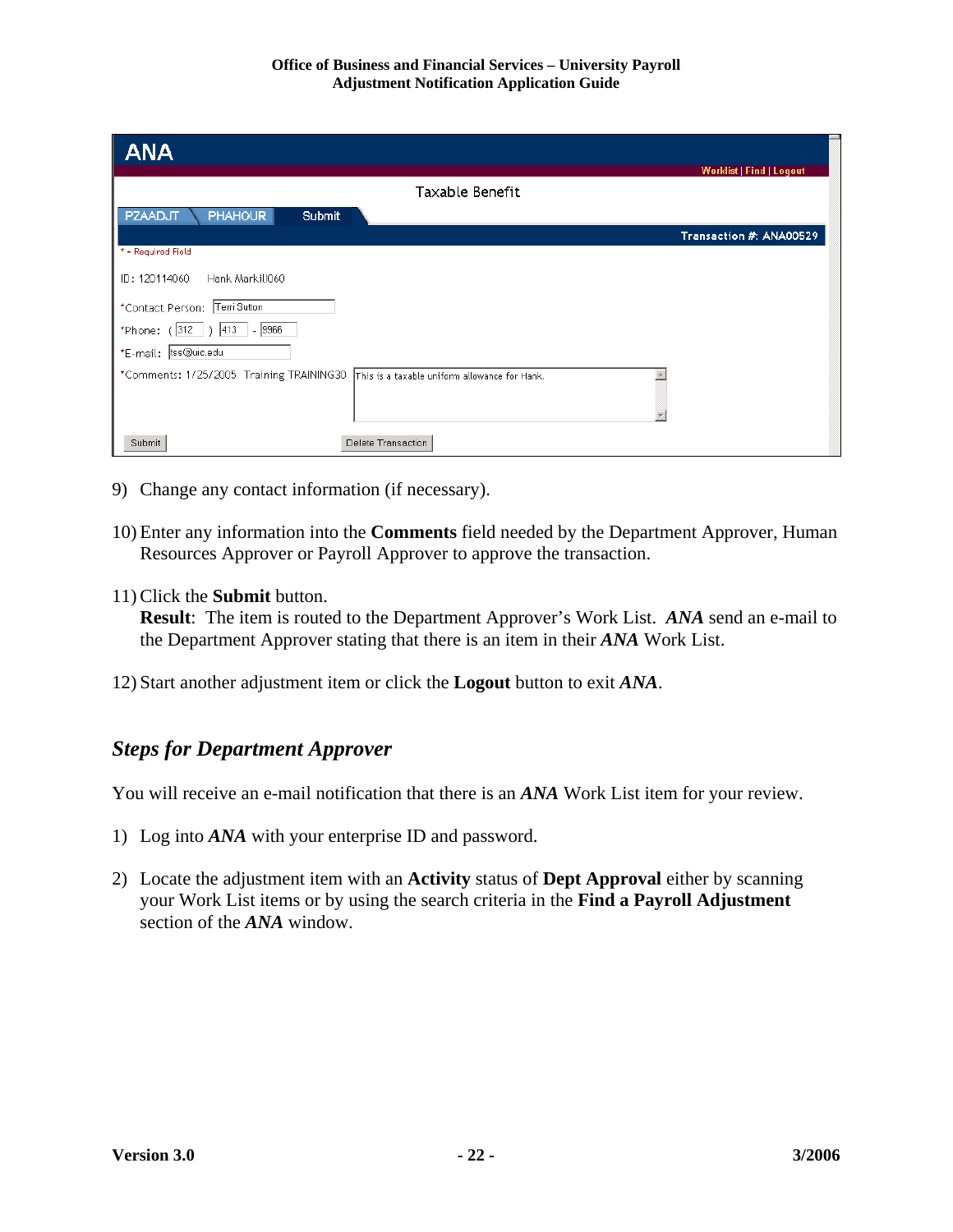| Create a payroll adjustment: | $ID$ $[UN]$ : |           |                                     |                 |                     |                      |
|------------------------------|---------------|-----------|-------------------------------------|-----------------|---------------------|----------------------|
| <b>Employee Name</b>         | <b>UIN</b>    | Chart/Org | <b>Work List</b><br><b>Activity</b> | <b>Adj Type</b> | <b>Date Created</b> | <b>Transaction #</b> |
| Markill060, Hank             | 120114060     | 2-208039  | Dept Approval                       | Benefit         | 1/25/2005 4:20 PM   | ANA00529             |
| Carey060, William            | 120111060     | 2-208039  | Dept Approval                       | Award           | 1/25/2005 2:29 PM   | ANA00524             |
| Zirconia060, Q               | 120117060     | 2-208039  | Dept Approval                       | Current         | 12/1/2004 2:36 PM   | ANA00293             |
| Zirconia060, Q               | 120117060     | 2-208039  | Dept Approval                       | Benefit         | 12/1/2004 2:33 PM   | ANA00292             |
| Zirconia060, Q               | 120117060     | 2-208039  | Not Approved                        | PayEvent        | 11/15/2004 1:20 PM  | ANA00177             |
|                              |               |           | <b>Find a Payroll Adjustment</b>    |                 |                     |                      |
|                              |               |           |                                     |                 |                     | Top                  |
| ANA Transaction Number:      |               |           |                                     |                 |                     |                      |

3) Click the name of the employee. **Result**: The item opens for your review and edits.

| <b>ANA</b>                                                                              |                                 |
|-----------------------------------------------------------------------------------------|---------------------------------|
|                                                                                         | <b>Worklist   Find   Logout</b> |
| Taxable Benefit                                                                         |                                 |
|                                                                                         | Transaction #: ANA00529         |
| ID: 120114060 Hank Markill060 P74060 00<br>XH LICEN PRCTCL NRS (LCH) effective 7-1-2003 |                                 |
| Time Sheet Orgn Code: 2 - 208039                                                        |                                 |
| Pay Event: 2004 BW 26                                                                   |                                 |
| COA<br>Fund<br>Orgn<br>Acct<br>Prog<br>Acty Loon %                                      |                                 |
| 900309 208039 215980 662002<br>2<br>100                                                 |                                 |
| Total<br>Earn<br>Code<br>Hours                                                          |                                 |
| 185<br>TX9                                                                              |                                 |
|                                                                                         |                                 |
| Continue<br>Edit                                                                        |                                 |
|                                                                                         |                                 |

- 4) Observe the information shown concerning the requested taxable benefit.
- 5) Click the **Continue** button to advance to the **Submit** screen and read the Department Originator's comments. (You may use your browser's **Back** button to return to the screen detailing the taxable benefit details. If necessary, use the **Edit** button to make necessary corrections.)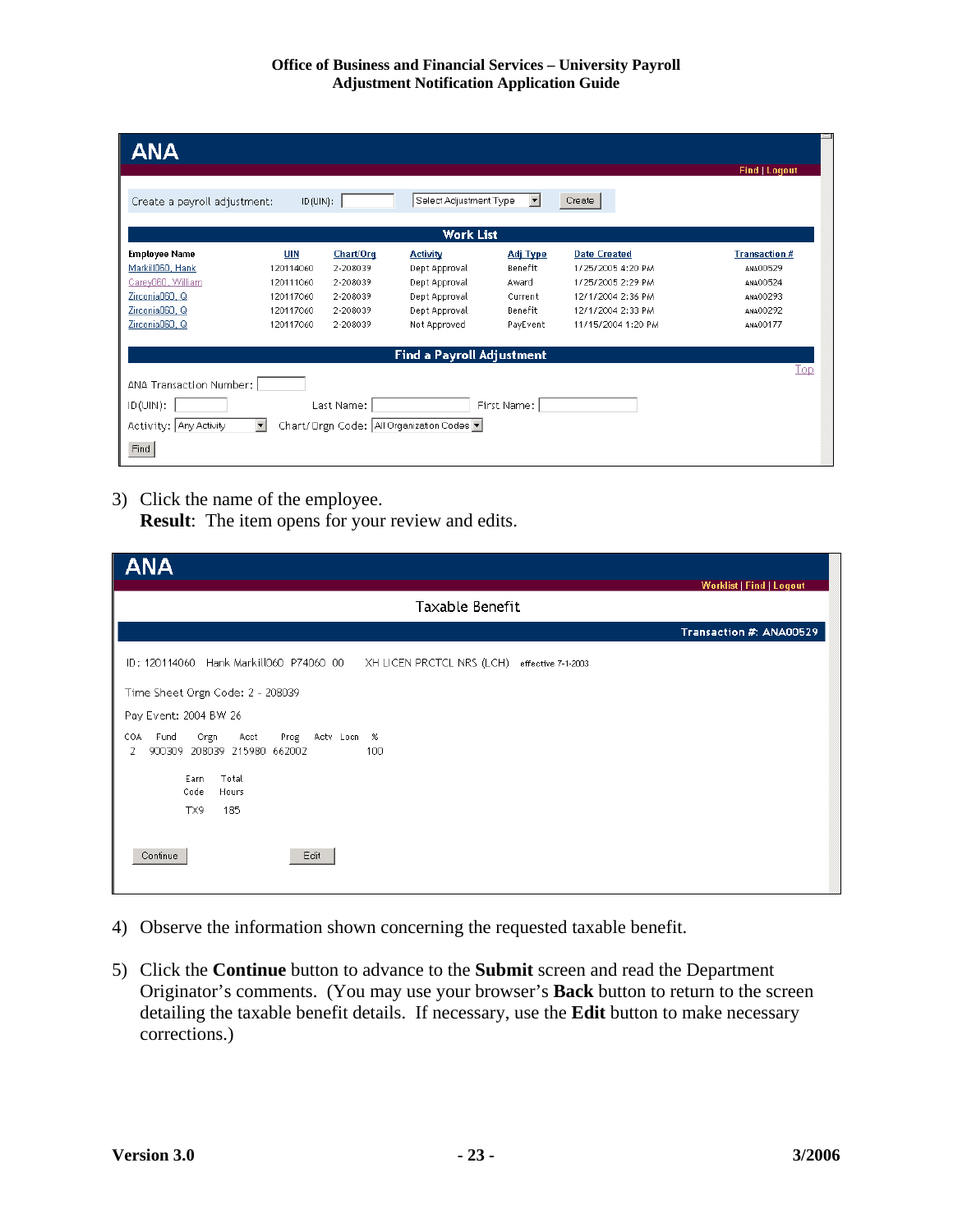6) Enter any needed information in the **Comments** field.

| <b>ANA</b>                                                                          |
|-------------------------------------------------------------------------------------|
| <b>Worklist   Find   Logout</b>                                                     |
| Taxable Benefit                                                                     |
| <b>PHAHOUR</b><br>PZAADJT<br>Submit                                                 |
| Transaction #: ANA00529                                                             |
| * = Required Field                                                                  |
| ID: 120114060<br>Hank Markill060                                                    |
| *Contact Person: Dana Lee                                                           |
| 【 *Phone: ( 312  ) 413  -  9968                                                     |
| *E-mail: dslee@uic.edu                                                              |
| This is a taxable uniform allowance for Hank.<br>Comments: 1/25/2005 FAB TRAINING30 |
| *1/25/2005 Training TRAINING30<br>Approved                                          |
| Return for Rework<br>Delete Transaction<br>Reject<br>Approve<br>Save                |

7) Click the **Approve** button.

**Result**: The item is removed from the Work List and is forwarded to the Payroll Approver.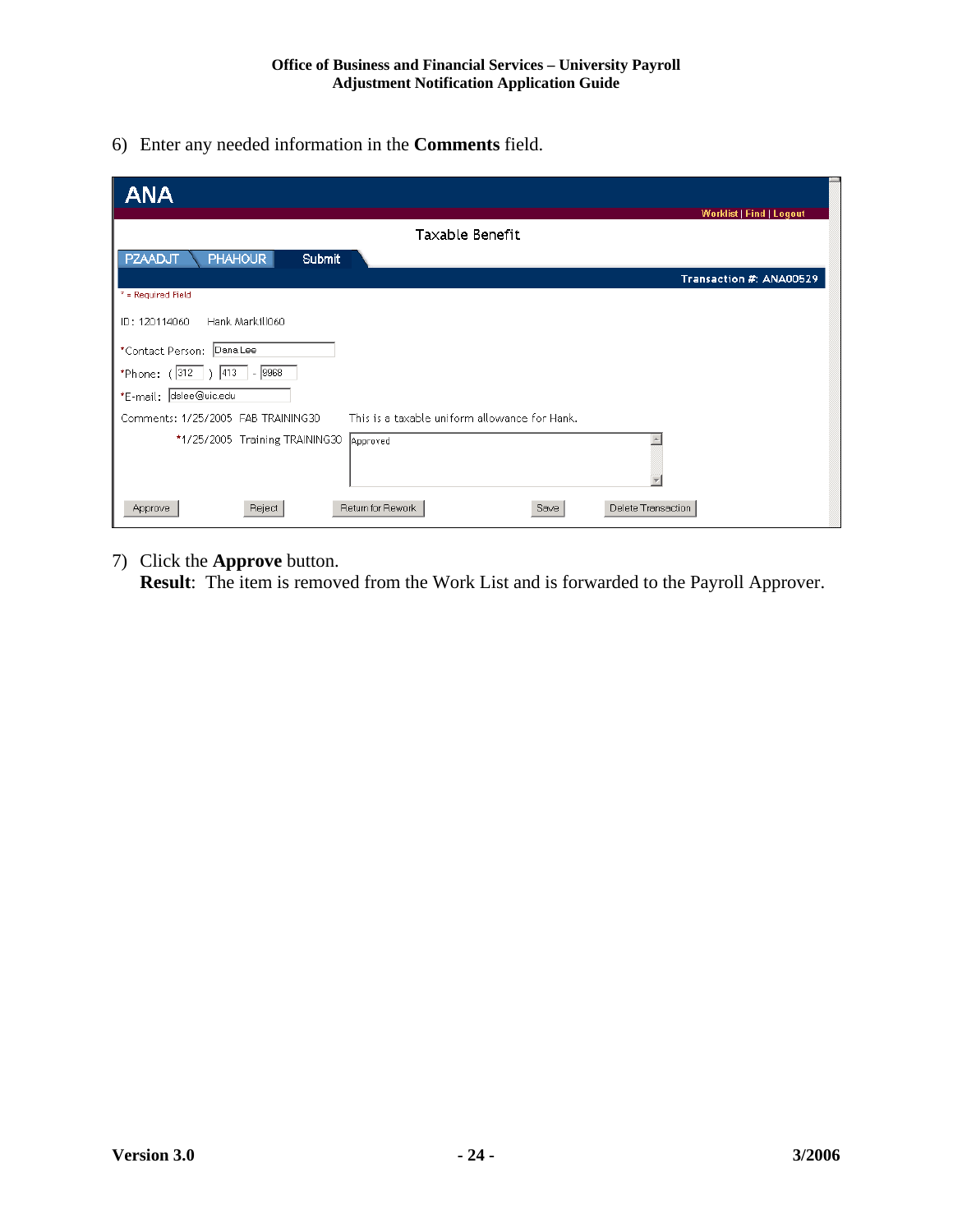#### **Leave Balance Adjustments**

A leave balance request is used to notify Human Resources when an adjustment may affect an employee's leave and seniority balance but it does not affect pay.

#### **Scenario**

Vacation time was entered for an employee during the week of 11/29/04 through 12/03/04. However, the employee was attending a conference during this time and, therefore, regular hours should have been recorded.

#### **Procedure**

- The Department Originator will initiate an *ANA* **Leave Balance Adjustment** to indicate that 37.5 hours of vacation should be restored.
- The Department Approver will approve the adjustment request. The request is then routed to the Human Resources Approver.

#### *Steps for Department Originator*

- 1) Log into *ANA* with your enterprise ID and password.
- 2) Enter the employee's UIN.
- 3) Select **Leave Balance Adjustment** from the drop-down list of adjustment types.

| <b>ANA</b>                                                                                      |                                                         |                                                           |                                                                                                                                                              |             |                                                                                                          |                                                                      |
|-------------------------------------------------------------------------------------------------|---------------------------------------------------------|-----------------------------------------------------------|--------------------------------------------------------------------------------------------------------------------------------------------------------------|-------------|----------------------------------------------------------------------------------------------------------|----------------------------------------------------------------------|
| Create a payroll adjustment:                                                                    |                                                         | ID(UIN): 120116060                                        | Select Adjustment Type                                                                                                                                       |             | Create                                                                                                   | <b>Find   Logout</b>                                                 |
| <b>Employee Name</b><br>Carey060, William<br>Zirconia060, Q<br>Zirconia060, Q<br>Zirconia060, Q | UIN<br>120111060<br>120117060<br>120117060<br>120117060 | Chart/Org<br>2-208039<br>2-208039<br>2-208039<br>2-208039 | Select Adjustment Type<br>Pay Event Adjustment<br>Award Payment<br>Pay Stop<br>Taxable Benefit<br>Leave Balance Adjustment<br>Separation Pay<br>Not Approved | PayEvent    | <b>Date Created</b><br>1/25/2005 2:29 PM<br>12/1/2004 2:36 PM<br>12/1/2004 2:33 PM<br>11/15/2004 1:20 PM | <b>Transaction #</b><br>ANA00524<br>ANA00293<br>ANA00292<br>ANA00177 |
|                                                                                                 |                                                         |                                                           | <b>Find a Payroll Adjustment</b>                                                                                                                             |             |                                                                                                          |                                                                      |
| ANA Transaction Number:  <br>ID(UIN):<br>Activity: Any Activity<br>Find                         | $\mathbf{r}$                                            | Last Name:                                                | Chart/Orgn Code:   All Organization Codes                                                                                                                    | First Name: |                                                                                                          | Top                                                                  |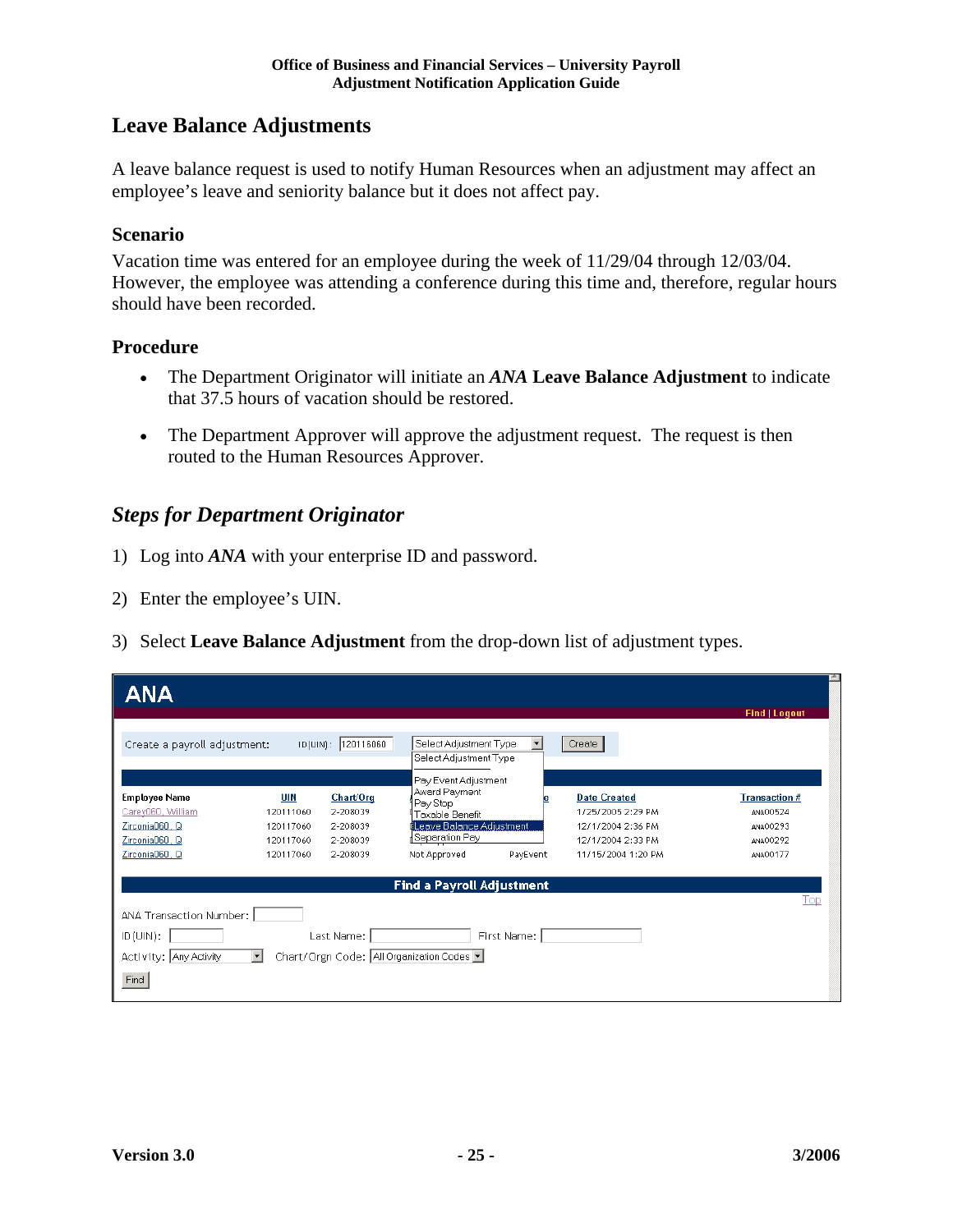4) Click the **Create** button.

**Result**: The **Payroll Adjustment (***PZAADJT***)** screen of the *ANA* window displays. (You may need to select the employee's position before this window displays. If so, select the position from those available and click the **Continue** button.)

| <b>ANA</b>                                                                           |                |                            |                          |
|--------------------------------------------------------------------------------------|----------------|----------------------------|--------------------------|
|                                                                                      |                | Leave Balance Adjustment   | Worklist   Find   Logout |
| <b>PZAADJT</b>                                                                       |                |                            |                          |
|                                                                                      |                |                            | Transaction #: ANA00531  |
| * = Required Field                                                                   |                |                            |                          |
| William Harrison060<br>ID: 120116060                                                 | P76060 00      | LAB ANIM CARE TECHN 2 (LU) | effective 7-1-2003       |
| Time Sheet Orgn Code: 2 - 208039                                                     |                |                            |                          |
| Pay ID<br>Pay No<br>Year<br>S.<br>25<br><b>BW</b><br>*Pay Event:<br>2004             |                |                            |                          |
| COA<br>Prog<br>Acty Locn<br>Orgn<br>Acct<br>Fund<br>900309 208039 215980 662002<br>2 | $\%$<br>100.00 |                            |                          |
|                                                                                      |                |                            |                          |
| Continue                                                                             |                |                            |                          |

- 5) Enter the **Pay Event** information (year, pay ID, pay number). Use the blue search button to view available **Pay Events**.
- 6) Click the **Continue** button. **Result**: The **On-Line Time Entry (***PHAHOUR***)** screen of the *ANA* window displays.
- 7) Enter the total benefit hours into the **Total Hours** field. (To increase benefit hours, enter a negative value. To decrease benefit hours, enter a positive value.)
- 8) Enter the daily benefit hours on the appropriate dates. (To increase benefit hours, enter a negative value. To decrease benefit hours, enter a positive value.)

| <b>ANA</b>                                                                                                                                                                                                                             | <b>Worklist   Find   Logout</b> |
|----------------------------------------------------------------------------------------------------------------------------------------------------------------------------------------------------------------------------------------|---------------------------------|
| Leave Balance Adjustment                                                                                                                                                                                                               |                                 |
| PZAADJT<br><b>PHAHOUR</b><br><b>Submit</b>                                                                                                                                                                                             |                                 |
| * = Required Field                                                                                                                                                                                                                     | Transaction #: ANA00531         |
| William Harrison060<br>ID: 120116060                                                                                                                                                                                                   |                                 |
| Total Hours:  <br>-37.5 To increase benefit hours, enter a negative value. To decrease benefit hours, enter a positive value.                                                                                                          |                                 |
| Total<br>Earn<br>Sun<br>Thu<br>Mon<br>Wed<br>Fri<br>Sat<br>Sun.<br>Mon.<br>Tue<br>Wed<br>Thu<br>Fri<br>Tue<br>Sat<br>Nov 21 Nov 22 Nov 23 Nov 24 Nov 25 Nov 26 Nov 27 Nov 28 Nov 29 Nov 30 Dec 1<br>Dec 2 Dec 3 Dec 4<br>Code<br>Hours | Total                           |
| $-37.5$<br>$-7.5$ $-7.5$<br> VAC <br>$-7.5$<br>$-7.5$<br>$-7.5$                                                                                                                                                                        | 耳<br>37.50)                     |
|                                                                                                                                                                                                                                        | 工<br>0.00                       |
| TOTAL HOURS<br><b>Add Another Row</b>                                                                                                                                                                                                  | (37.50)                         |
| Continue                                                                                                                                                                                                                               |                                 |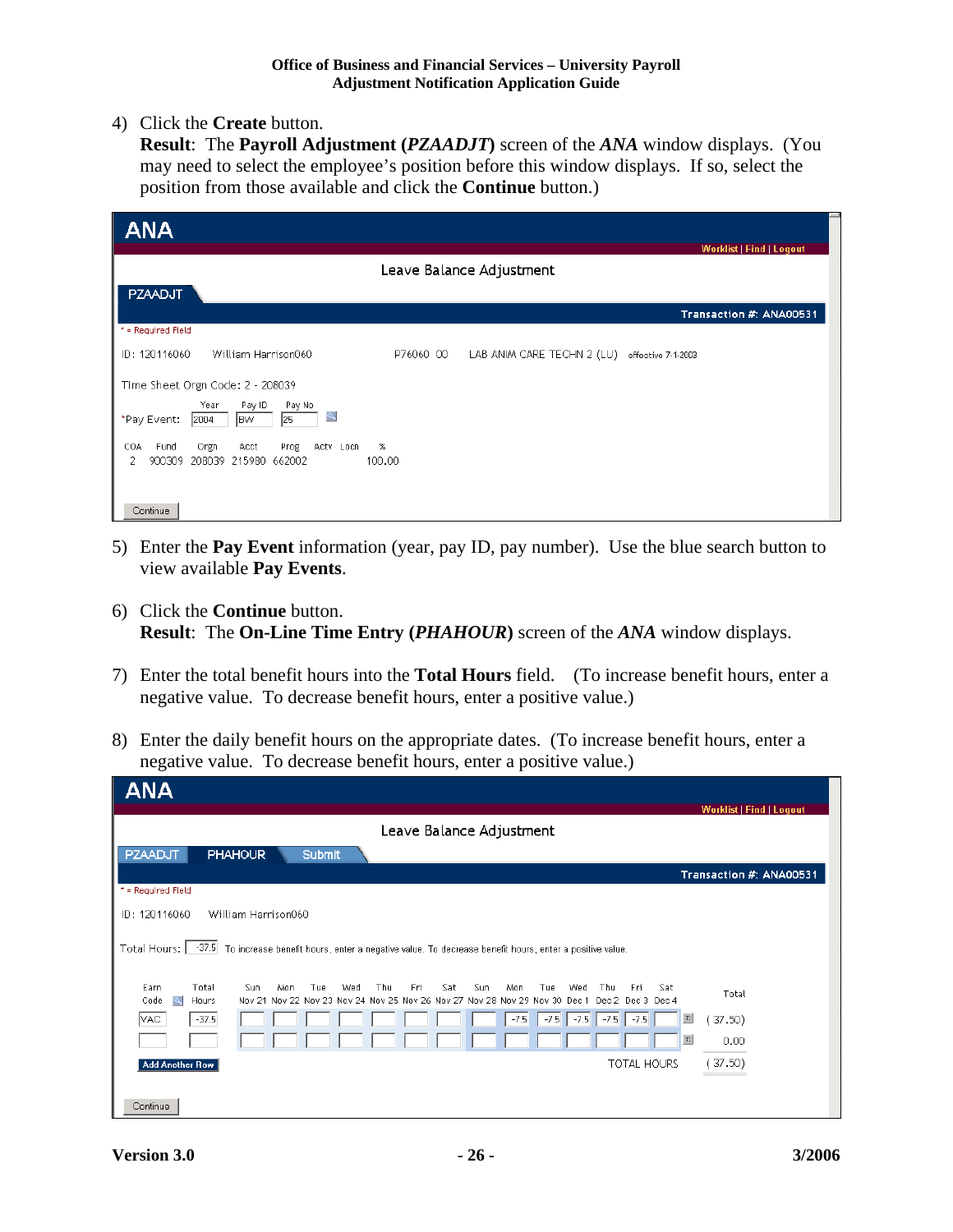- 9) Click the **Continue** button. **Result**: The **Submit** screen appears.
- 10) Change any contact information as necessary.
- 11) Enter any information into the **Comments** field needed by the Department Approver or Human Resources Approver to approve the transaction.

| <b>ANA</b>                                                                                                                                                                                         |                                 |
|----------------------------------------------------------------------------------------------------------------------------------------------------------------------------------------------------|---------------------------------|
|                                                                                                                                                                                                    | <b>Worklist   Find   Logout</b> |
| Leave Balance Adjustment                                                                                                                                                                           |                                 |
| <b>PHAHOUR</b><br><b>PZAADJT</b><br><b>Submit</b>                                                                                                                                                  |                                 |
|                                                                                                                                                                                                    | Transaction #: ANA00531         |
| * = Required Field                                                                                                                                                                                 |                                 |
| ID: 120116060<br>William Harrison060                                                                                                                                                               |                                 |
| *Contact Person: Terri Sutton                                                                                                                                                                      |                                 |
| *Phone: $(312 \mid)$ 413 - 9966                                                                                                                                                                    |                                 |
| *E-mail: tss@uic.edu                                                                                                                                                                               |                                 |
| *Comments: 1/25/2005 Training TRAINING30<br>Vacation time was mistakenly entered for William during the week of<br>$\blacktriangle$<br>November 28 through December 3. He worked during this time. |                                 |
| Delete Transaction<br>Submit                                                                                                                                                                       |                                 |

12) Click the **Submit** button.

**Result**: The item is routed to the Department Approver's Work List. *ANA* sends an e-mail to the Department Approver stating that there is an item in his/her *ANA* Work List.

13) Start another adjustment item or click the **Logout** button to exit *ANA*.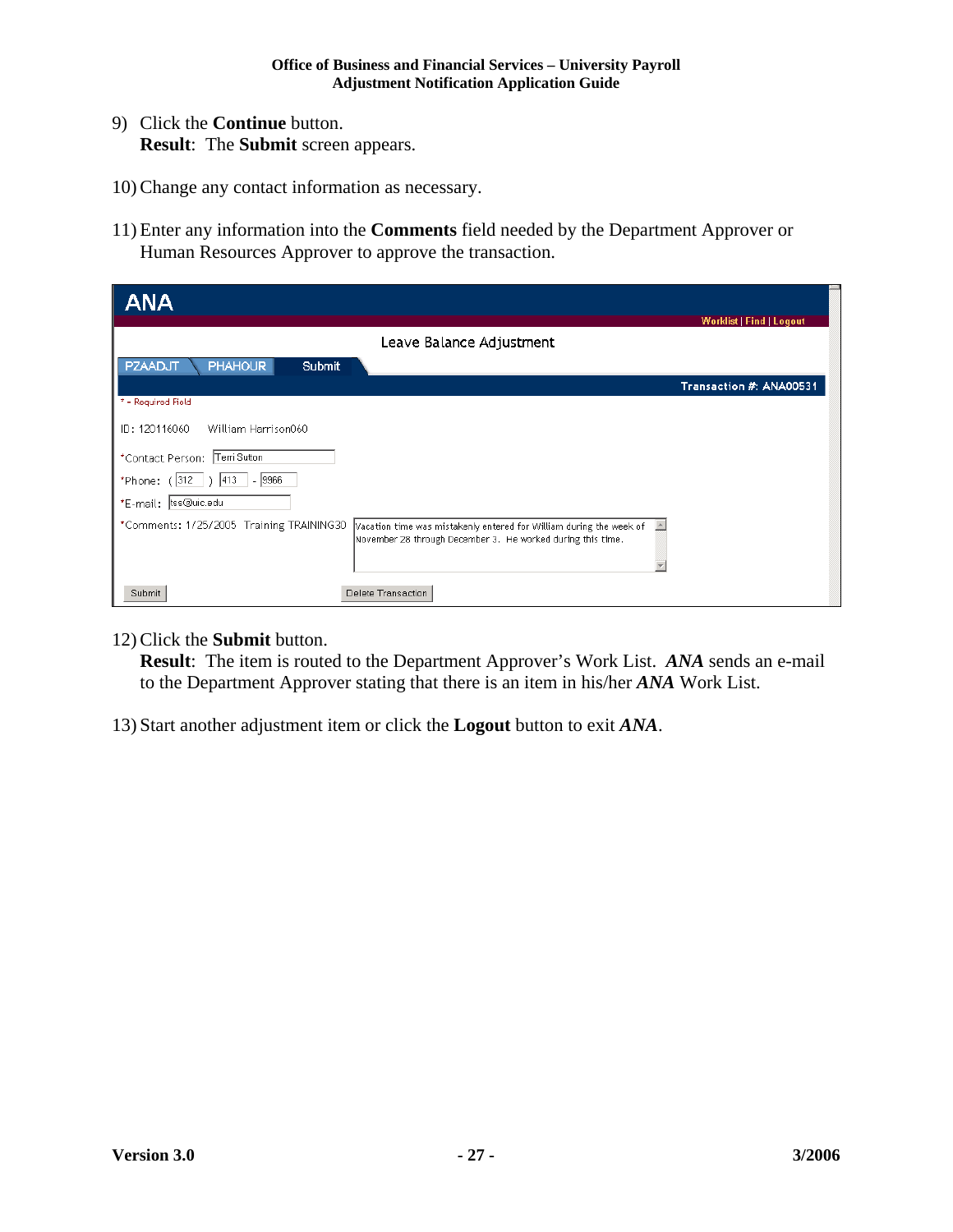#### *Steps for Department Approver*

You will receive an e-mail notification that there is an *ANA* Work List item for your review.

- 1) Log into *ANA* with your enterprise ID and password.
- 2) Locate the adjustment item with an **Activity** status of **Dept Approval** either by scanning your Work List items or by using the search criteria in the **Find a Payroll Adjustment** section of the *ANA* window.

| <b>ANA</b>                        |             |            |                                         |                      |                     |                      |
|-----------------------------------|-------------|------------|-----------------------------------------|----------------------|---------------------|----------------------|
|                                   |             |            |                                         |                      |                     | <b>Find   Logout</b> |
| Create a payroll adjustment:      | $ID$ (UIN): |            | Select Adjustment Type                  | $\blacktriangledown$ | Create              |                      |
|                                   |             |            | <b>Work List</b>                        |                      |                     |                      |
| <b>Employee Name</b>              | UIN         | Chart/Org  | <b>Activity</b>                         | <b>Adj Type</b>      | <b>Date Created</b> | <b>Transaction #</b> |
| Harrison060, William              | 120116060   | 2-208039   | Dept Approval                           | Leave                | 1/25/2005 5:06 PM   | ANA00531             |
| Carey060, William                 | 120111060   | 2-208039   | Dept Approval                           | Award                | 1/25/2005 2:29 PM   | ANA00524             |
| Zirconia060, Q                    | 120117060   | 2-208039   | Dept Approval                           | Current              | 12/1/2004 2:36 PM   | ANA00293             |
| Zirconia060, Q                    | 120117060   | 2-208039   | Dept Approval                           | Benefit              | 12/1/2004 2:33 PM   | ANA00292             |
| Zirconia060, Q                    | 120117060   | 2-208039   | Not Approved                            | PayEvent             | 11/15/2004 1:20 PM  | ANA00177             |
|                                   |             |            | <b>Find a Payroll Adjustment</b>        |                      |                     |                      |
|                                   |             |            |                                         |                      |                     | Top                  |
| ANA Transaction Number:           |             |            |                                         |                      |                     |                      |
| ID(UIN):                          |             | Last Name: |                                         | First Name:          |                     |                      |
| $\vert$<br>Activity: Any Activity |             |            | Chart/Orgn Code: All Organization Codes |                      |                     |                      |
| Find                              |             |            |                                         |                      |                     |                      |

3) Click the name of the employee. **Result**: The item opens for your review and edits.

| <b>ANA</b>                                                                                   |
|----------------------------------------------------------------------------------------------|
| Worklist   Find   Logout                                                                     |
| Leave Balance Adjustment                                                                     |
| Transaction #: ANA00531                                                                      |
| ID: 120116060 William Harrison060 P76060 00<br>LAB ANIM CARE TECHN 2 (LU) effective 7-1-2003 |
| Time Sheet Orgn Code: 2 - 208039                                                             |
| Pay Event: 2004 BW 25                                                                        |
| Fund<br>Orgn<br>Acct<br>Prog Acty Locn %<br>COA<br>900309 208039 215980 662002<br>100<br>2   |
| Total Hours: -37.5                                                                           |
| Total<br>Earn<br>Code<br>Hours                                                               |
| $-37.5$<br>VAC.                                                                              |
| Continue<br>Edit                                                                             |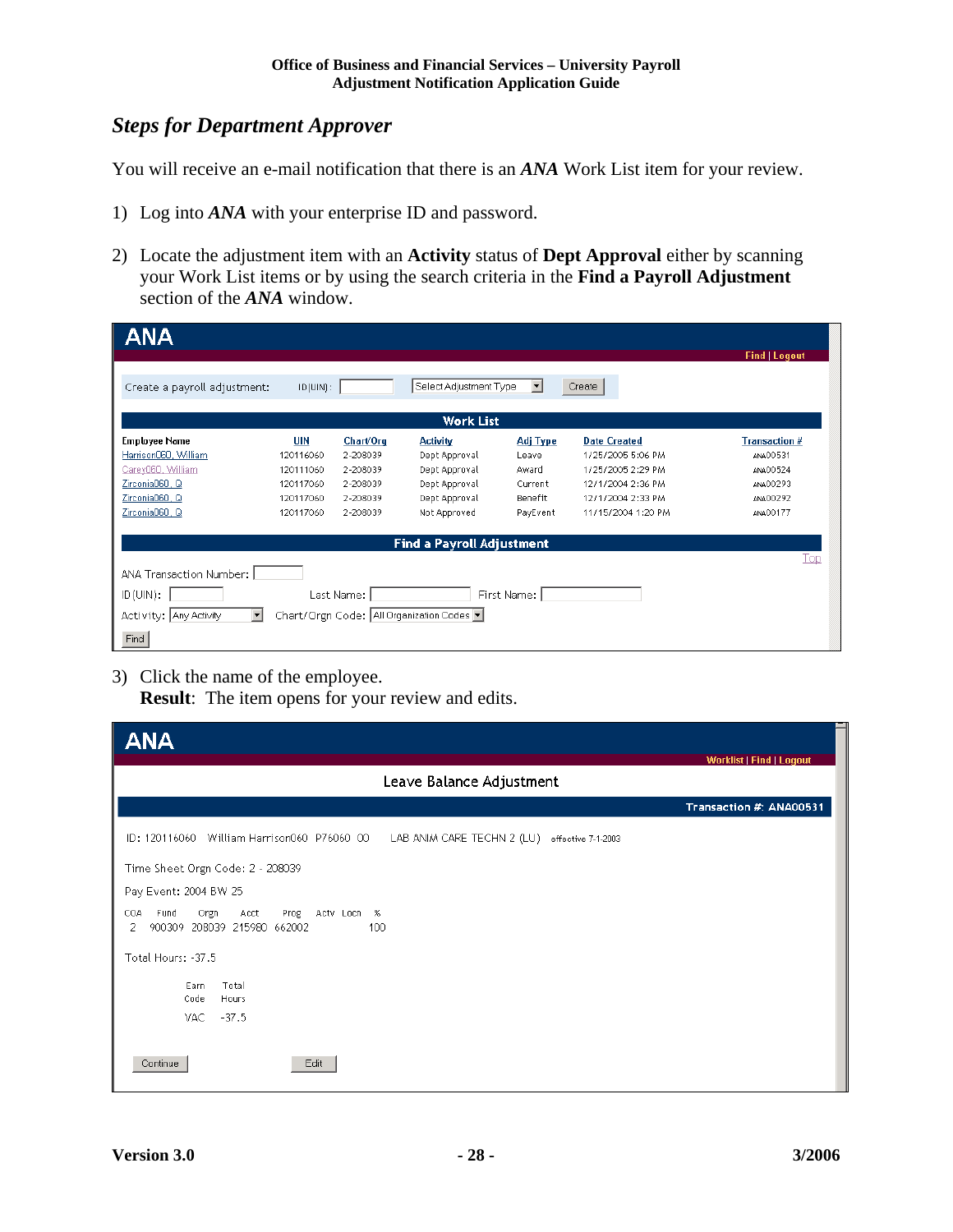- 4) Observe the employee's hours shown.
- 5) Click the **Continue** button to advance to the **Submit** screen and read the Department Originator's comments. (You may use your browser's **Back** button to return to the screen detailing the award details. If necessary, use the **Edit** button to make necessary corrections.)
- 6) Enter any needed information in the **Comments** field.

| <b>ANA</b>                                                                                                                                                               |
|--------------------------------------------------------------------------------------------------------------------------------------------------------------------------|
| <b>Worklist   Find   Logout</b>                                                                                                                                          |
| Leave Balance Adjustment                                                                                                                                                 |
| <b>PHAHOUR</b><br><b>PZAADJT</b><br>Submit                                                                                                                               |
| Transaction #: ANA00531                                                                                                                                                  |
| * = Required Field                                                                                                                                                       |
| ID: 120116060<br>William Harrison060                                                                                                                                     |
| *Contact Person: Dana Lee                                                                                                                                                |
| $ 413\rangle$<br>9968<br>*Phone: (312<br>$\sim$                                                                                                                          |
| *E-mail: dslee@uic.edu                                                                                                                                                   |
| Comments: 1/25/2005 FAB TRAINING30<br>Vacation time was mistakenly entered for William during the week of November 28 through<br>December 3. He worked during this time. |
| *1/25/2005 Training TRAINING30<br>Approved                                                                                                                               |
| Return for Rework<br>Delete Transaction<br>Reject<br>Save<br>Approve                                                                                                     |

7) Click the **Approve** button.

**Result**: The item is removed from the Work List and is forwarded to the Human Resources Approver.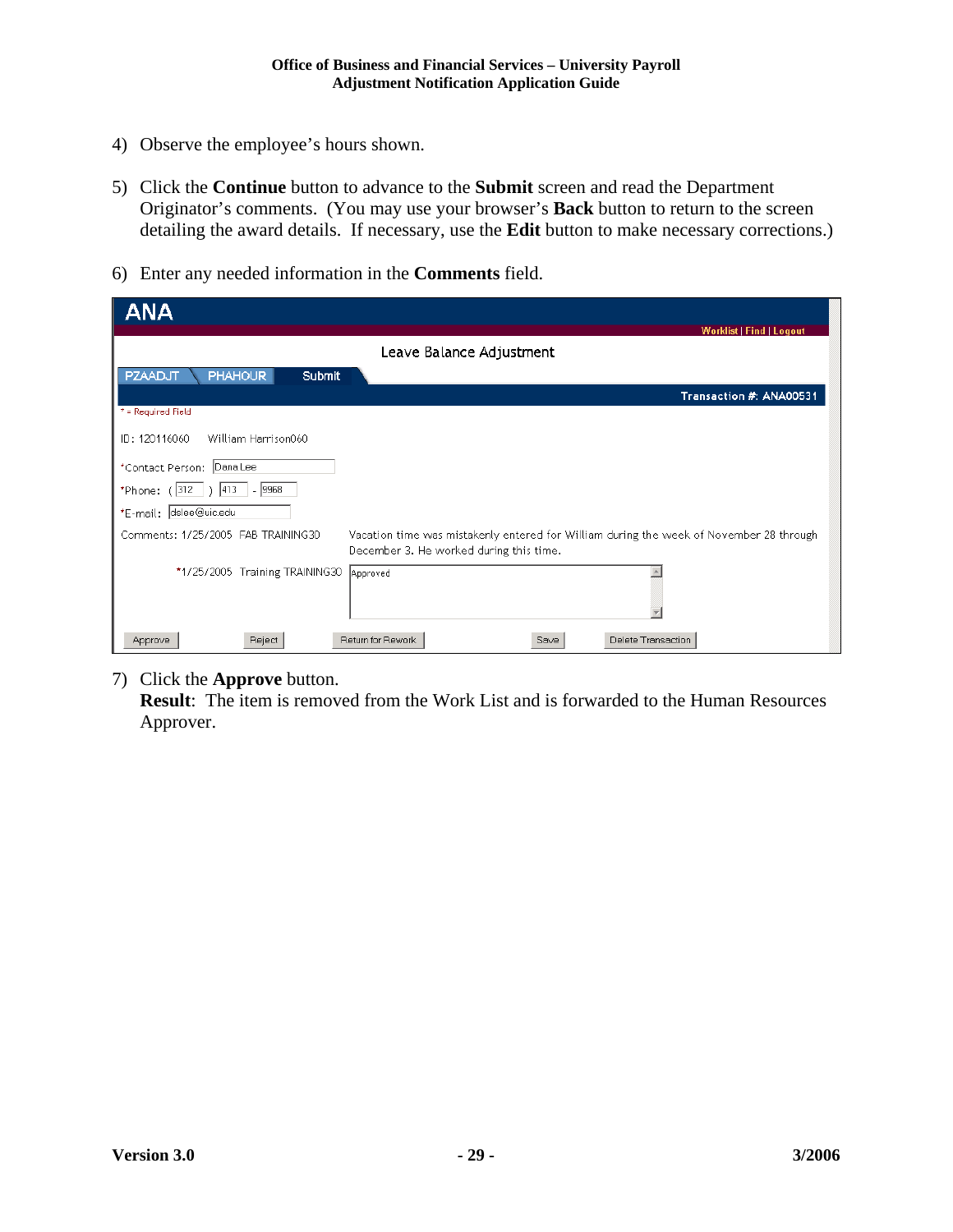### **Pay Stop**

This transaction may be requested after the Payroll calculation has been run but before the employee's pay has been distributed:

- **For Direct Deposits**: The **Pay Stop** request must be approved by the unit and received by University Payroll no later than four business days prior to the pay date, to ensure that the payment will be deleted from the bank file and is not deposited into the employee's account. If a **Pay Stop** request is received by University Payroll after the stated deadline, University Payroll cannot guarantee that the funds will be returned to the University.
- **For Check Distributions**: The **Pay Stop** request must be approved by the unit and received by University Payroll no later than three business days prior to the pay date.

#### **Scenario**

A monthly employee left April 30, but the PITR was not processed prior to the pay calculation. The department realizes this immediately following the pay calculation and sends a **Pay Stop** request to University Payroll. The employee has direct deposit. University Payroll deletes the transaction from the NACHA file and voids the transaction in *Banner*. The department will need to process an adjustment for the pay due April 16-30.

#### **Procedure**

- The Department Originator will initiate an *ANA* adjustment to request a **Pay Stop** for the hours covered in the timesheet period.
- The Department Approver will approve the **Pay Stop** request. The request is then routed to the Payroll Approver.

### *Steps for Department Originator*

- 1) Log into *ANA* with your enterprise ID and password.
- 2) Enter the employee's UIN.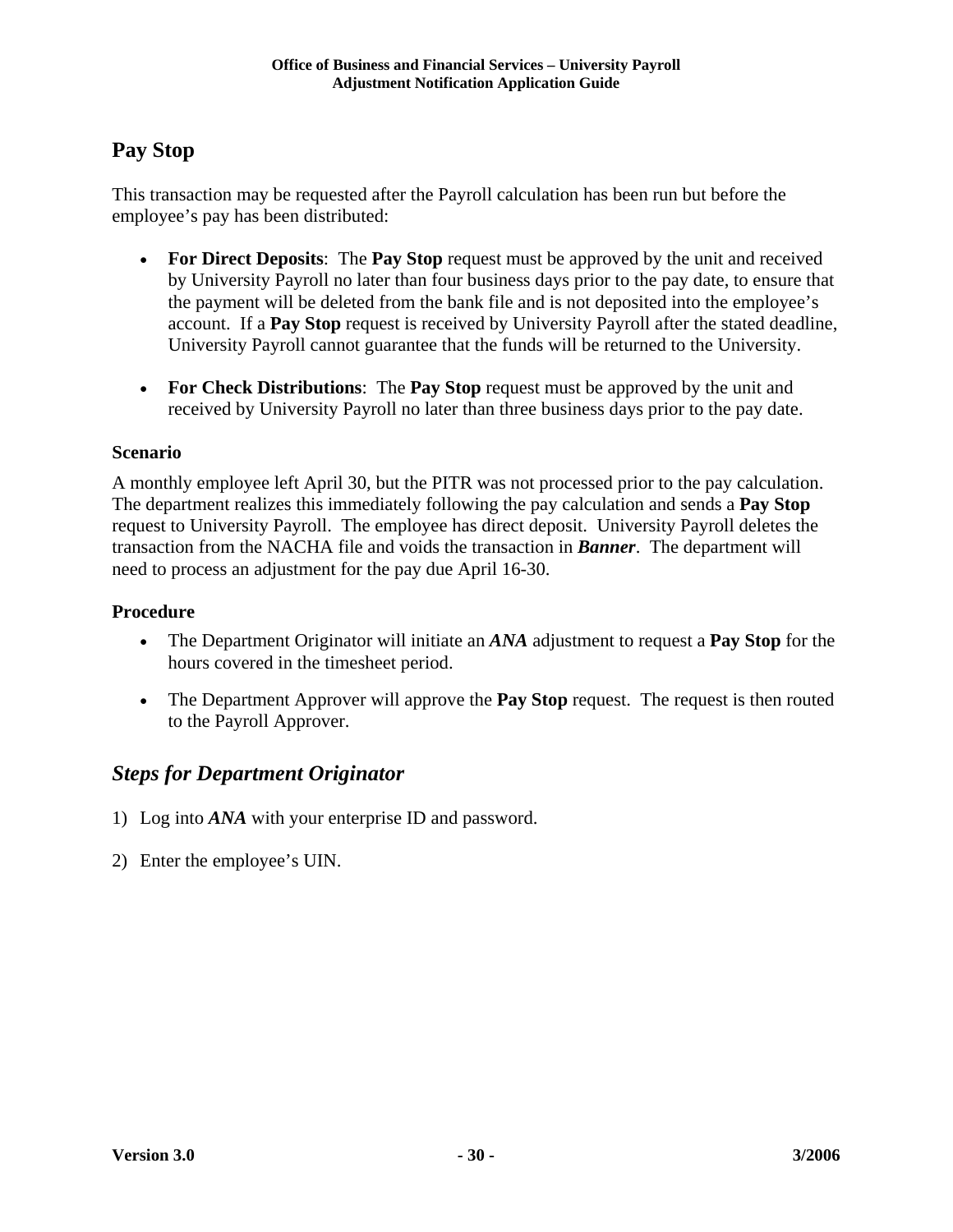3) Select **Pay Stop** from the drop-down list of adjustment types.

| <b>ANA</b>                                                                                                                                                  |                                                         |                                                           |                                                                                                                                                 |                                                                                                          |                                                                      |
|-------------------------------------------------------------------------------------------------------------------------------------------------------------|---------------------------------------------------------|-----------------------------------------------------------|-------------------------------------------------------------------------------------------------------------------------------------------------|----------------------------------------------------------------------------------------------------------|----------------------------------------------------------------------|
| Create a payroll adjustment:                                                                                                                                |                                                         | ID(UIN): 120119060                                        | Pay Stop<br>٠<br>Select Adjustment Type                                                                                                         | Create                                                                                                   | <b>Find   Logout</b>                                                 |
| Employee Name<br>Carey060, William<br>Zirconia060, Q<br>Zirconia060, Q<br>Zirconia060, Q                                                                    | UIN<br>120111060<br>120117060<br>120117060<br>120117060 | Chart/Org<br>2-208039<br>2-208039<br>2-208039<br>2-208039 | Pay Event Adjustment<br>Award Payment<br>Pay Stop<br>Taxable Benefit<br>Leave Balance Adjustment<br>∦Separation Pay<br>PayEvent<br>Not Approved | <b>Date Created</b><br>1/25/2005 2:29 PM<br>12/1/2004 2:36 PM<br>12/1/2004 2:33 PM<br>11/15/2004 1:20 PM | <b>Transaction #</b><br>ANA00524<br>ANA00293<br>ANA00292<br>ANA00177 |
| <b>Find a Payroll Adjustment</b><br>Top                                                                                                                     |                                                         |                                                           |                                                                                                                                                 |                                                                                                          |                                                                      |
| ANA Transaction Number:<br>$ID(UIN)$ :<br>First Name:<br>Last Name:<br>Chart/Orgn Code: All Organization Codes<br>$\vert$<br>Activity: Any Activity<br>Find |                                                         |                                                           |                                                                                                                                                 |                                                                                                          |                                                                      |

4) Click the **Create** button.

**Result**: The **Payroll Adjustment (***PZAADJT***)** screen of the *ANA* window displays. (You may need to select the employee's position before this window displays. If so, select the position from those available and click the **Continue** button.)

- 5) Observe the information shown.
- 6) Click the **Continue** button. **Result**: The **Submit** screen appears.
- 7) Change any contact information (if necessary).
- 8) Enter information into the **Comments** field needed by the Department Approver and Payroll Approver to approve the transaction (reason for the **Pay Stop**, does the check need to be voided or re-issued, etc.).
- 9) Click the **Submit** button.

**Result**: The item is routed to the Department Approver's Work List. *ANA* sends an e-mail to the Department Approver stating that there is an item in his/her *ANA* Work List.

10) Start another adjustment item or click the **Logout** button to exit *ANA*.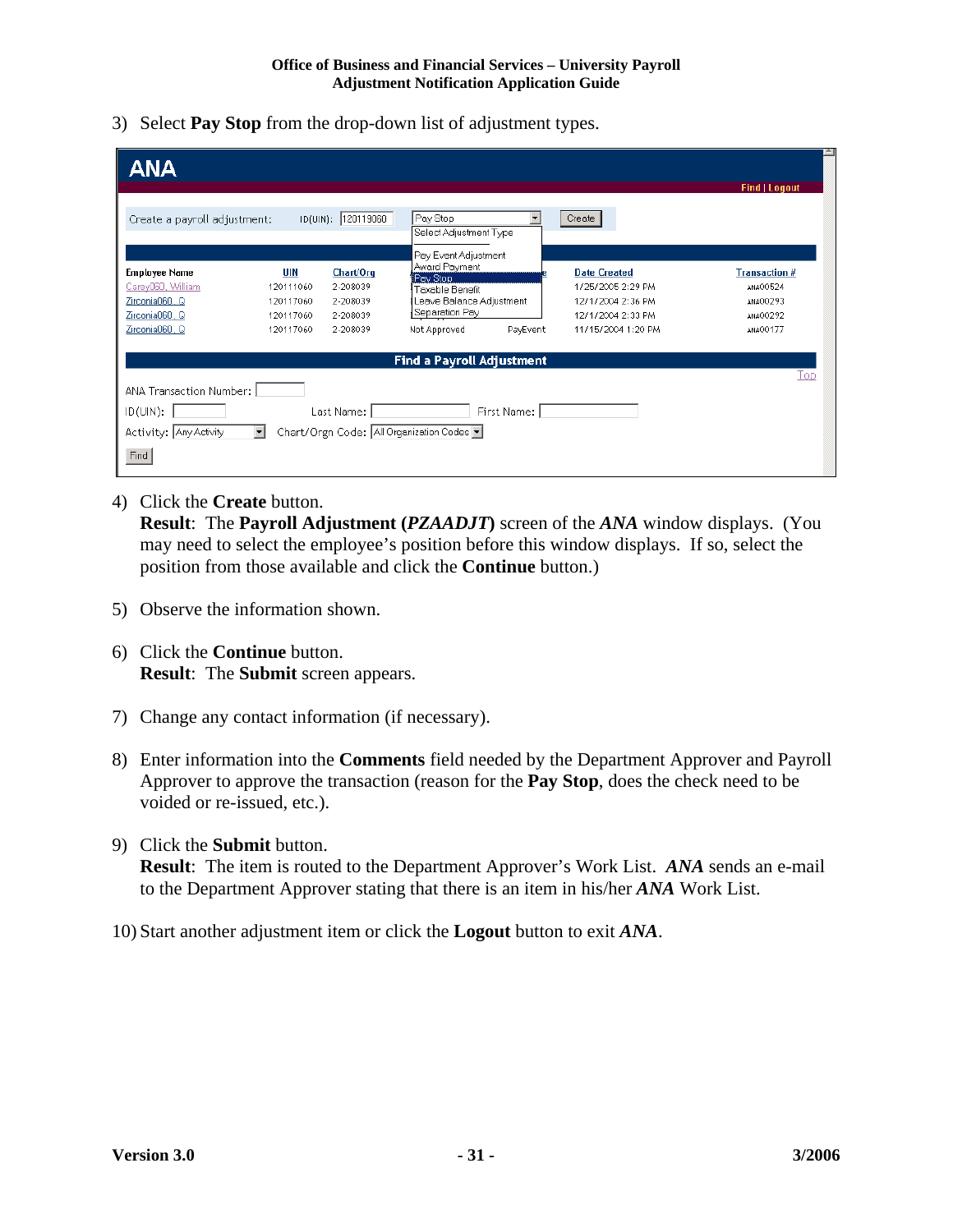#### *Steps for Department Approver*

You will receive an e-mail notification that there is an *ANA* Work List item for your review.

- 1) Log into *ANA* with your enterprise ID and password.
- 2) Locate the adjustment item with an **Activity** status of **Pay Stop** either by scanning your Work List items or by using the search criteria in the **Find a Payroll Adjustment** section of the *ANA* window.
- 3) Click the name of the employee. **Result**: The item opens for your review and edits.
- 4) Observe the information shown.
- 5) Enter any needed information in the **Comments** field.
- 6) Click the **Approve** button. **Result**: The item is removed from the Work List and is forwarded to the Payroll Approver.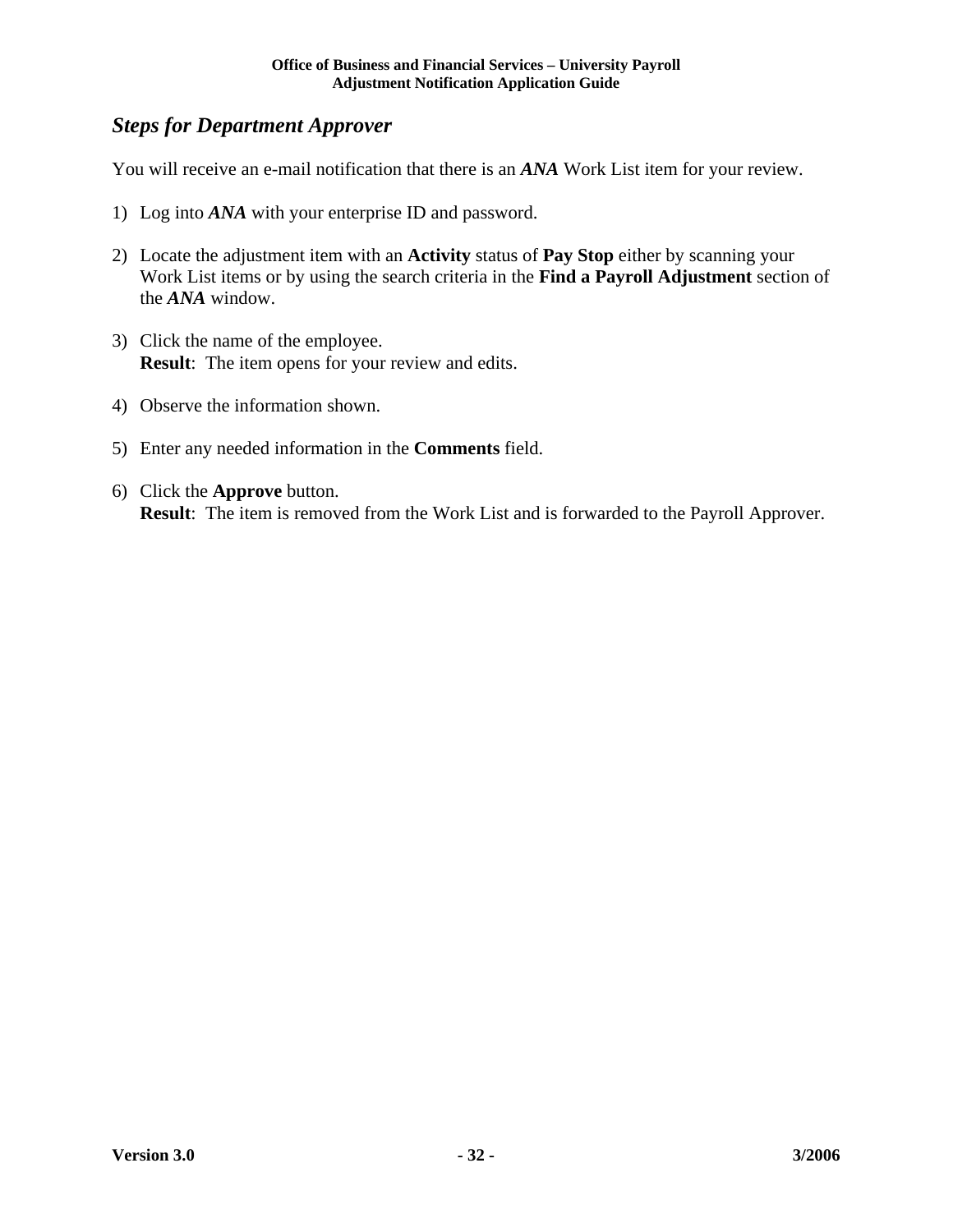## **ITEMS RETURNED FOR REWORK**

Adjustment items may be returned for rework to the Department Originator by the:

- Department Approver
- Human Resources Approver
- Payroll Approver

#### *Steps for Department Originator*

You will receive an e-mail notification that there is an *ANA* Work List item for your review.

1) Locate the adjustment item with an **Activity** status of **Correction** either by scanning your Work List items or by using the search criteria in the **Find a Payroll Adjustment** section of the *ANA* window.

| <b>ANA</b>                                                                                |            |           |                                  |          |                     |                      |
|-------------------------------------------------------------------------------------------|------------|-----------|----------------------------------|----------|---------------------|----------------------|
|                                                                                           |            |           |                                  |          |                     | <b>Find   Logout</b> |
| Create a payroll adjustment:                                                              | ID(UN):    |           | Select Adjustment Type           | ▾        | Create              |                      |
|                                                                                           |            |           | <b>Work List</b>                 |          |                     |                      |
| <b>Employee Name</b>                                                                      | <b>UIN</b> | Chart/Org | <b>Activity</b>                  | Adj Type | <b>Date Created</b> | <b>Transaction #</b> |
| Harrison060, William                                                                      | 120116060  | 2-208039  | Correction                       | PayEvent | 1/25/2005 5:40 PM   | ANA00534             |
| Zirconia060, Q                                                                            | 120117060  | 2-208039  | Dept Approval                    | Current  | 12/1/2004 2:36 PM   | ANA00293             |
| Zirconia060, Q                                                                            | 120117060  | 2-208039  | Dept Approval                    | Benefit  | 12/1/2004 2:33 PM   | ANA00292             |
| Zirconia060, Q                                                                            | 120117060  | 2-208039  | Not Approved                     | PayEvent | 11/15/2004 1:20 PM  | ANA00177             |
|                                                                                           |            |           | <b>Find a Payroll Adjustment</b> |          |                     |                      |
|                                                                                           |            |           |                                  |          |                     | Top                  |
| ANA Transaction Number:                                                                   |            |           |                                  |          |                     |                      |
| $ID$ (UIN):<br>First Name:<br>Last Name:                                                  |            |           |                                  |          |                     |                      |
| Chart/Orgn Code: All Organization Codes<br>Activity: Any Activity<br>$\blacktriangledown$ |            |           |                                  |          |                     |                      |
| Find                                                                                      |            |           |                                  |          |                     |                      |

2) Click the name of the employee. **Result:** The item opens for your review and edits.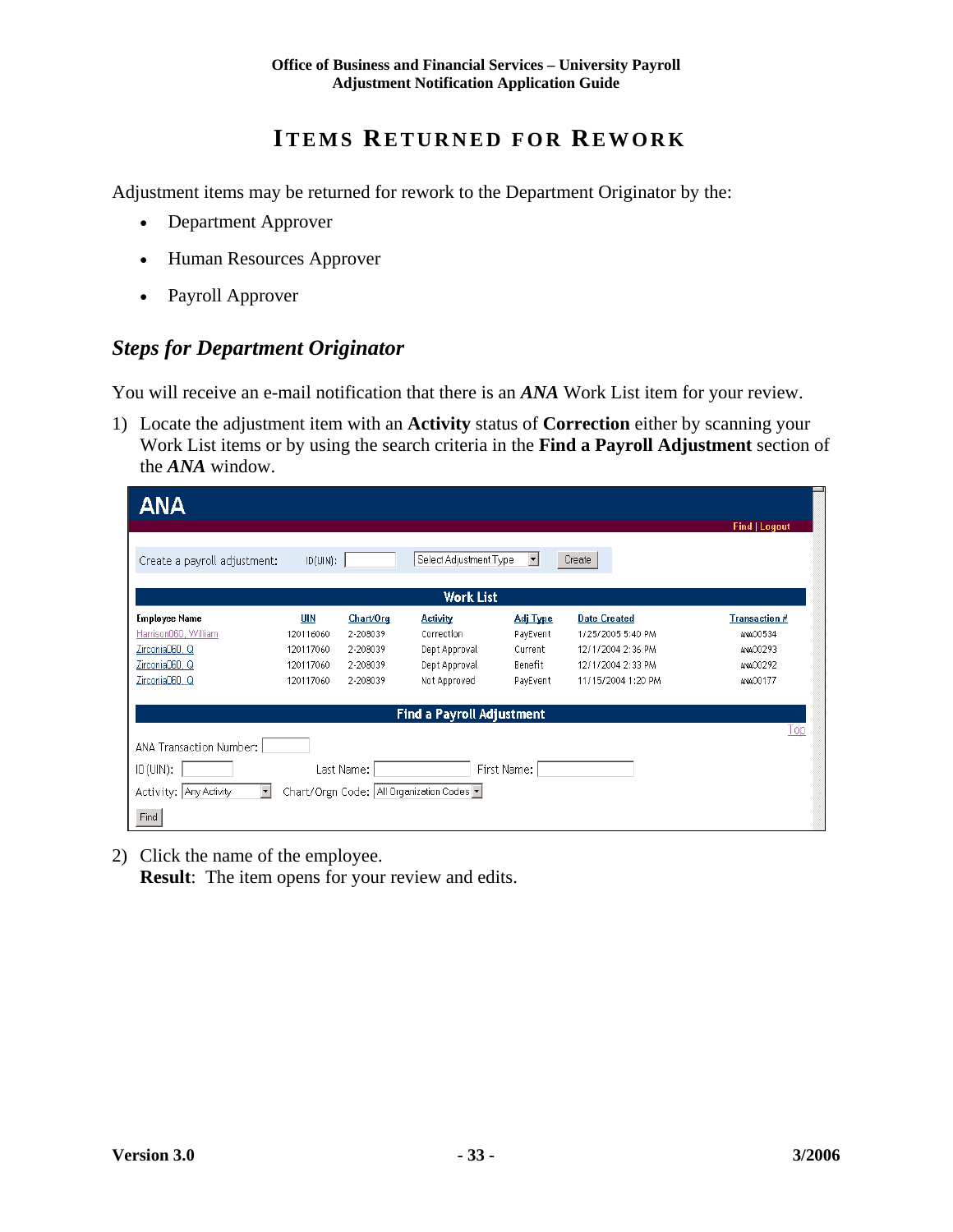| ANA                                                                                                                                                                                                                                                             |  |  |  |  |
|-----------------------------------------------------------------------------------------------------------------------------------------------------------------------------------------------------------------------------------------------------------------|--|--|--|--|
| <b>Worklist   Find   Logout</b><br>Prior Pay Event Adjustment<br>Non-exempt                                                                                                                                                                                     |  |  |  |  |
| Transaction #: ANA00534                                                                                                                                                                                                                                         |  |  |  |  |
| ID: 120116060<br>William Harrison060 P76060 00<br>LAB ANIM CARE TECHN 2 (LU) effective 7-1-2003<br>This adjustment corrects an under payment<br>Time Sheet Orgn Code: 2 - 208039<br>Pay Event: 2004 BW 24<br>Fund<br>Orgn<br>Prog<br>Acct<br>Acty Loon %<br>COA |  |  |  |  |
| 900309 208039 215980 662002<br>2<br>100                                                                                                                                                                                                                         |  |  |  |  |
| Total Hours: 83                                                                                                                                                                                                                                                 |  |  |  |  |
| Fri<br>Earn<br>Total<br>Tue<br>Thu<br>Sat<br>Sun.<br>Thu<br>Fri<br>Sat<br>Sun.<br>Mon<br>Wed<br>Mon.<br>Tue<br>Wed<br>Total<br>Code<br>Hours<br>Nov 7 Nov 8 Nov 9 Nov 10 Nov 11 Nov 12 Nov 13 Nov 14 Nov 15 Nov 16 Nov 17 Nov 18 Nov 19 Nov 20                  |  |  |  |  |
| 4.00<br><b>OVR</b><br>8<br>4.00<br>8.00                                                                                                                                                                                                                         |  |  |  |  |
| 7.50 7.50 7.50 7.50 7.50<br>7.50 7.50 7.50 7.50 7.50<br><b>REG</b><br>75<br>75.00                                                                                                                                                                               |  |  |  |  |
|                                                                                                                                                                                                                                                                 |  |  |  |  |
| Continue<br>Edit                                                                                                                                                                                                                                                |  |  |  |  |

- 3) Click the **Continue** button. **Result**: The **Submit** screen will display.
- 4) Review all comments entered by any of the Approvers that state what corrections or edits need to be made.
- 5) Click the *PHAHOUR* tab and make any necessary corrections.

| <b>ANA</b>                                 |                                                                                       |
|--------------------------------------------|---------------------------------------------------------------------------------------|
|                                            | <b>Worklist   Find   Logout</b>                                                       |
|                                            | Prior Pay Event Adjustment                                                            |
|                                            | Non-exempt                                                                            |
| <b>PZAADJT</b><br><b>PHAHOUR</b><br>Submit |                                                                                       |
|                                            | Transaction #: ANA00534                                                               |
| * = Required Field                         |                                                                                       |
| ID: 120116060<br>William Harrison060       |                                                                                       |
| *Contact Person: Dana Lee                  |                                                                                       |
| $- 9968$<br>*Phone: ( 312   )  413         |                                                                                       |
| *E-mail: dslee@uic.edu                     |                                                                                       |
| Comments: 1/25/2005 FAB TRAINING30         | William had eight overtime hours that were not recorded on the original timesheet.    |
| 1/25/2005 FAB TRAINING30                   | Check again, please. I don't believe that William worked overtime during this period. |
| *1/25/2005 Training TRAINING30             |                                                                                       |
| Submit<br>Save                             | Delete Transaction                                                                    |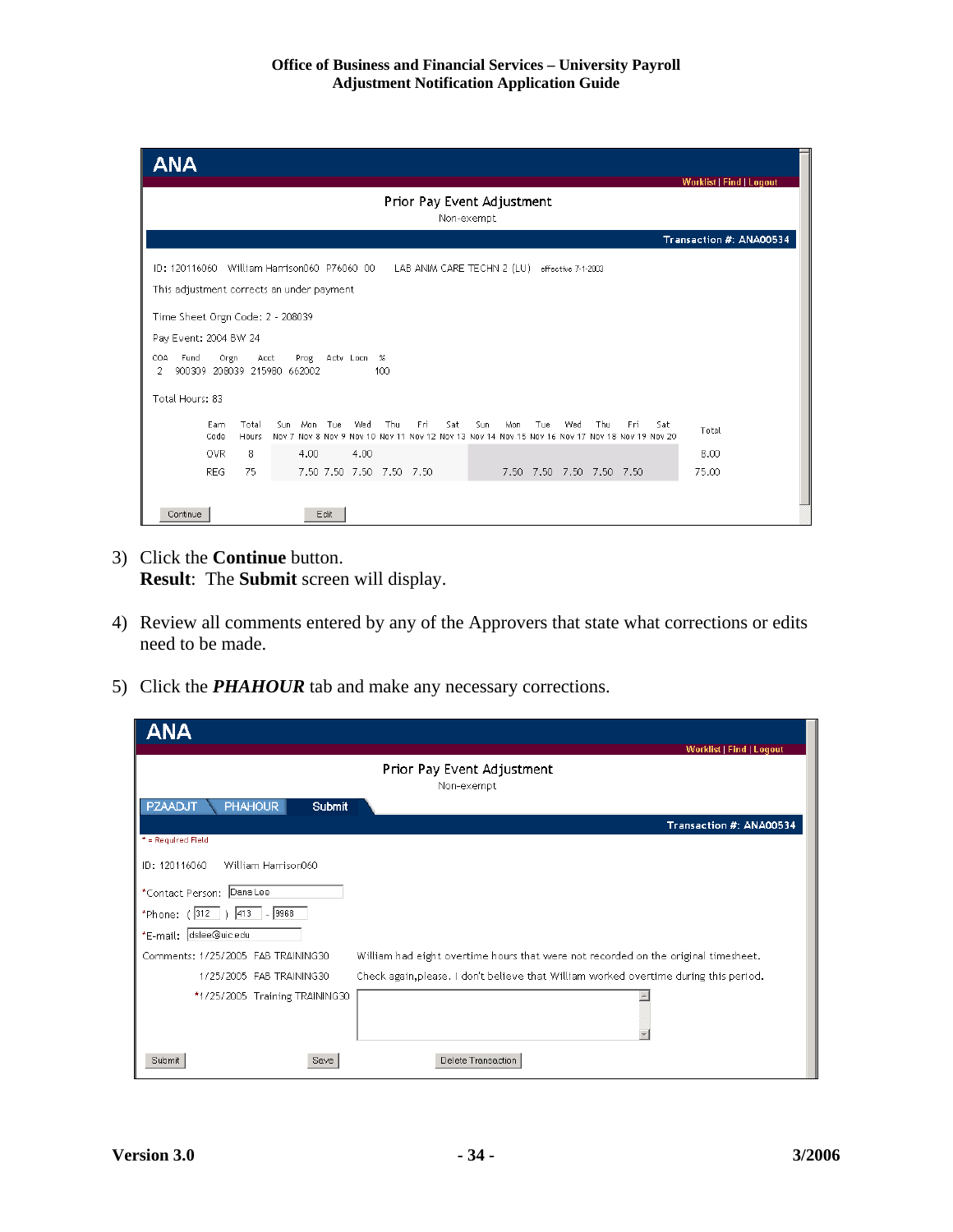- 6) Click the **Submit** tab and enter any information in the **Comments** field needed by the Department Approver, Human Resources Approver or Payroll Approver to process the transaction.
- 7) Click the **Submit** button

**Result**: The item is removed from the Work List and is routed to the Department Approver's Work List. *ANA* sends an e-mail to the Department Approver stating that there is an *ANA* item in their Work List.

8) Start another adjustment item or click the **Logout** button to exit *ANA*.

**Note**: If the adjustment item subsequently is approved and entered into *Banner*, it will reappear in your Work List with an **Activity** status of **Completed**. At this point, you may delete the transaction or leave it in the Work List indefinitely.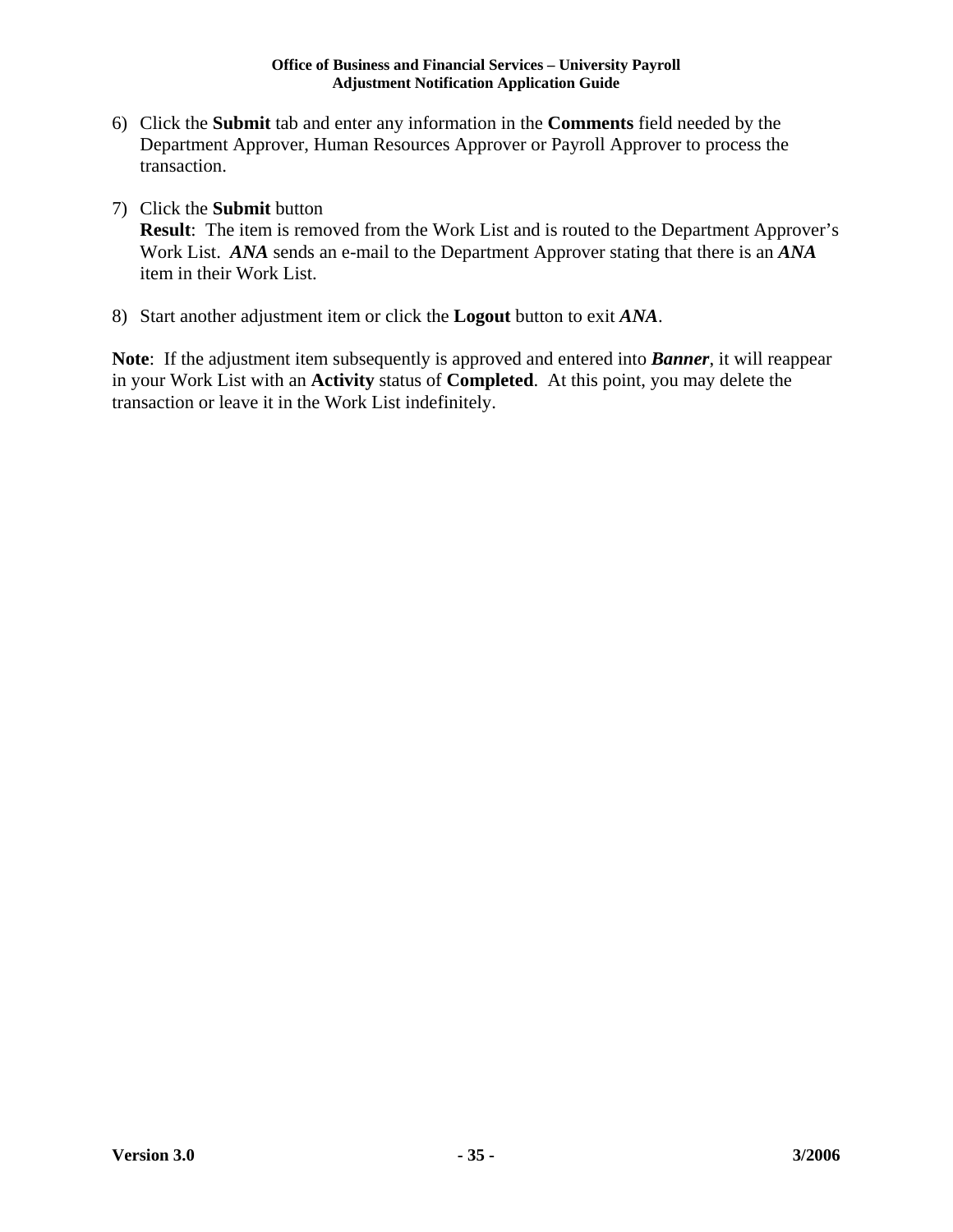#### *Steps for the Department Approver*

You will receive an e-mail notification that there is a Work List item for your review.

- 1) Log into *ANA* with your enterprise ID and password.
- 2) Locate the adjustment item with an **Activity** status of **Dept Approval** either by scanning your Work List items or by using the search criteria in the **Find a Payroll Adjustment** section of the *ANA* window.

| <b>ANA</b>                                     |                |           |                                         |                     |                     |                      |
|------------------------------------------------|----------------|-----------|-----------------------------------------|---------------------|---------------------|----------------------|
|                                                |                |           |                                         |                     |                     | <b>Find   Logout</b> |
| Create a payroll adjustment:                   | $ID$ $(UIN)$ : |           | Select Adjustment Type                  | $\vert \cdot \vert$ | Create              |                      |
|                                                |                |           | <b>Work List</b>                        |                     |                     |                      |
| <b>Employee Name</b>                           | <b>UIN</b>     | Chart/Org | <b>Activity</b>                         | <b>Adj Type</b>     | <b>Date Created</b> | <b>Transaction #</b> |
| Harrison060, William                           | 120116060      | 2-208039  | Dept Approval                           | PayEvent            | 1/25/2005 5:40 PM   | ANA00534             |
| Zirconia060, Q                                 | 120117060      | 2-208039  | Dept Approval                           | Current             | 12/1/2004 2:36 PM   | ANA00293             |
| Zirconia060, Q                                 | 120117060      | 2-208039  | Dept Approval                           | Benefit             | 12/1/2004 2:33 PM   | ANA00292             |
| Zirconia060, Q                                 | 120117060      | 2-208039  | Not Approved                            | PayEvent            | 11/15/2004 1:20 PM  | ANA00177             |
|                                                |                |           | <b>Find a Payroll Adjustment</b>        |                     |                     |                      |
|                                                |                |           |                                         |                     |                     | Top                  |
| ANA Transaction Number:                        |                |           |                                         |                     |                     |                      |
| ID(UIN):<br>Last Name:<br>First Name:          |                |           |                                         |                     |                     |                      |
| $\blacktriangledown$<br>Activity: Any Activity |                |           | Chart/Orgn Code: All Organization Codes |                     |                     |                      |
| Find                                           |                |           |                                         |                     |                     |                      |

3) Click the name of the employee.

**Result**: The item opens for your review and edits.

| ΔΝΑ                                                                                                                                                                                                                                                                                                     |  |  |  |  |
|---------------------------------------------------------------------------------------------------------------------------------------------------------------------------------------------------------------------------------------------------------------------------------------------------------|--|--|--|--|
| Worklist   Find   Logout<br>Prior Pay Event Adjustment<br>Non-exempt                                                                                                                                                                                                                                    |  |  |  |  |
| Transaction #: ANA00534                                                                                                                                                                                                                                                                                 |  |  |  |  |
| ID: 120116060 William Harrison060 P76060 00<br>LAB ANIM CARE TECHN 2 (LU) effective 7-1-2003<br>This adjustment corrects an under payment<br>Time Sheet Orgn Code: 2 - 208039<br>Pay Event: 2004 BW 24<br>COA<br>Orgn<br>Acct<br>Prog<br>Acty Locn %<br>Fund<br>900309 208039 215980 662002<br>2<br>100 |  |  |  |  |
| Total Hours: 83                                                                                                                                                                                                                                                                                         |  |  |  |  |
| Earn<br>Total<br>Fri<br>Tue<br>Wed<br>Thu<br>Sat<br>Sun<br>Wed<br>Thu<br>Sat<br>Sun<br>Mon.<br>Mon<br>Tue<br>Fri<br>Total<br>Code<br>Nov 7 Nov 8 Nov 9 Nov 10 Nov 11 Nov 12 Nov 13 Nov 14 Nov 15 Nov 16 Nov 17 Nov 18 Nov 19 Nov 20<br>Hours                                                            |  |  |  |  |
| 4.00<br>8<br>4.00<br><b>OVR</b><br>8.00                                                                                                                                                                                                                                                                 |  |  |  |  |
| 7.50 7.50 7.50 7.50 7.50<br><b>REG</b><br>75<br>7.50 7.50 7.50 7.50 7.50<br>75.00                                                                                                                                                                                                                       |  |  |  |  |
| Edit<br>Continue                                                                                                                                                                                                                                                                                        |  |  |  |  |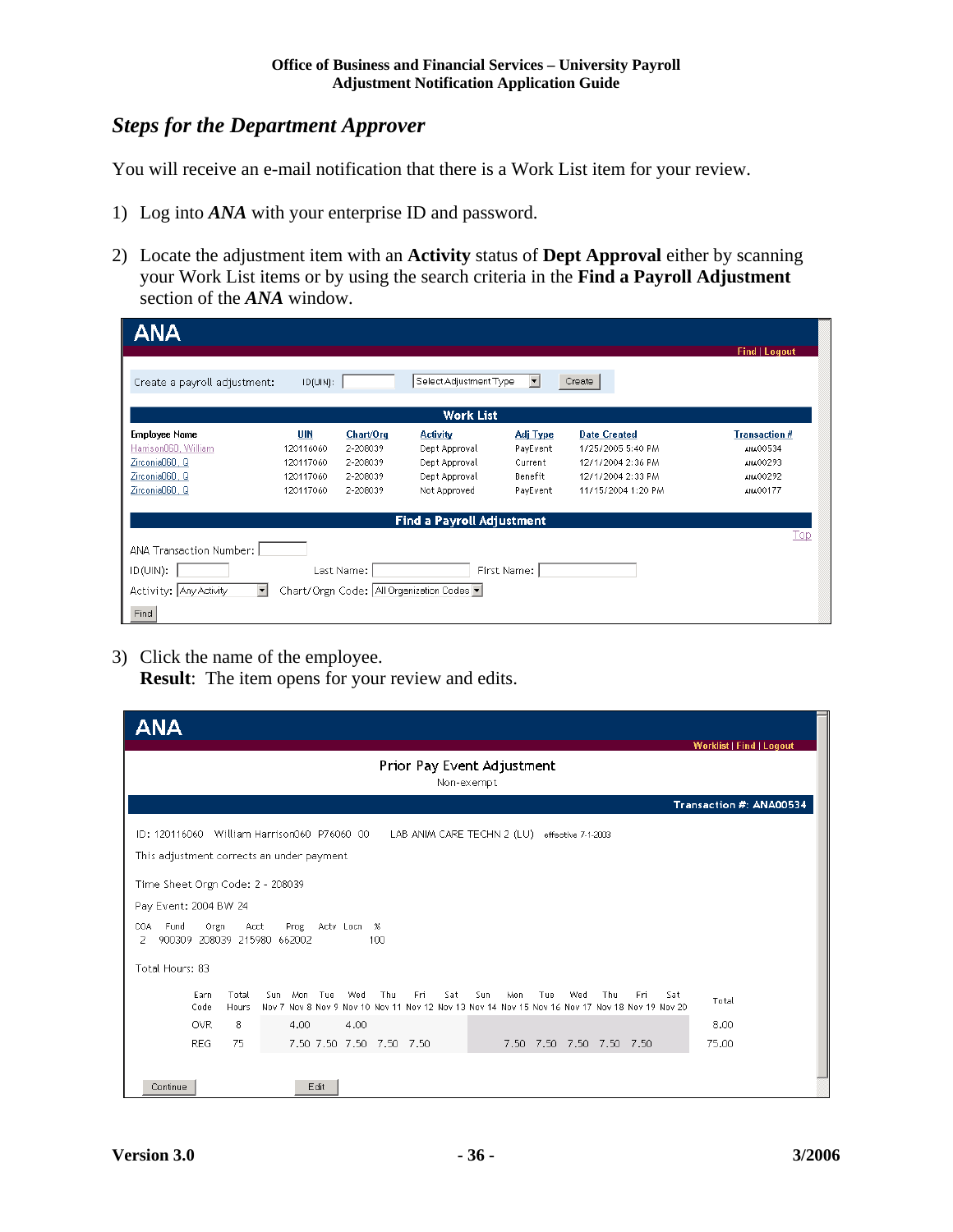- 4) Click the **Continue** button. **Result**: The **Submit** screen will display.
- 5) Review the comments made by the Department Originator stating what corrections or edits were made. (You may use your browser's **Back** button to return to the screen detailing the employee's hours. If necessary, use the **Edit** button to make corrections to the hours shown. You may also click on the **PHAHOUR** tab to make any required corrections.)
- 6) Enter any needed information in the **Comments** field.

| <b>ANA</b>                                                                                                               |
|--------------------------------------------------------------------------------------------------------------------------|
| <b>Worklist   Find   Logout</b><br>Prior Pay Event Adjustment<br>Non-exempt                                              |
| <b>PZAADJT</b><br><b>PHAHOUR</b><br>Submit                                                                               |
| Transaction #: ANA00534<br>* = Required Field                                                                            |
| ID: 120116060<br>William Harrison060                                                                                     |
| *Contact Person: Terri Sutton                                                                                            |
| *Phone: $(312   )$ 413 - 9966                                                                                            |
| *E-mail:  tss@uic.edu                                                                                                    |
| William had eight overtime hours that were not recorded on the original timesheet.<br>Comments: 1/25/2005 FAB TRAINING30 |
| Check again, please. I don't believe that William worked overtime during this period.<br>1/25/2005 FAB TRAINING30        |
| *1/25/2005 Training TRAINING30<br>According to his timesheet, William did work overtime on those dates. $\Box$           |
| Delete Transaction<br>Submit<br>Save                                                                                     |

7) Click the **Approve**, **Reject** or **Return for Rework** buttons as appropriate. **Result**: The item is removed from the Department Approver's Work List.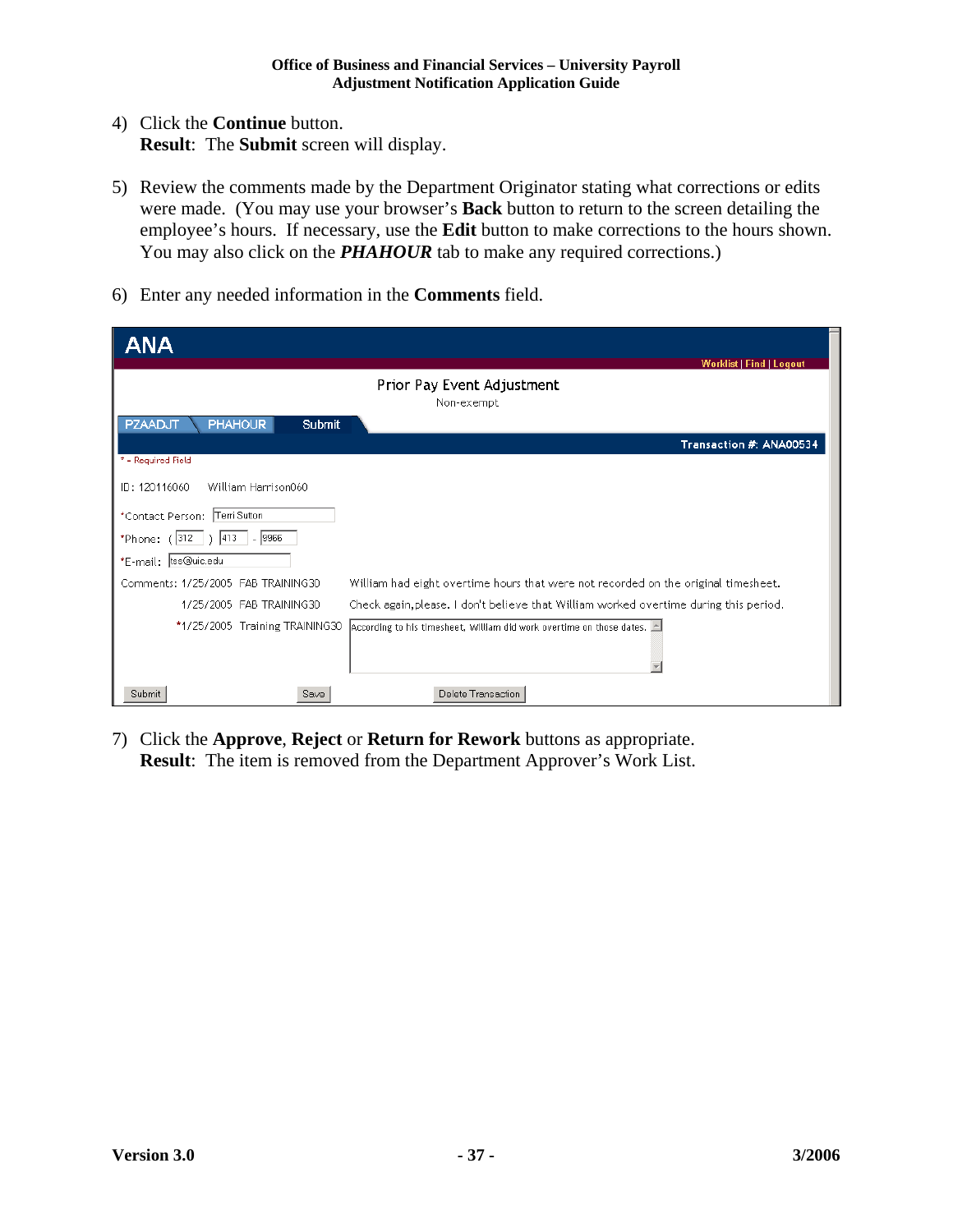## **ITEMS REJECTED**

Adjustment items may be rejected by the:

- Department Approver
- Human Resources Approver
- Payroll Approver

An item should be rejected only if the transaction is not approved. If the Department Originator must make correction or edits, the Approver should use the **Return for Rework** option.

#### *Steps for Department Originator*

You will receive an e-mail notification that there is an *ANA* Work List item for your review.

1) Locate the adjustment item with an **Activity** status of **Not Approved** either by scanning your Work List items or by using the search criteria in the **Find a Payroll Adjustment** section of the *ANA* window.

| ANA                                            |               |           |                                           |                     |                     |                      |
|------------------------------------------------|---------------|-----------|-------------------------------------------|---------------------|---------------------|----------------------|
|                                                |               |           |                                           |                     |                     | <b>Find   Logout</b> |
| Create a payroll adjustment:                   | $ID$ $(UN)$ : |           | Select Adjustment Type                    | $\vert \cdot \vert$ | Create              |                      |
|                                                |               |           | <b>Work List</b>                          |                     |                     |                      |
| <b>Employee Name</b>                           | UIN           | Chart/Org | <b>Activity</b>                           | <b>Adj Type</b>     | <b>Date Created</b> | <b>Transaction #</b> |
| Harrison060, William                           | 120116060     | 2-208039  | Not Approved                              | PayEvent            | 1/25/2005 5:40 PM   | ANA00534             |
| Zirconia060, Q                                 | 120117060     | 2-208039  | Dept Approval                             | Current             | 12/1/2004 2:36 PM   | ANA00293             |
| Zirconia060, Q                                 | 120117060     | 2-208039  | Dept Approval                             | Benefit             | 12/1/2004 2:33 PM   | ANA00292             |
| Zirconia060, Q                                 | 120117060     | 2-208039  | Not Approved                              | PayEvent            | 11/15/2004 1:20 PM  | ANA00177             |
|                                                |               |           | <b>Find a Payroll Adjustment</b>          |                     |                     |                      |
|                                                |               |           |                                           |                     |                     | Top                  |
| ANA Transaction Number:                        |               |           |                                           |                     |                     |                      |
| $ID$ (UIN):<br>First Name:<br>Last Name:       |               |           |                                           |                     |                     |                      |
| $\blacktriangledown$<br>Activity: Any Activity |               |           | Chart/Orgn Code:   All Organization Codes |                     |                     |                      |
| Find                                           |               |           |                                           |                     |                     |                      |

- 2) Click the name of the employee. **Result:** The item opens for your review.
- 3) Click the **Continue** button. **Result**: The **Submit** screen will display.
- 4) Review comments made by the Department Approver, Human Resources Approver or Payroll Approver that state why the adjustment request was not approved.
- 5) Click the **Delete Transaction** button to delete the adjustment request and to remove it from the Work List.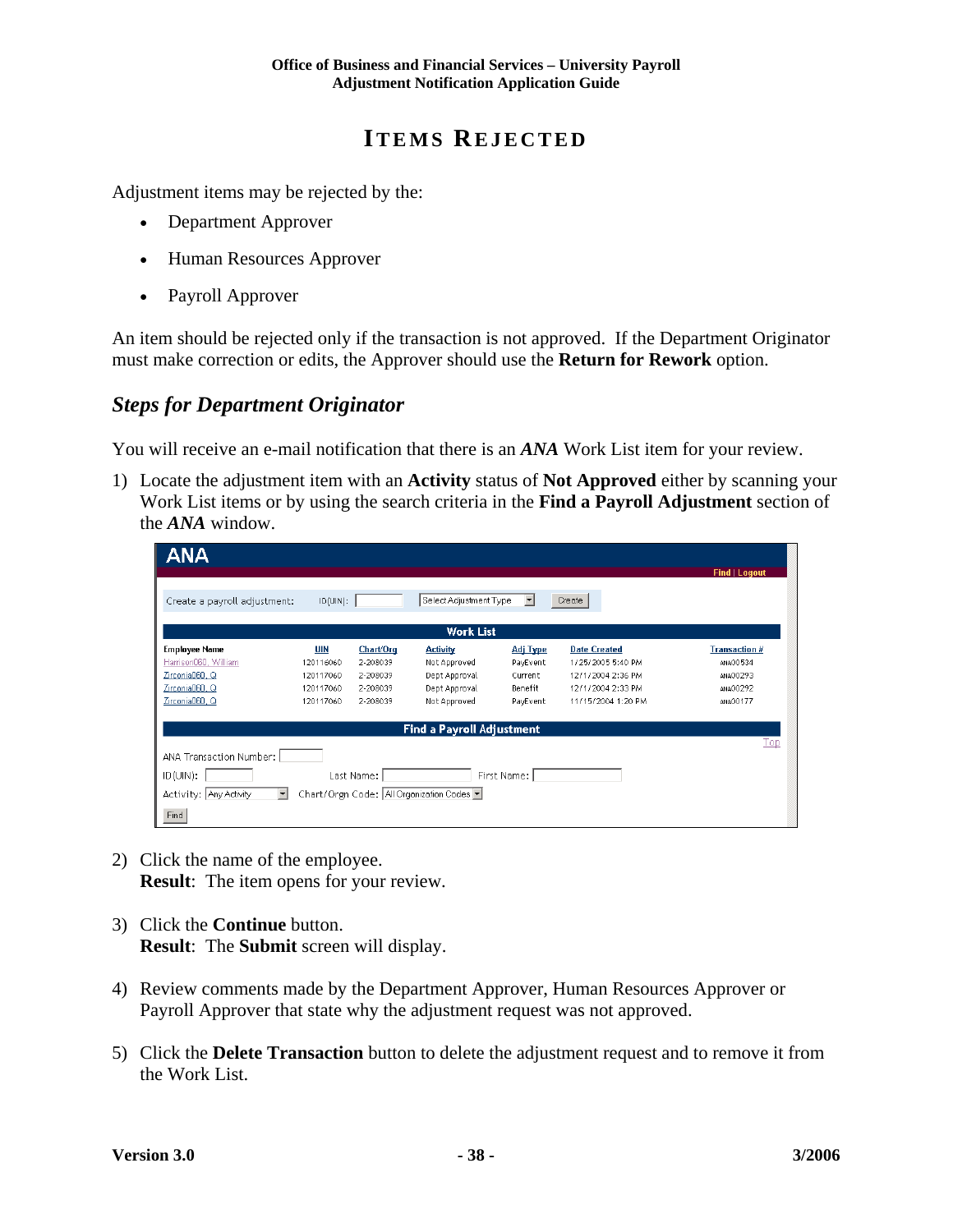## **RECORD LOCKING**

When a user reviews or edits a record, the record is locked to prevent others from opening it until the user submits or saves the record. If a user closes the record window (instead of submitting or saving the transaction), the record will be shown as locked until the user re-selects the record at some later time for review or edit and submits or saves the record.

*ANA* database administrators can unlock records but only in urgent cases. Therefore, it is advised that users process transactions correctly by submitting or saving records as appropriate.